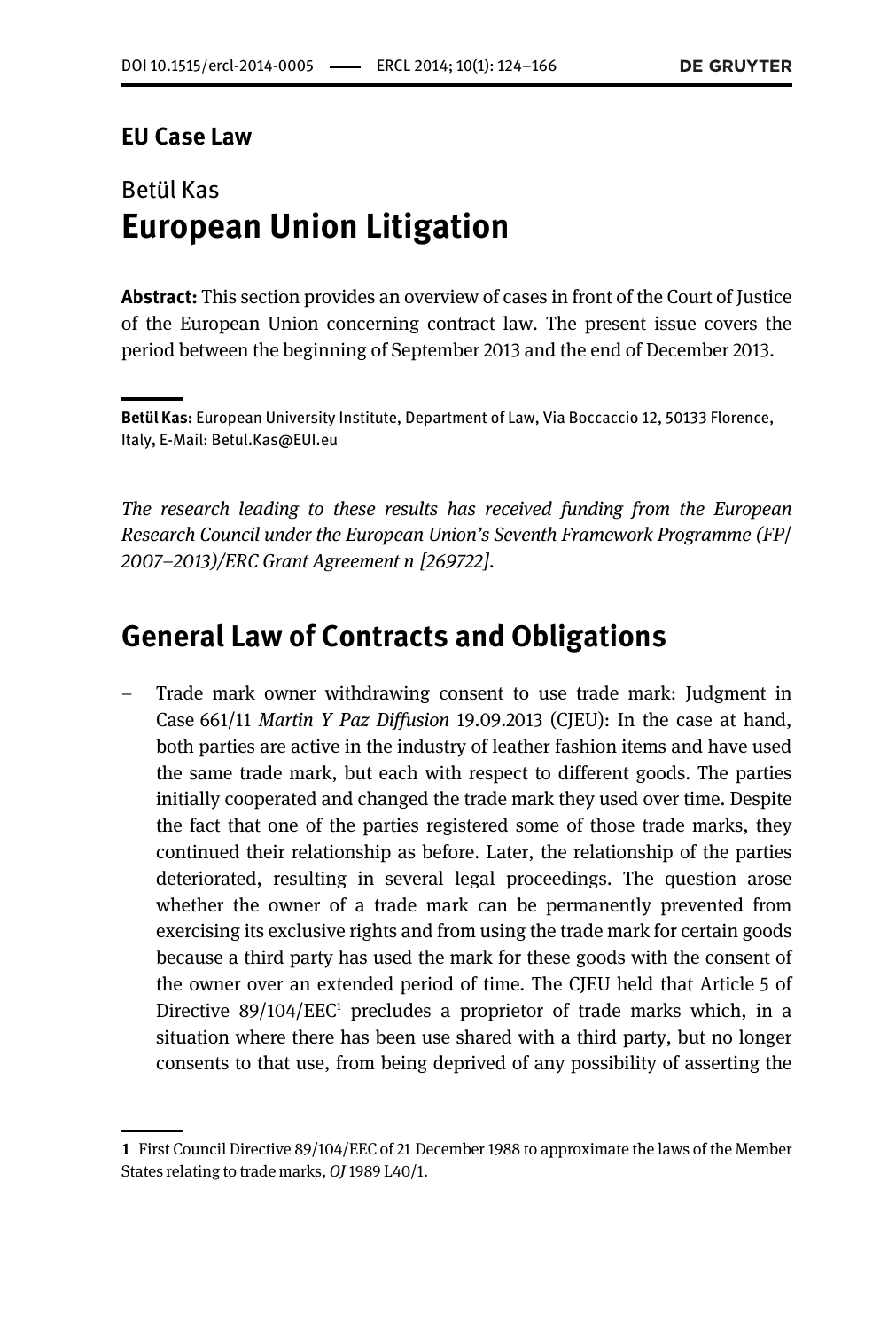exclusive right conferred upon it by those marks against that third party and of itself exercising that exclusive right in respect of goods which are identical to those of that third party.

- Derogation of the obligation to install recording equipment in respect of the non-commercial carriage of goods: Judgment in case 317/12 Lundberg 03.10.2013(CJEU): The CJEU held that the concept of 'non-commercial carriage of goods' in Article 3(h) of Regulation No 561/20062 must be interpreted as covering the carriage of goods by a private individual for his own purposes purely as part of his hobby where that hobby is in part financed by financial contributions from external persons or undertakings and where no payment is made for that carriage per se. In the case at hand, Mr Lundberg, a Swedish national and amateur rally driver, was taking his rally car to a fair by using an extra lorry attached to his normal car when the police stopped him and issued a fine for not having a tachograp. The purpose of the derogation in Article 3(h) is to exclude from the scope of the regulation the carriage of goods by private individuals outside any professional or commercial activity. Since the type of carriage of goods at issue appears to be relatively infrequent, an interpretation of the derogation at issue to the effect that it covers the carriage of goods carried out by a private individual as part of his hobby ought not to have significant negative effects on road safety.
- Remuneration to authors for the communication of their works by means of television or radio receivers to patients in bedrooms in a spa establishment: Opinion in case 351/12 OSA 14.11.2013 (CJEU): According to Advocate-General Sharpston, the national law exception disallowing remuneration to authors for the communication of their works by means of television or radio receivers to patients in rooms in a spa establishment which is a business is contrary to Directive 2001/29/EC.<sup>3</sup> The Advocate-General distinguished the situation at hand from SCF,<sup>4</sup> where the CJEU held that the criteria for ascertaining whether there is 'communication to the public' were not met where background music was broadcast in the presence of patients at a private dental clinic. However, none of those considerations apply in case of spa establish-

<sup>2</sup> Regulation (EC) No 561/2006 of the European Parliament and of the Council of 15 March 2006 on the harmonisation of certain social legislation relating to road transport and amending Council Regulations (EEC) No 3821/85 and (EC) No 2135/98 and repealing Council Regulation (EEC) No 3820/85, OJ 2006 L102/1.

<sup>3</sup> Directive 2001/29/EC of the European Parliament and of the Council of 22 May 2001 on the harmonisation of certain aspects of copyright and related rights in the information society, OJ 2001 L167/10.

<sup>4</sup> Case 135/10 Società Consortile Fonografici (SCF) v Marco Del Corso 15.3.2012 (CJEU).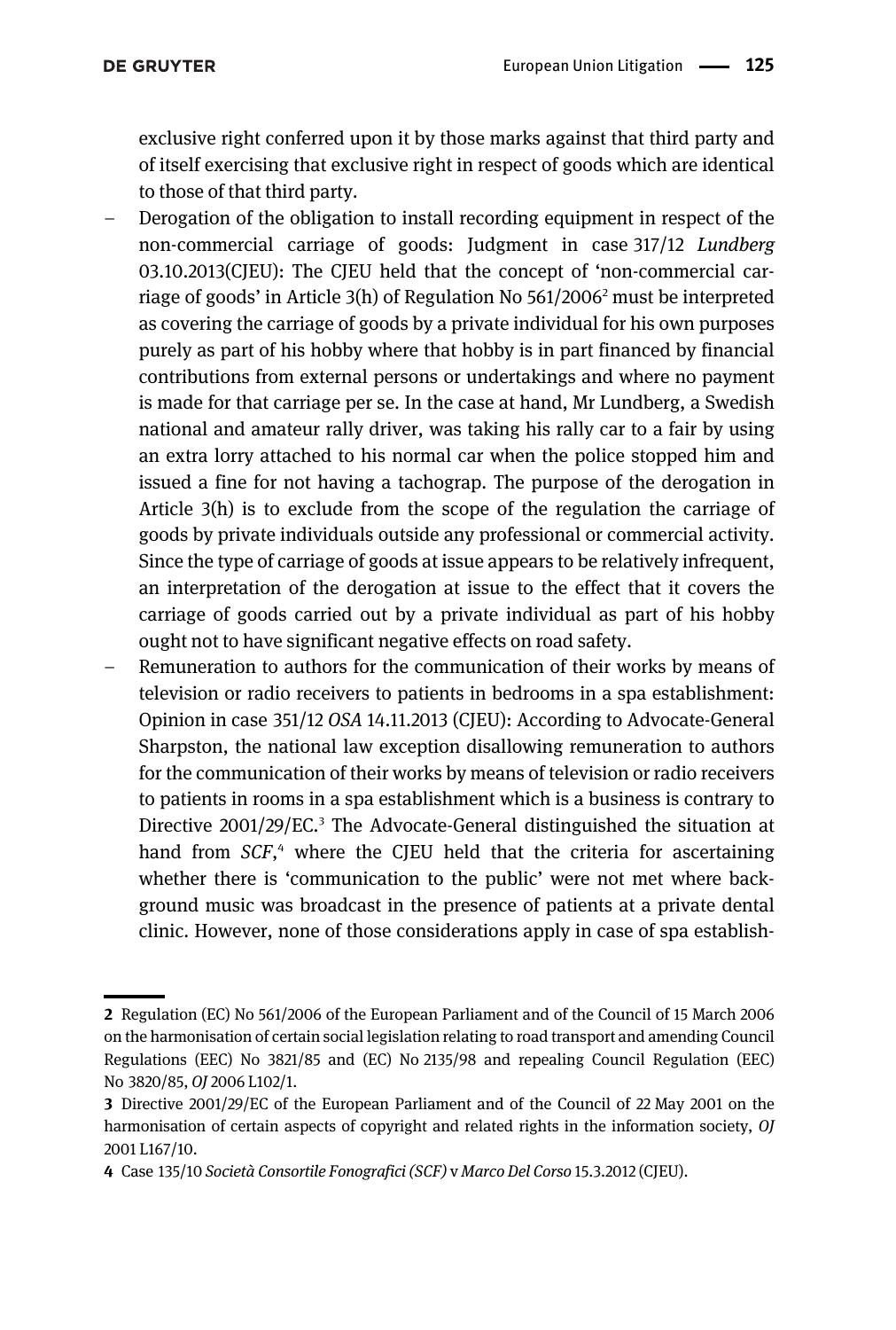ments, which typically have a broader and less determinate clientele than dentists. The availability of access to television and radio broadcasts in bedrooms may well influence a patient's choice of establishment. Moreover, the television and radio sets are in residents' bedrooms and are used in the context of enjoyment of the accommodation facilities offered by the spa, not of its health care treatment. Such a situation would be analogous to that of the hotel guests in SGAE.<sup>5</sup>

- Responsibilities of digital service providers towards copyright holders: Opinion in case 314/12 UPC Telekabel Wien 26.11.2013 (CJEU): The case at hand concerns the access to a website on which more than 130,000 movies were made available for streaming and downloading without permission of the copyright holders. The question is whether the internet provider, who had no (contractual) relation to the makers of the website, was under a legal duty to prohibit users from accessing the website. Advocate General Cruz Villalón held that to impose a general prohibition on an internet provider to allow its users to view a website that violates copyright law, without giving any specific guidance as to concrete measures that should be taken so as to prevent access to the site, is incompatible with Article 8(3) of Directive 2001/ 29/EC.6 This is not different in case where a provider may avoid sanctions by demonstrating to have taken all reasonable measures to uphold the prohibition. However, a national measure specifically requiring a certain provider to block access to a designated website is not as a matter of principle disproportionate for the sole fact that it requires the service provider to incur considerable costs, while users may easily circumvent the technical measures taken by the service provider.
- Mandatory information requirements for a prospectus when securities are offered to the public: Opinion in case 359/12 Timmel 26.11.2013 (CJEU): In the case at hand, Mr Timmel subscribed for Dragon FX Grant securities, for which certain required information was omitted from the base prospectus and from a supplement to it. The relevant documents could only be found and retrieved for a while on the homepage of the Luxembourg Stock Exchange, following a lengthy and complicated registration process, upon which only two documents per month could be consulted free of charge. Therefore Mr Timmel launched legal proceedings, arguing that the prospectus had not been validly

<sup>5</sup> Case 306/05 Sociedad General de Autores y Editores de España (SGAE) v Rafael Hoteles SA [2006] ECR I-11519 (CJEU).

<sup>6</sup> Directive 2001/29/EC of the European Parliament and of the Council of 22 May 2001 on the harmonisation of certain aspects of copyright and related rights in the information society, OJ 2001 L167/10.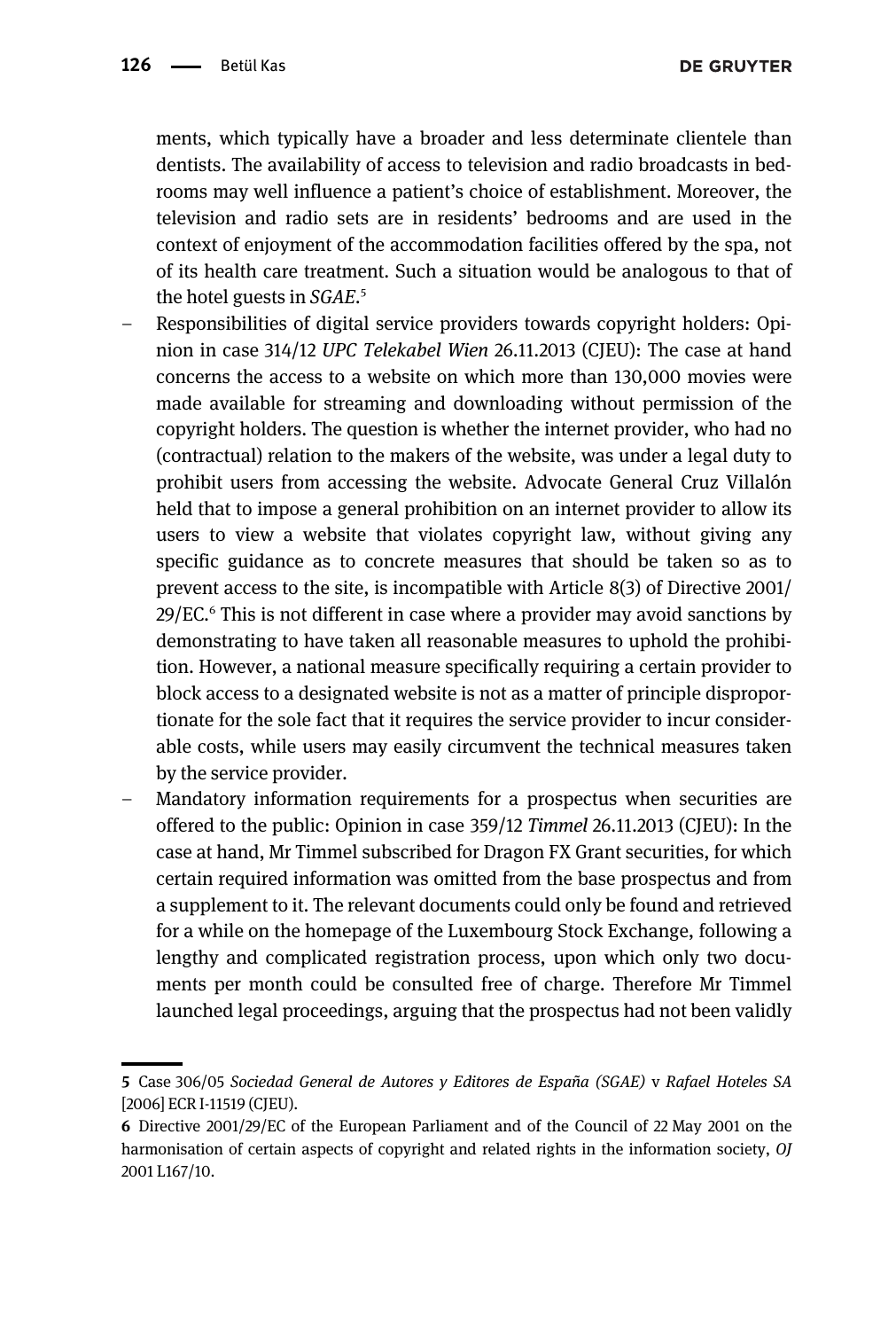published and that he was therefore entitled to withdraw from the contract to purchase the securities in question. The referring court seeks guidance on the interpretation of Regulation No  $809/2004$ ,<sup>7</sup> particularly it is questionable when an issuer of securities offered to the public must publish a supplement to a base prospectus, and what constitutes valid publication of a base prospectus in electronic form. Advocate-General Sharpston considers that according to Article 22 of the Regulation, the supplement to the prospectus is having a function of correcting any material mistakes or inaccuracies as well as revealing significant new factors. If the required information became known to the issuer after the prospectus has been published but would not materially influence the assessment of securities, it does not have to be revealed in the supplement but may be added to the final terms instead. However, Article 29 of the Regulation requires that the base prospectus should be easily accessible to an investor when entering the website, and additionally, must be made available at the registered office of the issuer and at the offices of the financial intermediaries.

– Conditions for the outsourcing of responsibilities of producer organisations under Regulation No 2200/96:8 Judgment in case 500/11 Fruition Po 19.12.2013 (CJEU): The dispute at hand concerns the decision of the UK Minister for Sustainable Farming and Food and Animal Health to withdraw the recognition of Fruition's status as producer organisation granted to it on the basis of Regulation No 2200/96 on the grounds that the functions which ought to have been its responsibility had been almost entirely outsourced and, further, that Fruition had not supplied sufficient evidence that it exercised control over these outsourced functions. The CJEU held that a producer organization, which has entrusted to a third party the carrying out of the activities which are essential to its recognition under Article 11 of Regulation No 2200/96, can meet the conditions for recognition laid down therein, if it enters into a contractual agreement enabling it to continue to be responsible for the carrying out of those activities and for control of their overall management, in such a way that that organisation retains, ultimately, the power of control and, when necessary, the power to take timely action as regards those activities being carried out for the entire duration of the agreement. It is for

<sup>7</sup> Commission Regulation (EC) No 809/2004 of 29 April 2004 implementing Directive 2003/71/EC of the European Parliament and of the Council as regards information contained in prospectuses as well as the format, incorporation by reference and publication of such prospectuses and dissemination of advertisements, OJ 2004 L149/1.

<sup>8</sup> Council Regulation (EC) No 2200/96 of 28 October 1996 on the common organization of the market in fruit and vegetables, OJ 1996 L297/1.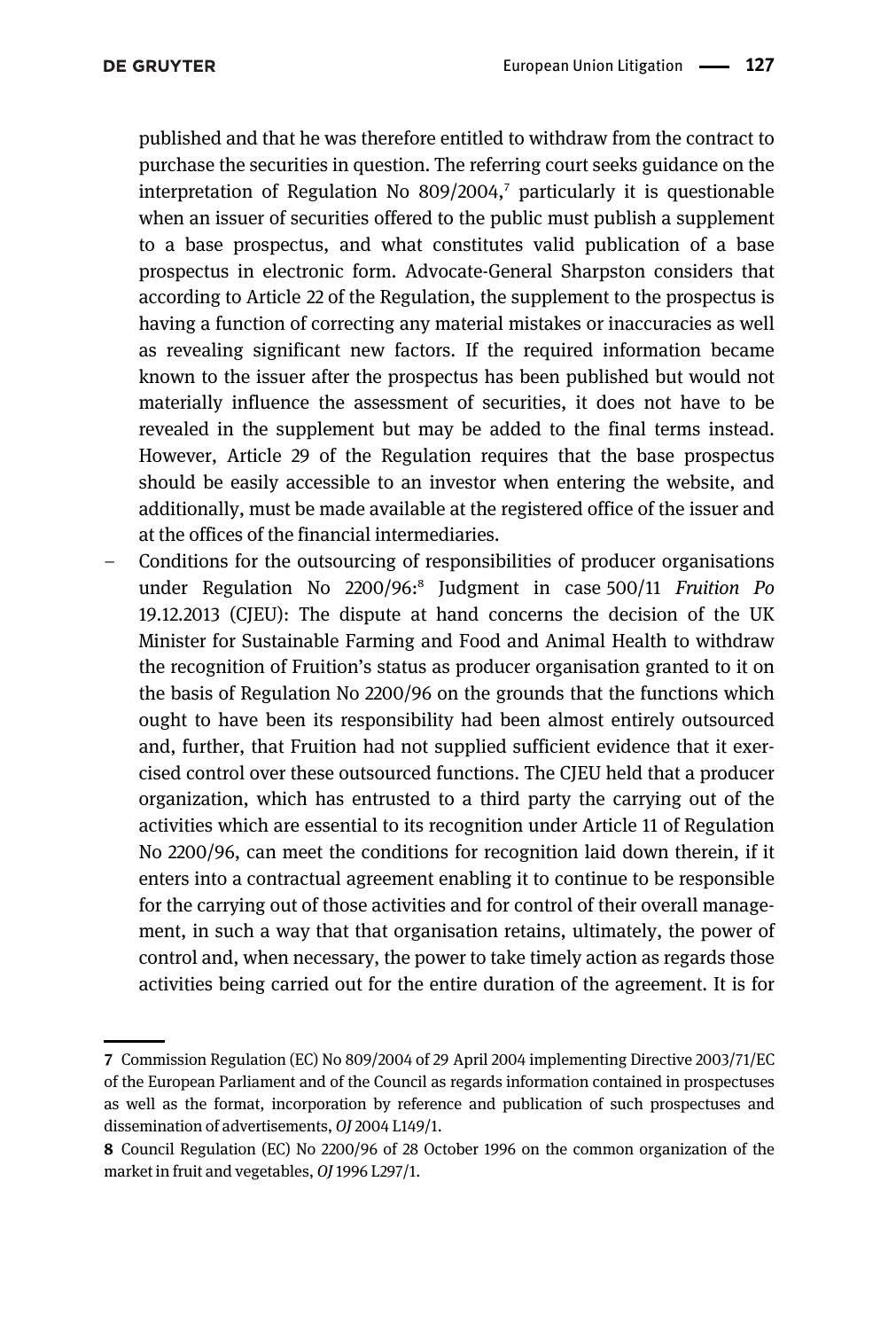**DE GRUYTER** 

the national court to determine in each case whether the degree of control retained by a producer organisation fulfils this requirement.

– Liability of a public limited liability company in case of inaccurate information in the share prospectus: Judgment in case 174/12 Hirmann 19.12.2013 (CJEU): In the case at hand, an investor purchased shares in a public limited liability company on the secondary market through a broker and subsequently contended that the information in the securities prospectus on which he relied in making the purchase was neither complete nor truthful. The investor claimed that the national court should cancel the contract for the purchase of the shares and award damages. According to Austrian law, a public liability company, which breaches its information obligations stemming from the Prospectus Directive,<sup>9</sup> Transparency Directive<sup>10</sup> and Market Abuse Directive,<sup>11</sup> is required to re-acquire its shares and refund the purchase price to the investor. The CJEU held that the national legislation does not run counter to the objectives of the Second Company Law Directive<sup>12</sup> to ensure that the share capital of public limited liability companies is maintained and that the shareholders are treated equally. In this regard, the Second Company Law Directive regulates the legal relationships established between the company and its shareholders, which derive exclusively from the memorandum and articles of association and are directed solely to the internal relations within the company concerned. On the other hand, the source of liability at issue is the share purchase contract. The legal obligation of the company to compensate the investor who has suffered loss is wholly unrelated to the provisions of the Second Company Directive for the maintenance of capital. Moreover, shareholders who have suffered loss as a result of a company's wrongful conduct occurring prior or at the time of the purchase of the shares

<sup>9</sup> Directive 2003/71/EC of the European Parliament and of the Council of 4 November 2003 on the prospectus to be published when securities are offered to the public or admitted to trading and amending Directive 2001/34/EC, OJ 2003 L345/64.

<sup>10</sup> Directive 2004/109/EC of the European Parliament and of the Council of 15 December 2004 on the harmonisation of transparency requirements in relation to information about issuers whose securities are admitted to trading on a regulated market and amending Directive 2001/34/EC, OJ 2004 L390/38.

<sup>11</sup> Directive 2003/6/EC of the European Parliament and of the Council of 28 January 2003 on insider dealing and market manipulation (market abuse), OJ 2003 L96/16.

<sup>12</sup> Second Council Directive 77/91/EEC of 13 December 1976 on coordination of safeguards which, for the protection of the interests of members and others, are required by Member States of companies within the meaning of the second paragraph of Article 58 of the Treaty, in respect of the formation of public limited liability companies and the maintenance and alteration of their capital, with a view to making such safeguards equivalent, OJ 1977 L026/1.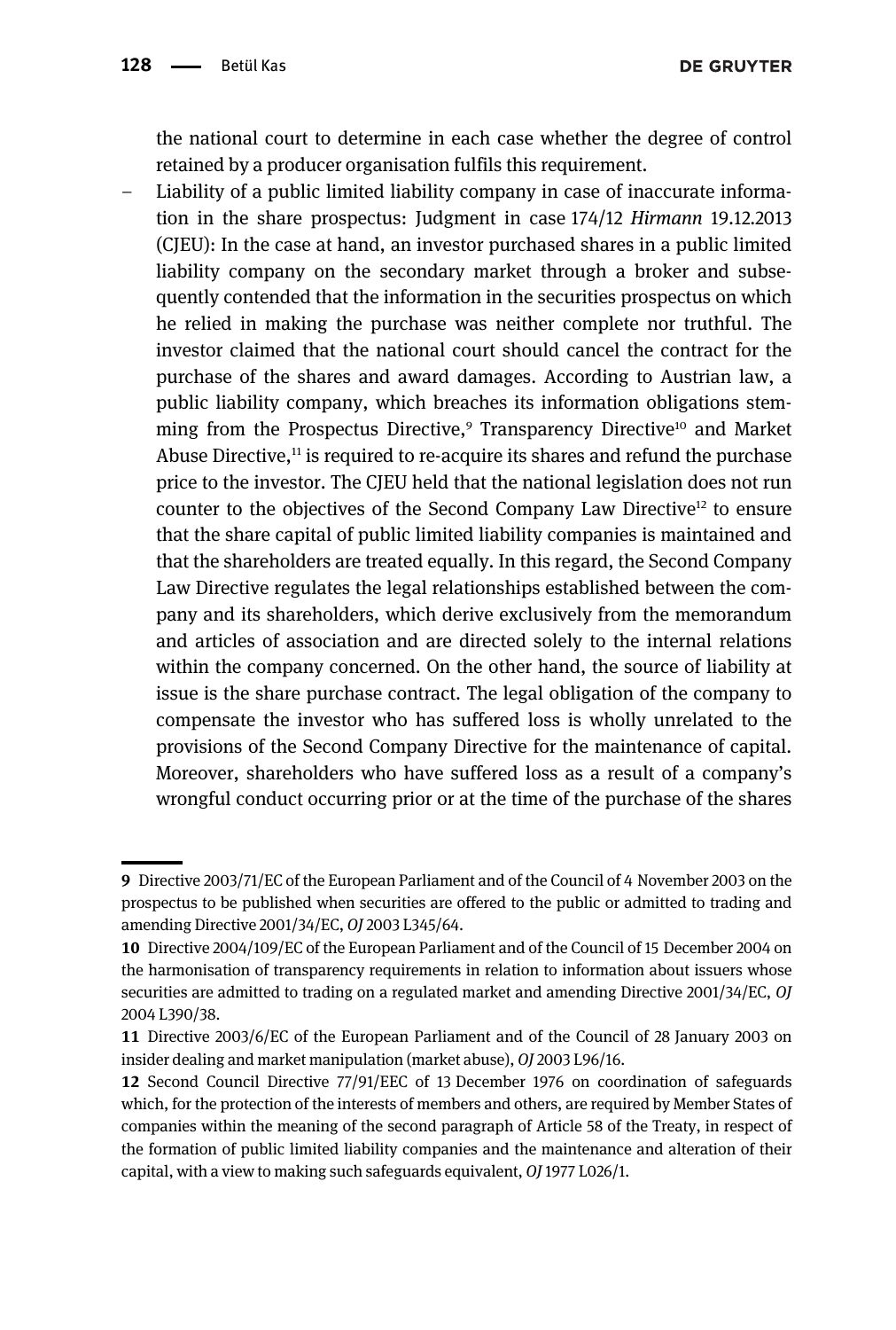are not in a situation which is identical to that of shareholders in the same company whose legal situation has not been affected by that wrongful conduct. The CJEU stressed that while the establishment of such a civil liability regime falls within the discretion of the Member States, it constitutes an appropriate remedy for the harm suffered by the investor and for the failure of the issuing company to comply with the information requirements under the Prospectus Directive, Transparency Directive and Market Abuse Directive. Accordingly, the Member States are also free to decide whether to base the calculation of the sum to be refunded on the value of the shares when the claim was brought or on the original purchase price. The CJEU clarified that the national liability regime is wholly unrelated to company nullity procedures as provided for in Articles 12 and 13 of Directive 2009/101.13 Additionally, where the harm to the purchaser is caused solely by the irregular conduct of the issuing company, there is no justification for having recourse to the test of a satisfactory balance and a fair division of the risks among the various interested parties, as referred to in the judgment E. Friz. 14

## Consumer Protection

### Advertising

– Criteria to determine a misleading commercial practice: Judgment in case 435/11 CHS Tour Services 19.09.2013 (CJEU): The CJEU clarified that if a commercial practice satisfies all the criteria specified in Article 6(1) of the Unfair Commercial Practices Directive15 for being categorised as a misleading practice, it is not necessary to determine whether such a practice is also contrary to the requirements of professional diligence in Article 5(2)(a) in order for it to be regarded as unfair and, therefore, prohibited in accordance with Ar-

<sup>13</sup> Directive 2009/101/EC of the European Parliament and of the Council of 16 September 2009 on coordination of safeguards which, for the protection of the interests of members and third parties, are required by Member States of companies within the meaning of the second paragraph of Article 48 of the Treaty, with a view to making such safeguards equivalent, OJ 2009 L258/11.

<sup>14</sup> Case 215/08 E. Friz GmbH v Carsten von der Heyden [2010] ECR I-02947 (CJEU).

<sup>15</sup> Directive 2005/29/EC of the European Parliament and of the Council of 11 May 2005 concerning unfair business-to-consumer commercial practices in the internal market and amending Council Directive 84/450/EEC, Directives 97/7/EC, 98/27/EC and 2002/65/EC of the European Parliament and of the Council and Regulation (EC) No 2006/2004 of the European Parliament and of the Council, OJ 2005 L149/22.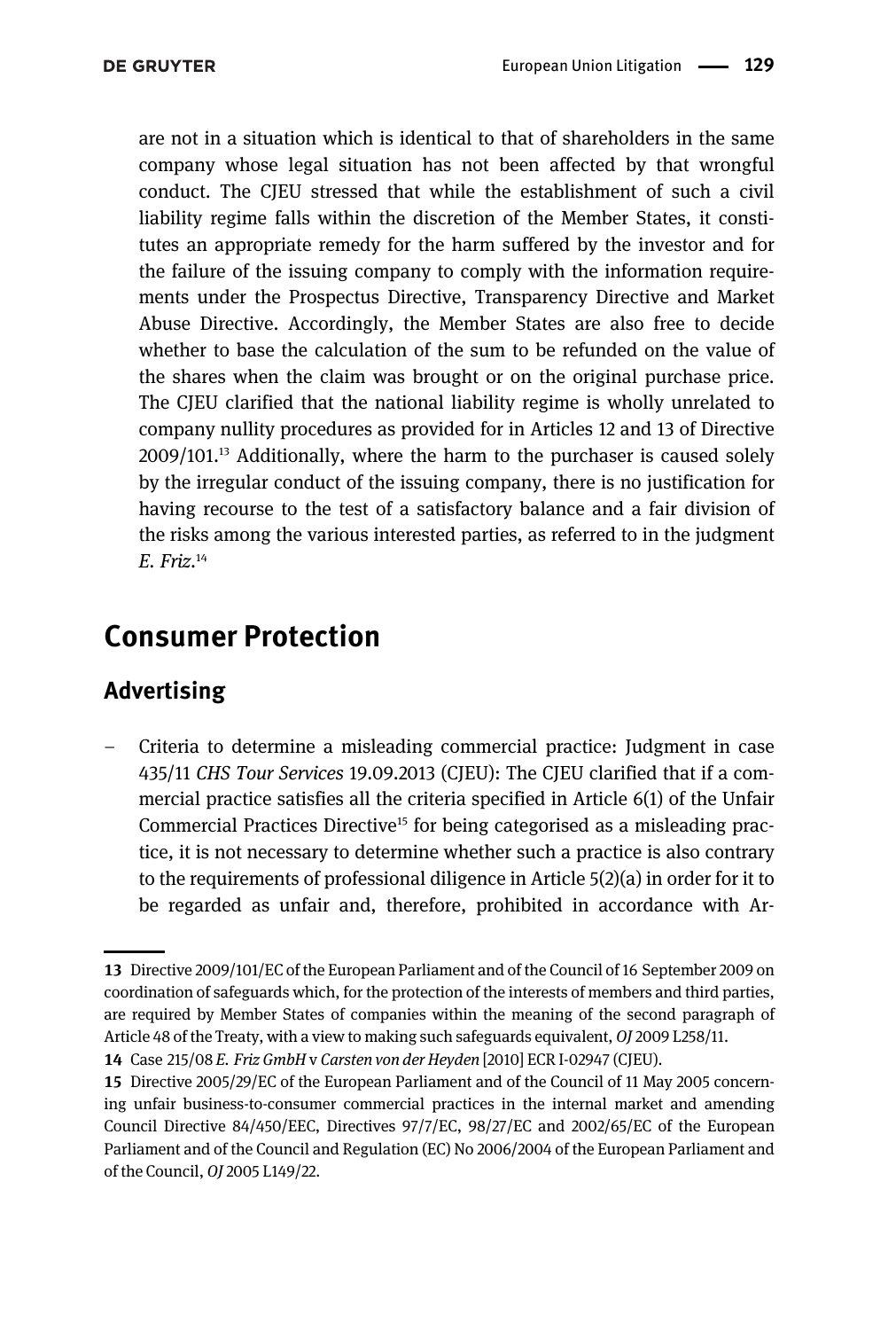ticle 5(1). CHS and Team4 Travel are two Austrian companies that operate travel agencies organising skiing courses and winter holidays in Austria for groups of schoolchildren from the UK. CHS was of the opinion that the exclusivity statement contained in the sales brochure for the 2012 winter season of Team4 Travel infringes the prohibition of unfair commercial practices. It consequently asked the Austrian courts to prohibit Team4 Travel from stating that, on specific dates, certain hotels can be booked only through Team4 Travel, because those hotels can also be booked through CHS. Team4 Travel argued that it acted with the professional diligence required in the light of the pre-booking contracts concluded with the hotels and that it had not been aware of the contracts concluded between CHS and those hotels. According to the general scheme of the Directive, Article 5(4) categorises commercial practices as unfair where it is established that they are misleading as set out in Articles 6 and 7 or aggressive as set out in Articles 8 and 9, showing that the determination of whether the practice concerned is misleading or aggressive depends only on the assessment of the practice in the light of the criteria set out in those latter articles alone. As a consequence and in line with a high level of consumer protection, for the purpose of applying Article 6(1), the national court is not required to determine whether the commercial practice is contrary to the requirements of professional diligence under Article 5(2)(a). This interpretation was shared by the opinion of Advocate-General Wahl, delivered on 13 June 2013.

– Misleading statements made by a sickness insurance fund, being a public body: Judgment in case 59/12 BKK Mobil Oil 03.10.2013 (CIEU): The CIEU followed the conclusion reached by Advocate-General Bot (delivered on 4 July 2013) and held that a public law body charged with a task of public interest falls within the persons covered by the Unfair Commercial Practices Directive. The dispute at hand arose between BKK Mobil Oil, a public law body providing statutory health insurance, and the German Office for the Prevention of Unfair Competition regarding misleading advertising circulated by BKK to its members. The CJEU pointed out that the meaning and scope of the concept of 'trader' which is used in the directive must be determined in relation to the related but diametrically opposed concept of 'consumer', which refers to any individual not engaged in commercial or trade activities. BKK's members, who must manifestly be regarded as consumers within the meaning of the directive, could be deceived by the misleading information circulated by that body, thus preventing them from making an informed choice and leading them to take a decision they would not have taken in the absence of such information. In order to give full effect to the Unfair Commercial Practices Directive and in accordance with a high level of consumer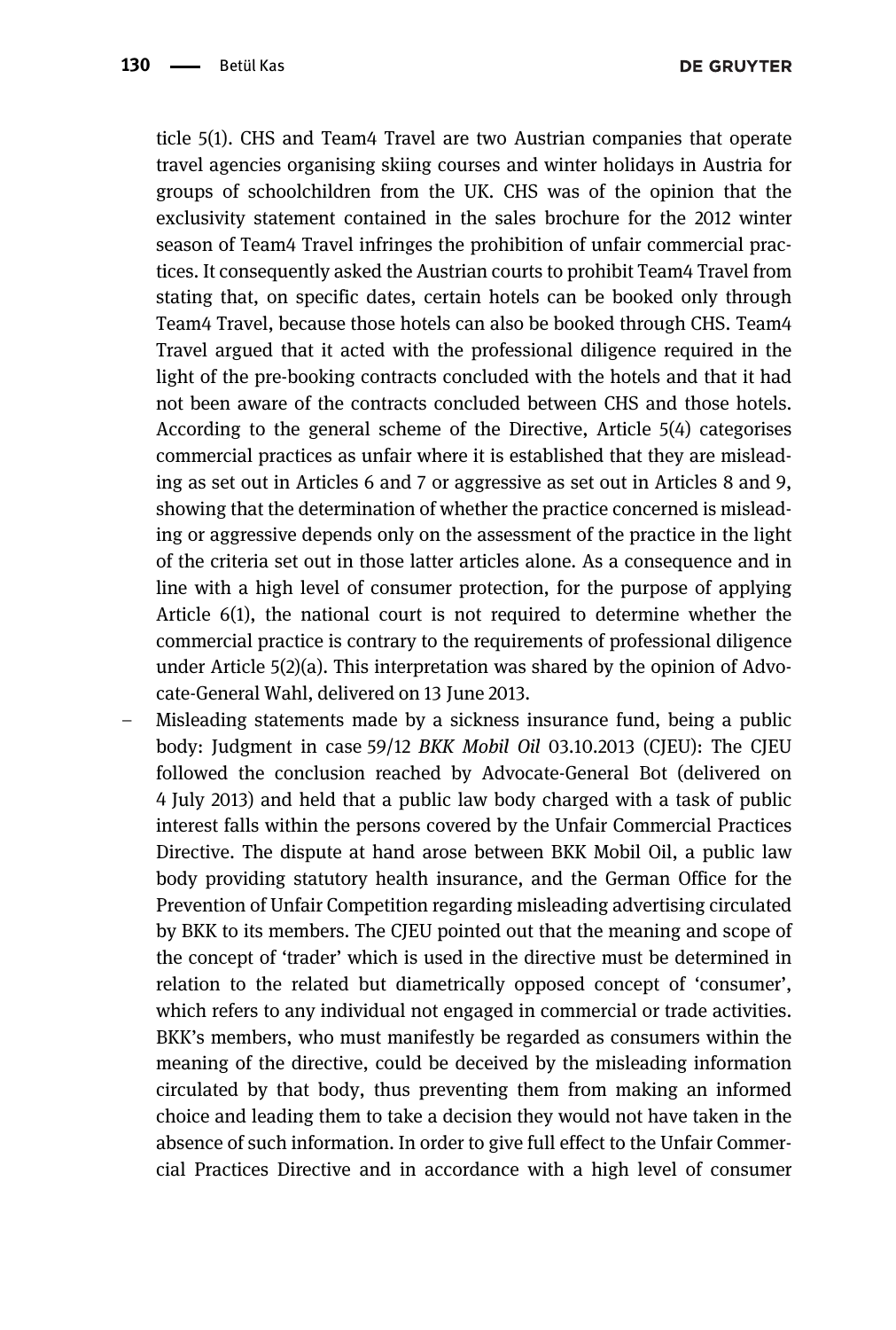protection, it is irrelevant in those circumstances, whether the body or the specific tasks pursued are of a public or private nature.

– Publication of misleading advertorials: Judgment in case 391/12 RLvS 17.10.2013 (CJEU): The case concerned the Law governing the Press of the Land of Baden-Württemberg (Germany) according to which any publication for remuneration is prohibited, irrespective of the purpose thereby pursued, if that publication is not identified by the use of the term 'advertisement', unless it is already evident from the arrangement and layout of the publication that it is an advertisement. The national provision seeks to prevent newspaper readers from being misled by advertising which is disguised as editorial content and to maintain the objectivity and neutrality of the press. The CJEU held that the Unfair Commercial Practices Directive, particularly point 11 of Annex I thereto, is not intended to protect a competitor of a newspaper publisher on the ground that the latter proceeded with publications which are liable to promote the products or services of advertisers sponsoring those publications, without the identification as 'advertising'. The practices covered by the Unfair Commercial Practices Directive must be commercial in nature, i.e. that they must originate from traders and must be directly connected with the promotion, sale or supply of their products to consumers. However, the publications in dispute, namely two articles with informative and descriptive editorial content, are not such as to promote the newspaper publisher's product, in this case a free newspaper, but rather the products and services of undertakings which are not parties to the dispute. The situation would be different if the newspaper publisher would act in the name of or on behalf of those undertakings sponsoring the publications within the meaning of Article 2(b) of the Unfair Commercial Practices Directive. Moreover, while the EU legislator has imposed through the Directives  $89/552^{16}$  and  $2010/13/EU^{17}$  obligations in the audiovisual field on media providers when their audiovisual services or programmes are sponsored by third-party undertakings, this is not the case for the written press. Consequently, the Member States retain the power to impose obligations on newspaper publishers to indicate when editorial content has been sponsored. The CJEU did not follow the opinion of Advocate-General Wathelet, delivered on

<sup>16</sup> Council Directive 89/552/EEC of 3 October 1989 on the coordination of certain provisions laid down by Law, Regulation or Administrative Action in Member States concerning the pursuit of television broadcasting activities, OJ 1989 L298/23.

<sup>17</sup> Directive 2010/13/EU of the European Parliament and of the Council of 10 March 2010 on the coordination of certain provisions laid down by law, regulation or administrative action in Member States concerning the provision of audiovisual media services, OJ 2010 L95/1.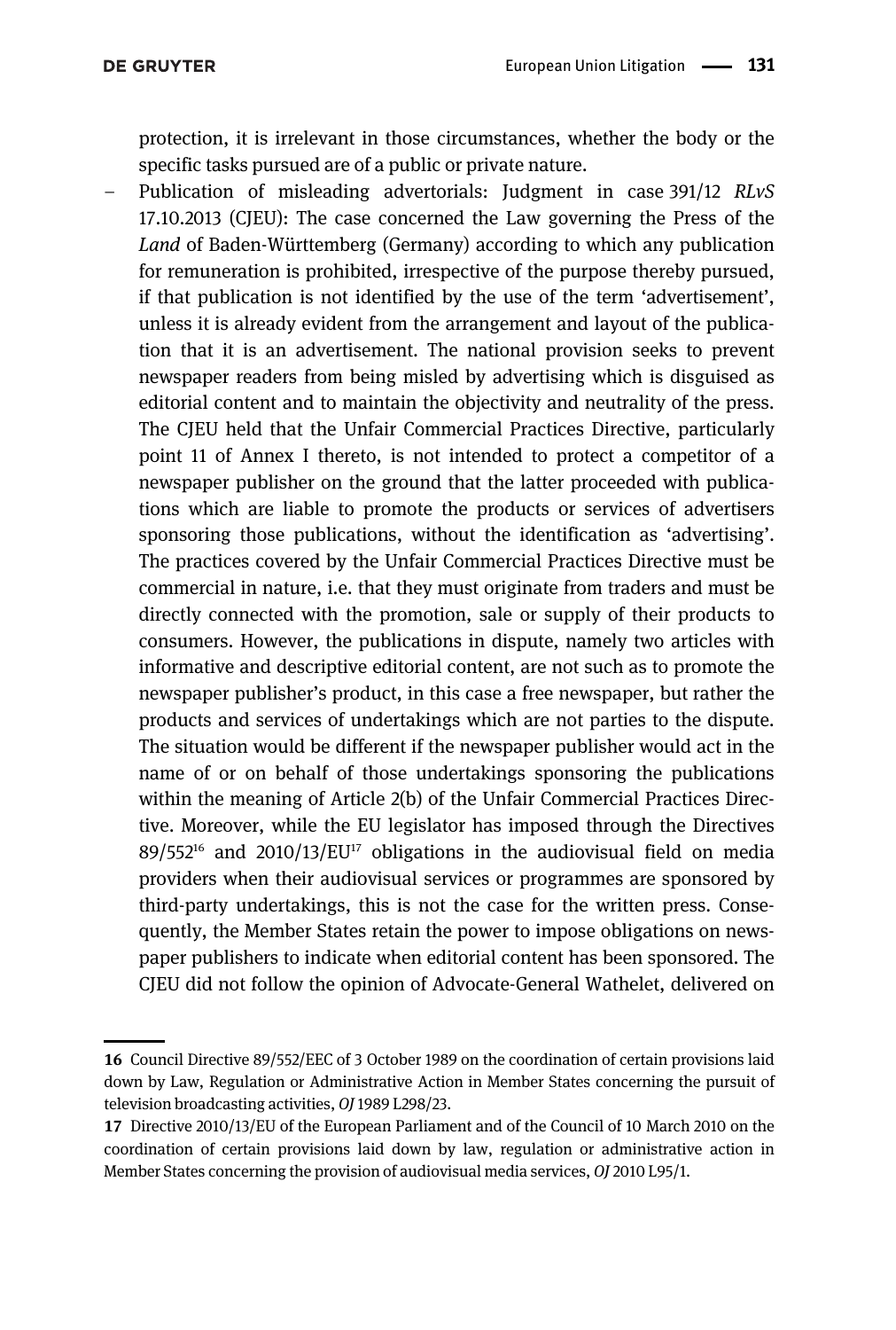11 July 2013, that the Unfair Commercial Practices Directive precludes more restrictive national provisions regulating the publisher's activity.

- Ratione temporis of Article 10 of Regulation No 1924/2006:18 Opinion in case 609/12 Ehrmann 14.11.2013 (CJEU): Ehrmann produces milk products and among others, a fruit quark, which was labelled with the slogan 'As important as the daily glass of milk'. The German Association for the Combatting of Unfair Competition took legal action against Ehrmann as it considered the slogan to be in breach with Articles 9 and 10 of Regulation No 1924/2006. The referring court notes that according to the judgment of the CJEU in Deutsches Weintor,<sup>19</sup> the slogan constitutes a health claim under Article 2(2)(5) of Regulation 1924/2006. Moreover, in the relevant time-period of the dispute, ie in the year 2010, the labelling of the product did not comply with the information requirements in Article 10(2). However, the national court was unsure whether it was necessary to comply with Article 10(2) in 2010. Following the Opinion of Advocate-General Wathelet, according to Article 28(5) of Regulation No 1924/2006, it was necessary to comply with the duty to provide information under Article 10(2) since 1 July 2007. According to Article 28(5), health claims falling under Article 13(1)(a) of the Regulation could be used from the entering into force of the Regulation until the adoption of the list of permitted claims under Article 13(3), provided they comply with the requirements of the Regulation, including Article 10(2). It remains to be seen whether the CJEU will broaden the preliminary reference of the national court in order to question whether the slogan constitutes a 'health claim' in terms of the Regulation. In line with the view of the referring court, Advocate-General Wathelet affirmed this question. It remains also open whether the CJEU will address the question submitted by the Commission as to whether Article 10(3) instead of Article 10(2) is applicable to the slogan.
- Application of Article 3(5) of the Unfair Commercial Practices Directive: Opinion in case 421/12 Commission v Belgium 26.11.2013 (CJEU): The Commission brought infringement proceedings against Belgium for the incorrect implementation of the Unfair Commercial Practices Directive. According to Advocate-General Cruz Villalón, Belgium failed to comply with its obligation on three grounds. Firstly, by excluding from the scope of the Belgian transposition members of a profession and dentists and physiotherapists, Belgium has failed to fulfil its obligations under Article 3, combined with Article 2(b)

<sup>18</sup> Regulation (EC) No 1924/2006 of the European Parliament and of the Council of 20 December 2006 on nutrition and health claims made on foods, OJ 2006 L404/9.

<sup>19</sup> Case 544/10 Deutsches Weintor eG v Land Rheinland-Pfalz 6.9.2012 (CJEU).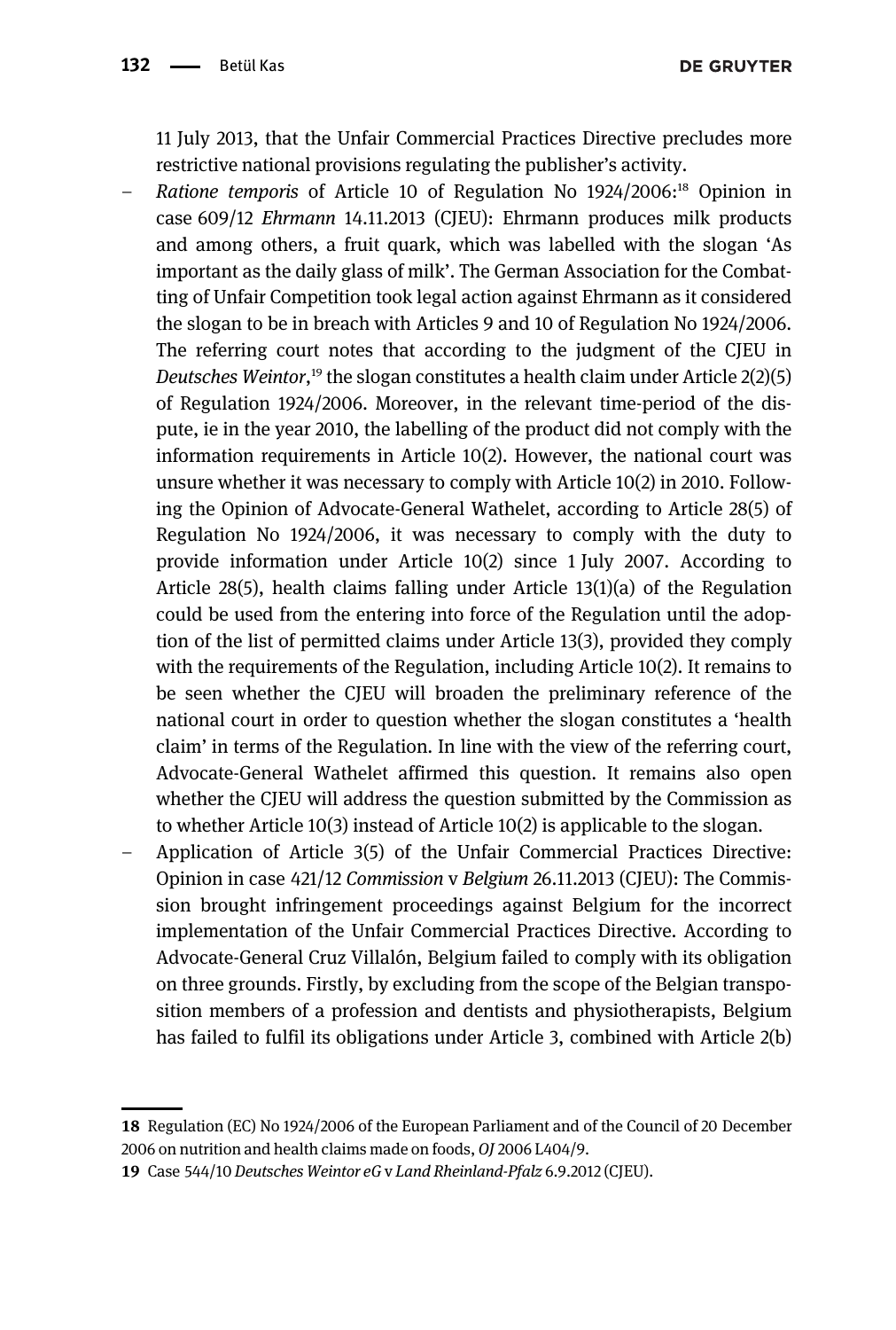and (d) of the Unfair Commercial Practices Directive. Secondly, by maintaining in force stricter rules for the announcement of price reductions than foreseen by the Directive, Belgium breached its obligation in Article 4, which lays down the maximum harmonization nature of the Unfair Commercial Practices Directive. As the Belgian provisions do not fall within the scope of Price Indication Directive  $98/6/EC$ ,<sup>20</sup> Belgium is precluded to rely on Article 3(5) of the Unfair Commercial Practices Directive, which allows the Member States to apply national provisions which are more restrictive and which implement directives containing minimum harmonisation clauses. Finally, Belgian failed to comply with Article 4 by adopting stricter provisions for itinerant sales of certain products. While itinerate sales constitute commercial practices under Article 2(d) of the Unfair Commercial Practices Directive, the Belgian provisions could also fall within the scope of the Doorstep Selling Directive  $85/577$ ,<sup>21</sup> which allows the Member States in Article 8 to adopt more favourable provisions to protect consumers. However, as Belgium did not notify the Commission about those national provisions in accordance with Article 3(6), it cannot rely on Article 3(5) of the Unfair Commercial Practices Directive.

– Criteria to determine a misleading commercial practice: Judgment in case 281/12 Trento Sviluppo and Centrale Adriatica 19.12.2013 (CIEU): The CIEU held that a commercial practice cannot be classified as 'misleading' for the purposes of Article 6(1) of the Unfair Commercial Practices Directive on the sole ground that that practice contains false information, or is likely to deceive the average consumer, but must also cause the consumer to take a transactional decision that he would not have taken otherwise. In the dispute at hand, upon complaint by a consumer, the Italian authority responsible for compliance with competition and the rules of the market took legal action against Trento Sviluppo and Centrale Adriatica. The consumer claimed that the commercial announcement of the defendants was inaccurate because, when he went to the supermarket during the validity period of the promotion, the IT product, which was advertised at an attractive price, was not available. The CJEU clarified that since the misleading commercial practices referred to in Article 6(1) constitute a specific category of unfair commercial practices, they must necessarily combine all the constituent elements of such unfairness,

<sup>20</sup> Directive 98/6/EC of the European Parliament and of the Council of 16 February 1998 on consumer protection in the indication of the prices of products offered to consumers, OJ 1998 L80/ 27.

<sup>21</sup> Council Directive 85/577/EEC of 20 December 1985 to protect the consumer in respect of contracts negotiated away from business premises, OJ 1985 L372/31.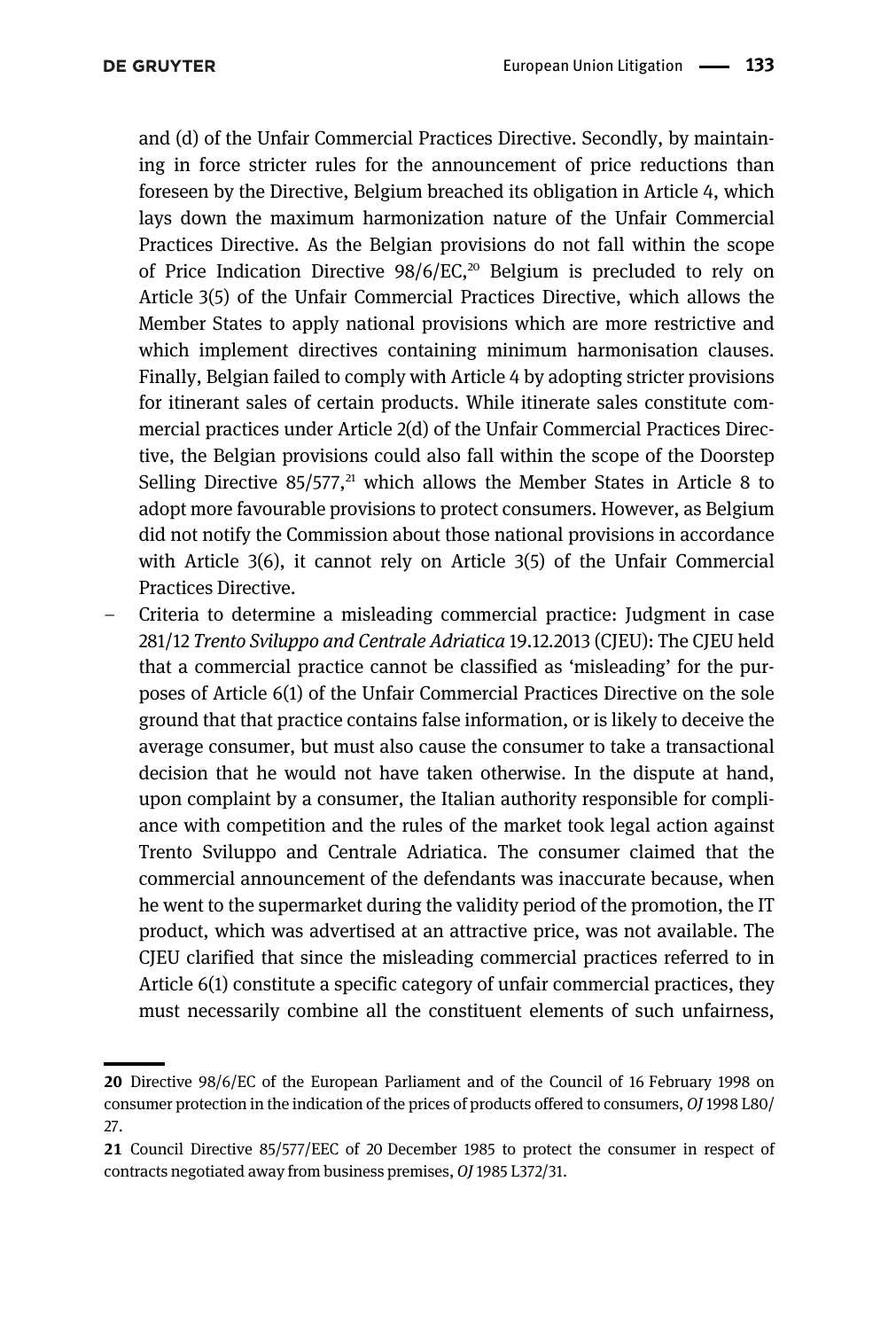**DE GRUYTER** 

including the element relating to the ability of the practice to materially distort the economic behavior of the consumer by causing him to take a transactional decision that he would not have taken otherwise. The scope of the concept of 'transactional decision' is broadly defined under Article 2(k), covering therefore not only the decision whether or not to purchase a product, but also the decisions directly related to that decision, like acts preparatory to the purchase of a product, such as the consumer's trip to the shop or the act of entering the shop.

– The concept of 'consideration' in pyramid schemes: Opinion in case 515/12 4finance 19.12.2013 (CJEU): The preliminary reference by the Supreme Administrative Court of Lithuania will give the CJEU the opportunity to address the question what constitutes a pyramid scheme under the Unfair Commercial Practices Directive. 4finance ran an advertising campaign indicating that anyone registering on its website for a nominal registration fee would receive a credit to his or her bank account for each 'friend' introduced by them (by indicating on the on-line registration form that person's mobile phone number or email address) who then registered on 4finance's website. Providing the contact information of the 'friends' enabled 4finance to market its small loans to those persons who would subsequently be invited to register. According to Advocate-General Sharpston, a pyramid scheme exists only where consumers give consideration in order to enter such scheme. The Directive is concerned with those practices that require consumers to give consideration (ie to pay a fee) rather than situations where there is no such economic commitment. In the absence of consideration, identifying the economic behaviour of the consumer that requires protection under the Directive would be uncertain. However, it is not required that the consumer pays a certain minimum amount. In order to demonstrate that the operation at issue constitutes a pyramid structure, there must be multiple levels with the operator at the apex and a cumulative recruitment of new members increasing exponentially. The compensation paid to existing scheme members must be derived primarily from the consideration given by new recruits.

#### **Insurance**

– Limitation of the right to compensation for non-material damage in the event of road traffic accidents: Opinion in case 371/12 Petillo 09.10.2013 (CJEU): As regards non-material damage in the event of car accidents leading to minor physical injuries, Italian legislation provides for a compulsory method for quantifying the compensation for damage to health payable by the civil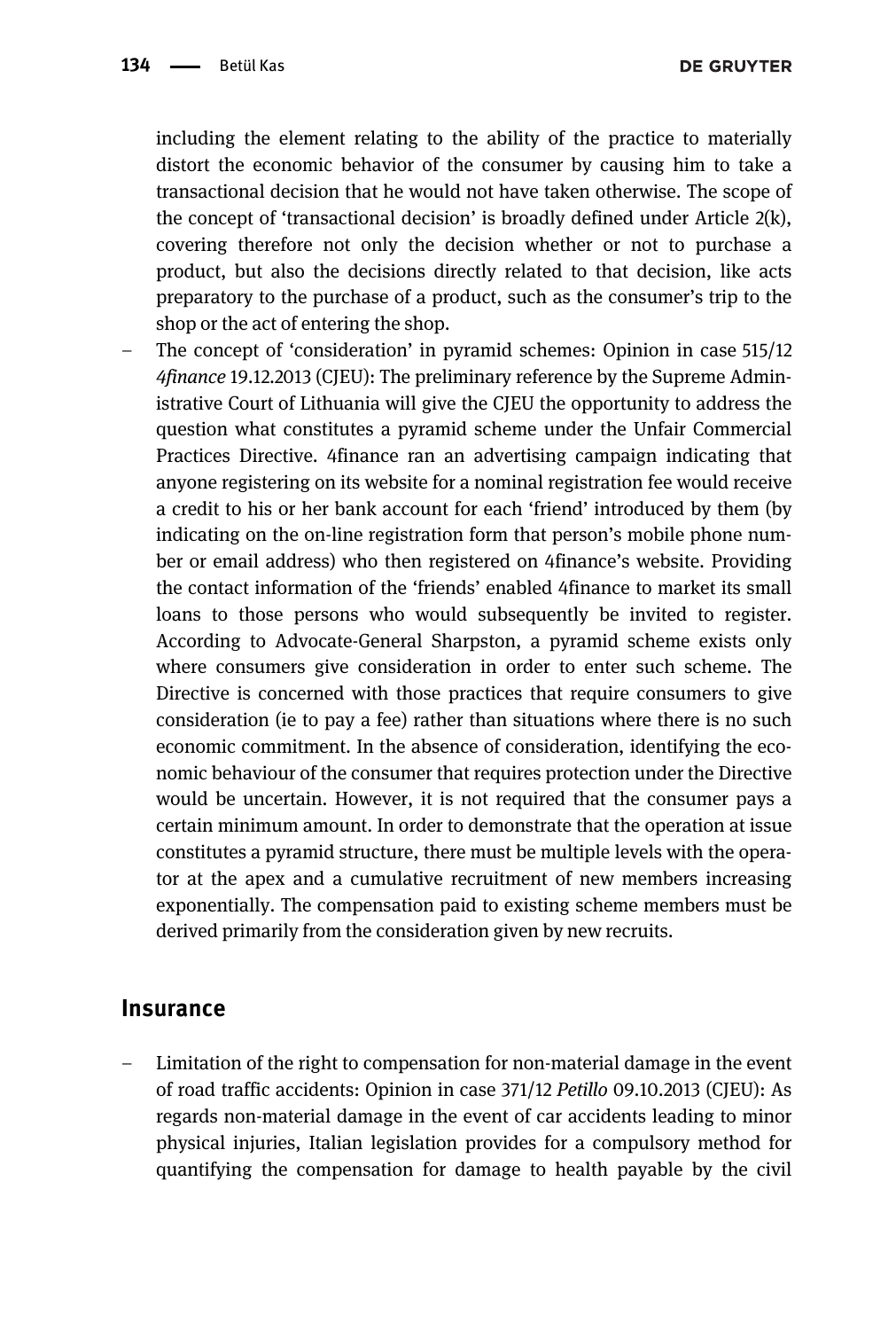liability insurer. On the basis of this legislation, Mr Petillo, who was the victim of a road traffic accident, received from Unipol EUR 2,700 instead of the requested EUR 14,155 for the non-material damage that he suffered. The Italian court has doubts about the compatibility of the Italian legislation with the obligation to compensate any loss or injury as provided for by Directive 72/166/EEC,<sup>22</sup> Directive 84/5/EEC<sup>23</sup> and Directive 90/232/EEC.<sup>24</sup> According to the case-law of the CJEU, while EU legislation guarantees the obligation to provide insurance coverage against civil liability for damage caused by motor vehicles, the extent of compensation to be afforded to the victims is a matter essentially governed by national law.25 Advocate-General Wahl took the view that the Italian legislation is not incompatible with Article 3(1) of Directive 72/ 166/EEC for two reasons. Firstly, it does not exclude in total compensation for non-material damage caused by car accidents. Secondly, the insurance cover mirrors the relevant civil liability obligations with the result that the injured party cannot seek additional compensation directly from the policy-holder (the driver or car-owner) on the basis of other national provisions. Moreover, the Italian legislation does not deprive the Directives 72/166/EEC, 84/5/EEC and 90/232/EEC of their effectiveness by limiting the right of the victim to be compensated in a disproportionate manner, ie that the compensation for non-material damage would be inadequate.

– Authority of the claims representative to accept service of judicial documents: Judgment in case 306/12 Spedition Welter 10.10.2013 (CJEU): In order to obtain compensation for the damage caused in a motor vehicle accident in France, Spedition Welter GmbH initiated legal proceedings against the driver of the other vehicle, insured by Avanssur SA, before the German courts. Notice of those proceedings was not served on Avanssur, but on its designated repre-

<sup>22</sup> Council Directive 72/166/EEC of 24 April 1972 on the approximation of the laws of Member States relating to insurance against civil liability in respect of the use of motor vehicles, and to the enforcement of the obligation to insure against such liability, OJ 1972 L103/1.

<sup>23</sup> Second Council Directive 84/5/EEC of 30 December 1983 on the approximation of the laws of the Member States relating to insurance against civil liability in respect of the use of motor vehicles, OJ 1984 L008/17.

<sup>24</sup> Third Council Directive 90/232/EEC of 14 May 1990 on the approximation of the laws of the Member States relating to insurance against civil liability in respect of the use of motor vehicles, OJ 1990 L129/33.

<sup>25</sup> Case 300/10 Vítor Hugo Marques Almeida v Companhia de Seguros Fidelidade-Mundial SA and Others 23.10.2012 (CJEU), paragraph 28; case 484/09, Manuel Carvalho Ferreira Santos v Companhia Europeia de Seguiossa [2011] I-1821 (CJEU) paragraph 31; case 409/09 José Maria Ambrósio Lavrador and Maria Cândida Olival Ferreira Bonifácio v Companhia de Seguros Fidelidade-Mundial SA [2011] ECR I-04955, paragraph 25.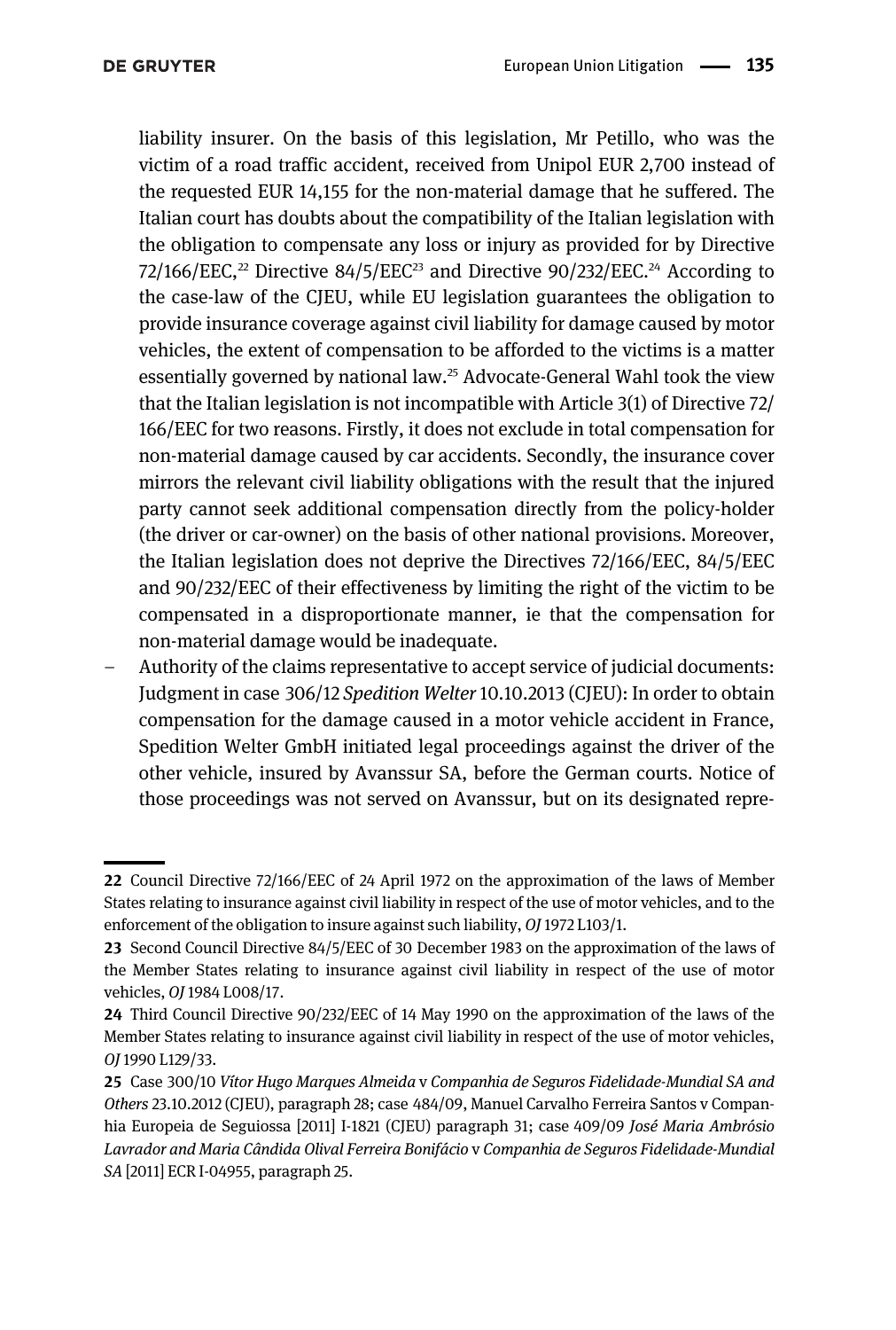sentative in Germany. The admissibility of the legal action against Avanssur depends on whether the claims representative was authorised to accept service of judicial documents on behalf of the defendant. The CJEU clarified that the purpose of Directive  $2009/103/EC^{26}$  is to guarantee victims of motor vehicle accidents comparable treatment irrespective of where in the Community the accidents occur. As noted by Advocate-General Cruz Villalón in his opinion of 30 May 2013, the specific purpose of the claims representative is to make the steps to be taken by the victims easier, in particular by allowing them to make a claim in their own language. Consequently, the CJEU held that under Article 21(5) of Directive 2009/103/EC, the powers of the claims representative must include the authority validly to accept service of legal documents necessary for proceedings for settlement of a claim to be brought before the court having jurisdiction. Considering that the German legislation reproduces Article 21(5) of Directive 2009/103 word for word, the national court is not required to disapply the national provision, but to interpret the national law in a way to ensure that the claims representative is authorised to accept service of judicial documents.

– Compensation for non-material damage suffered by the next of kin of the deceased victim of a road traffic accident: Judgment in case 22/12 Haasová 24.10.2013 (CJEU): The case concerned the claim for compensation by Mrs Haasová, acting in her own name and on behalf of her daughter, for the nonmaterial damage resulting from the death of her husband and father of her child in a road traffic accident. The CJEU held that according to Article 3(1) of Directive 72/166/EEC, Article 1(1) and (2) of Directive 84/5/EEC and Article 1(1) of Directive 90/232/EEC, compulsory insurance must cover compensation for non-material damage by the next of kin of the deceased victims of a road traffic accident, in so far as such compensation is provided for as part of the civil liability of the insured party under the national law. In order to reach that conclusion, the CJEU adopted a broad interpretation of the notion of 'personal injuries' as covering any type of damage resulting from an injury to physical integrity, which includes both physical and psychological suffering.<sup>27</sup> Therefore, in line with the aim to strengthen the protection afforded to victims, non-material damage features among the types of damage in respect of which compensation must be provided. Moreover, it cannot be concluded

<sup>26</sup> Directive 2009/103/EC of the European Parliament and of the Council of 16 September 2009 relating to insurance against civil liability in respect of the use of motor vehicles, and the enforcement of the obligation to insure against such liability, OJ 2009 L263/11.

<sup>27</sup> The CJEU relied in that regard on the judgment of the EFTA Court of 20 June 2008 in case E-8/ 07 Celina Nguyen v The Norwegian State (EFTA Court report, 224, paragraphs 26 and 27).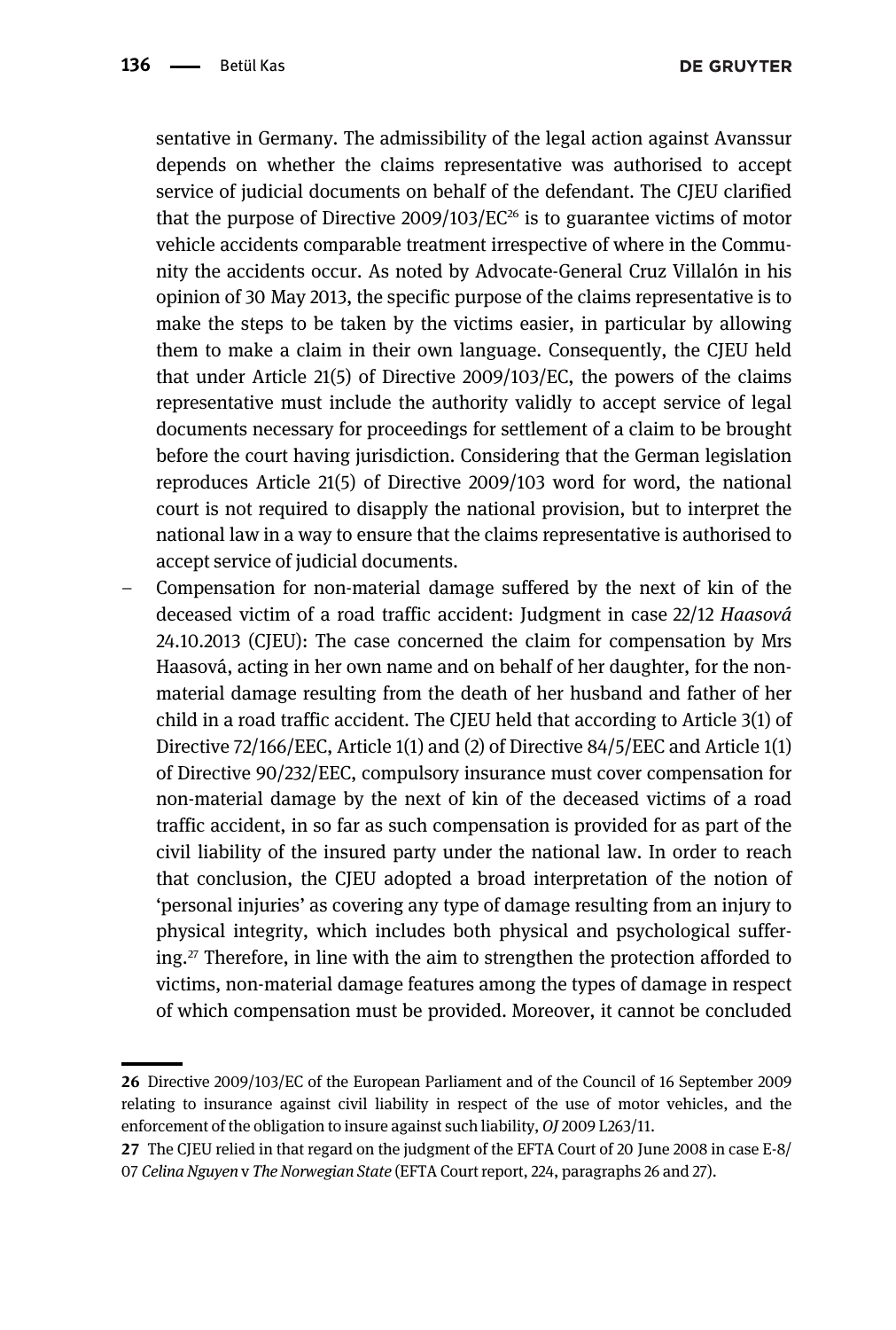from any of the three directives that the European legislature intended to limit their protection exclusively to persons directly involved in the road traffic accident. The fact that, in the case at hand, the wife and the child of the victim are entitled to compensation for non-material damage under the sections of the national civil code governing injury to the rights of the person but not under the section governing actual civil liability is irrelevant. It is sufficient that the liability of the insured person originated in a road traffic accident and is civil in nature to fall under the substantive national civil liability law to which the directives refer.

- Limit to the amount of compensation for non-material damage covered by compulsory insurance: Judgment in case 277/12 Drozdovs 24.10.2013 (CJEU): The case concerned the claim of the guardian of a child for compensation on the basis of the psychological suffering the child endured following the loss of his parents in a road traffic accident. The amount claimed by the applicant exceeded the maximum amount for non-material damage covered, under Latvian law, by compulsory insurance. The CJEU held that Article 3(1) of Directive 72/166/EEC and Article 1(1) and (2) of Directive 84/5/EEC preclude national provisions, which limit compensation for non-material damage resulting from the death of a person's next of kin in a road traffic accident covered by the compulsory insurance to a maximum amount which is lower than the minimum amounts laid down in Article 1(2) of Directive 84/5. In contrast to the case Marques Almeida,<sup>28</sup> the national legislation at hand did not seek to determine the extent of the right of the victim to compensation arising from the civil liability of the insured person, but limited the compulsory insurance cover of the insured person against civil liability.
- Freedom of the insured to choose a lawyer under a legal expenses insurance contract: Judgment in case 442/12 Sneller 07.11.2013 (CJEU): The case concerns a legal expenses insurance contract, which provides that legal assistance will in principle be provided by the insurer's own employees and that the insured person has the right to instruct a lawyer or legal representative of his own choosing only if the insurer takes the view that the handling of the case must be subcontracted to an external lawyer. However, in legal proceedings against his former employer, Mr Sneller wanted to be assisted by a lawyer of his choosing and to have the costs of legal assistance covered by his legal expenses insurer. Following the insurer's refusal to cover those costs of legal assistance, Mr Sneller took legal action to order the insurer to bear them.

<sup>28</sup> Case 300/10 Vítor Hugo Marques Almeida v Companhia de Seguros Fidelidade-Mundial SA and Others 23.10.2012 (CJEU).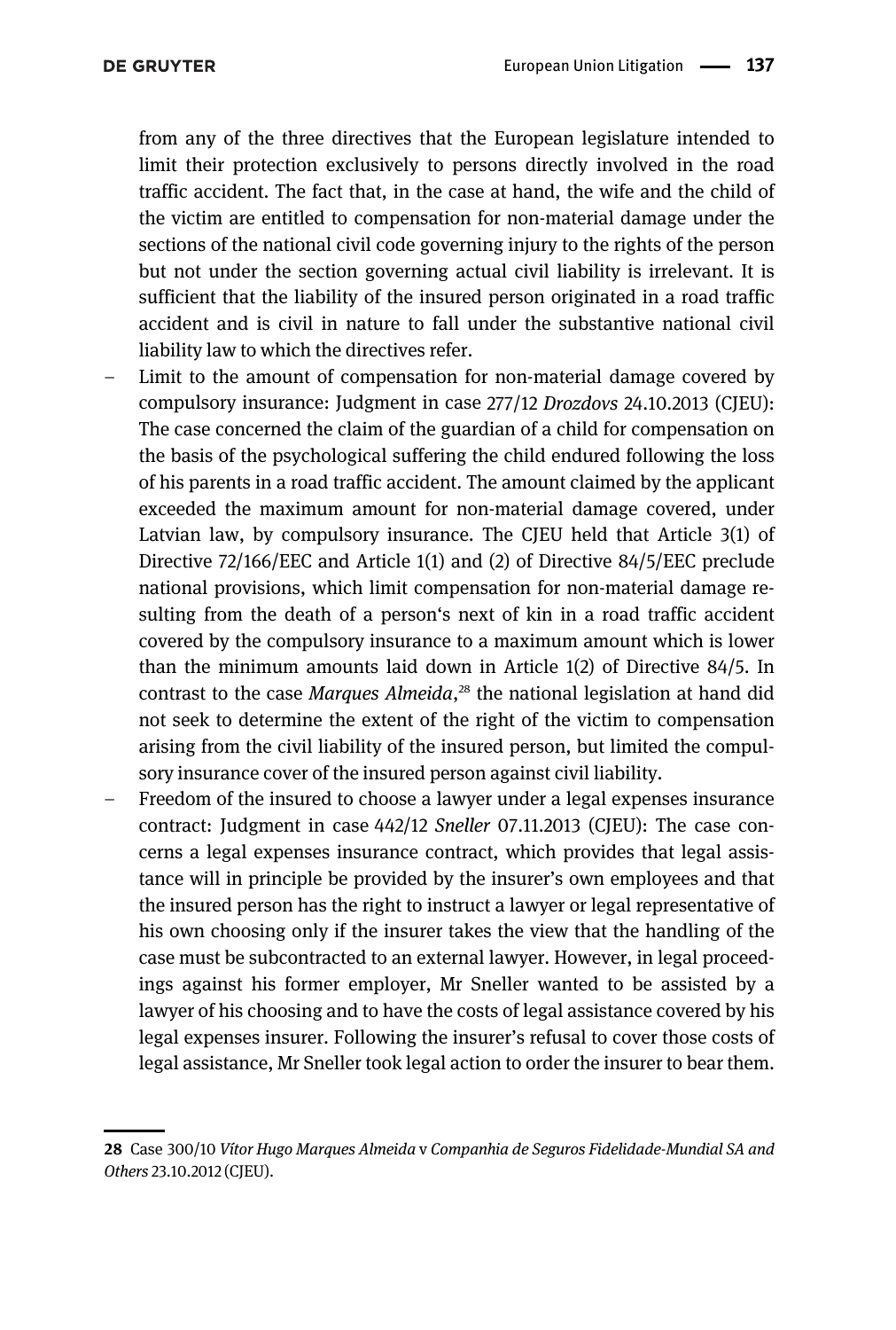By relying on its ruling in *Eschig<sup>29</sup>* and *Stark*,<sup>30</sup> the CJEU held that according to Article  $4(1)(a)$  of Directive 87/344/EEC.<sup>31</sup> the insured person's right to choose his lawyer cannot be restricted to situations in which the insurer decides that recourse should be had to an external lawyer. This outcome does not differ depending on whether or not legal assistance is compulsory under national law in the type of legal proceedings concerned. However, the insured person's right to choose his representative does not rule out the possibility that, in certain cases, limitations may be imposed on the costs to be borne by the insurer, on condition that the freedom of choice is not rendered meaningless.

– Cancellation period of a life assurance contract: Judgment in case 209/12 Endress 19.12.2013 (CJEU): Upon termination of his life assurance contract, Mr Endress received from his insurer the repayment value which was less than the sums of the paid premiums with interest. Before court, Mr Endress claimed that the contract was not validly concluded as he was not informed of his right of cancellation and asked the insurer to repay all the premiums plus interest. However, according to the national provisions at that time, the right of the policy-holder to cancel the contract lapses one year after the payment of the first premium. The CJEU concluded that in order to enable the consumer to profit fully from the diversity and increased competition in a single assurance market, Article 15(1) of Directive  $90/619/EEC<sup>32</sup>$  read in conjunction with Article 31 of Directive 92/96/EEC<sup>33</sup> precludes a national provision, under which a right of cancellation lapses one year after payment of the first premium, where the policy-holder has not been informed about the right of cancellation. By applying its reasoning in *Heininger*<sup>34</sup> to the dispute at hand, the CJEU clarified that the insurer may not validly rely on reasons of legal certainty in order to redress a situation caused by its own

<sup>29</sup> Case 199/08 Erhard Eschig v UNIQA Sachversicherung AG [2009] ECR I-08295 (CJEU).

<sup>30</sup> Case 293/10 Gebhard Stark v D.A.S. Österreichische Allgemeine Rechtsschutzversicherung AG [2011] ECR I-04711 (CJEU).

<sup>31</sup> Council Directive 87/344/EEC of 22 June 1987 on the coordination of laws, regulations and administrative provisions relating to legal expenses insurance, OJ 1987 L185/77.

<sup>32</sup> Council Directive 90/619/EEC of 8 November 1990 on the coordination of laws, regulations and administrative provisions relating to direct life assurance, laying down provisions to facilitate the effective exercise of freedom to provide services and amending Directive 79/267/EEC, OJ 1990 L330/50.

<sup>33</sup> Council Directive 92/96/EEC of 10 November 1992 on the coordination of laws, regulations and administrative provisions relating to direct life assurance and amending Directives 79/267/ EEC and 90/619/EEC, OJ 1992 L360/1.

<sup>34</sup> Case 481/99 Georg Heininger and Helga Heininger v Bayerische Hypo- und Vereinsbank AG [2001] ECR I-09945 (CJEU), paragraphs 45 and 47.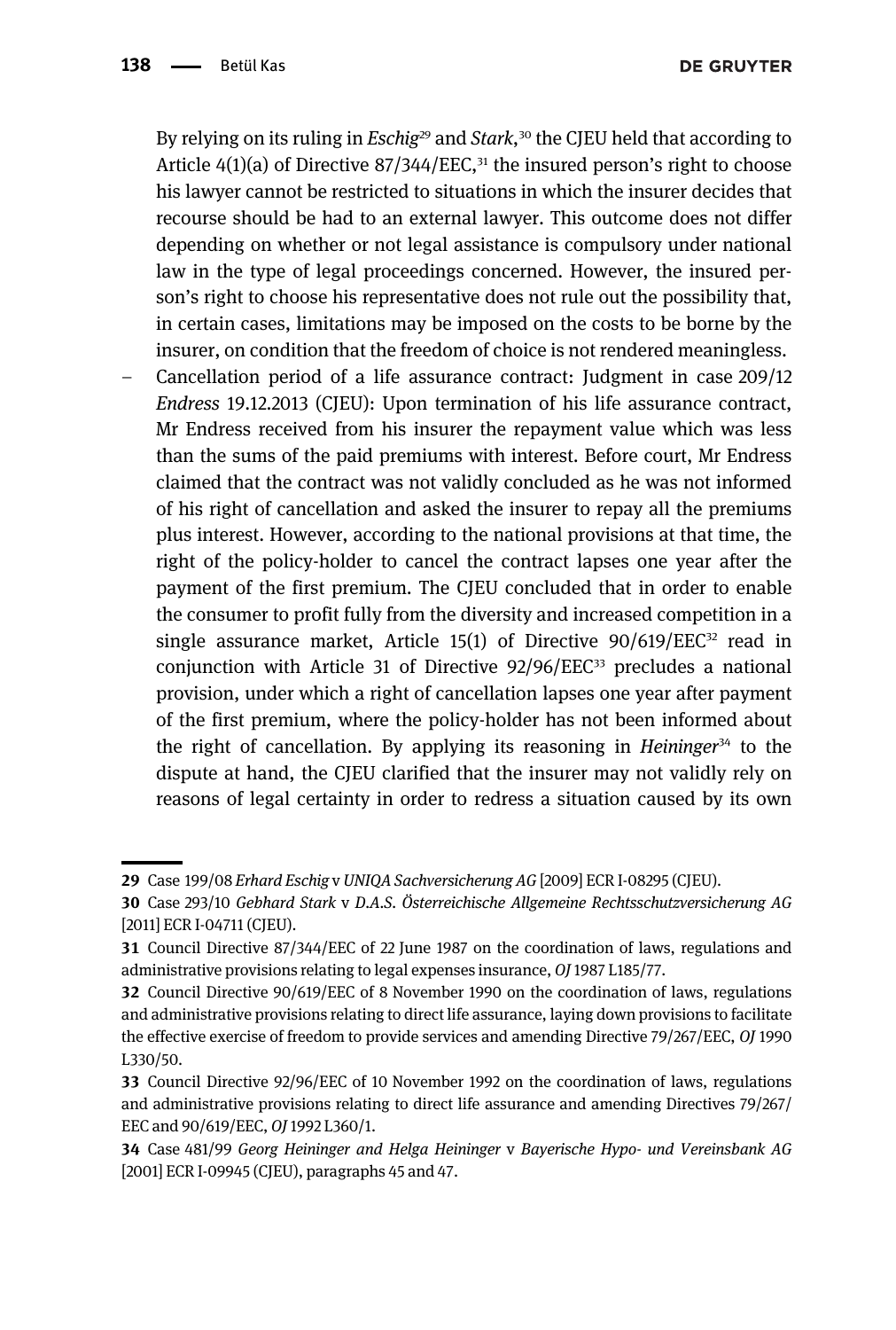failure to comply with the requirement, under European Union law, to communicate a defined list of information, including information relating to the right of the policy-holder to cancel the contract. The CJEU refused to limit the temporal effects of the judgment as the insurer failed to prove that there is a risk of serious economic repercussions, nor has there been 'objective, significant uncertainty' regarding the implications of the EU provisions.

### Passenger rights and package holidays

– Compensation for rail passengers in the event of delays caused by force majeure: Judgment in case 509/11 ÖBB-Personenverkehr 26.09.2013 (CJEU): The Austrian Rail Network Control Commission regarded the terms of ticket price compensation which ÖBB-Personenverkehr applied to passenger transport contracts as not complying with Article 17 of Regulation No 1371/2007<sup>35</sup> and, consequently, ordered that undertaking to amend them. ÖBB-Personenverkehr claimed before court that it is excused from compensating the ticket price when a delay is caused by force majeure. Particularly, on the basis of Article 15 of the regulation, ÖBB-Personenverkehr submitted that the exemptions from liability laid down in Article 32(2) of the CIV Uniform Rules<sup>36</sup> are applicable in the context of the regulation. In line with the opinion of Advocate-General Jääskinen delivered on 14 March 2013, the CJEU held that a railway undertaking may not exclude its obligation to pay compensation of the ticket price in the event of a delay caused by force majeure or by one of the reasons set out at Article 32(2) of the CIV Uniform Rules. Regulation No 1371/2007 makes no reference to force majeure or any circumstances that are equivalent to it. Moreover, the compensation system provided for by the EU legislature in Article 17 of Regulation No 1371/2007 cannot be treated in the same way as the railway carrier's liability system under Article 32 of the CIV Uniform Rules. The purpose of the Regulation No 1371/2007 is to compensate the passenger for the consideration provided for a service which was not ultimately supplied in accordance with the transport contract. The compensation is calculated on the basis of a fixed rate of the ticket-price, which

<sup>35</sup> Regulation (EC) No 1371/2007 of the European Parliament and of the Council of 23 October 2007 on rail passengers' rights and obligations, OJ 2007 L315/14.

<sup>36</sup> Appendix A – Uniform rules concerning the Contract for International Carriage of Passengers and Luggage by Rail (CIV) to the Convention concerning International Carriage by Rail (COTIF) of 9 May 1980, as modified by the Protocol for the modification of the Convention concerning International Carriage by Rail of 3 June 1999 (1999 Protocol).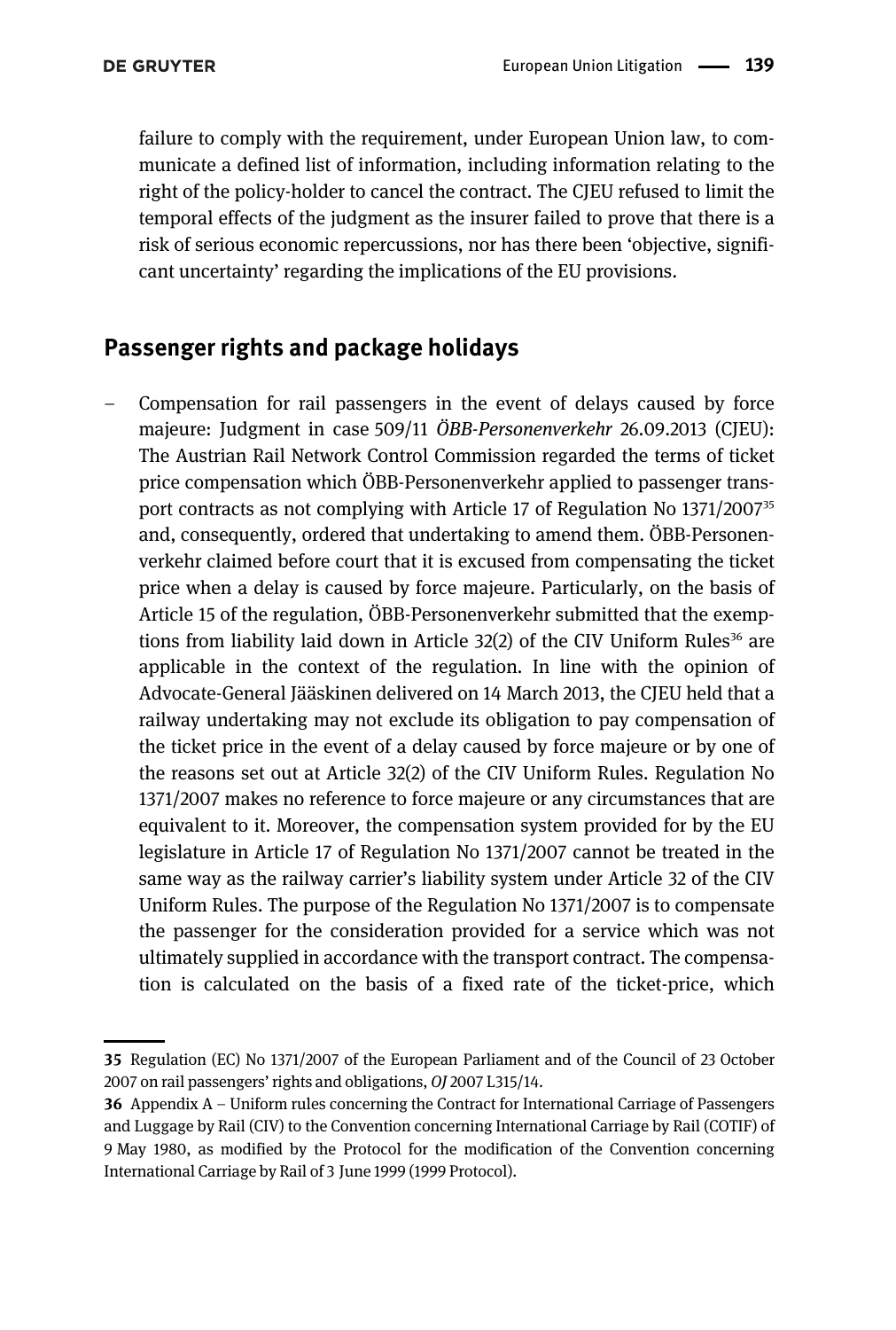depends on the length of the delay. On the other hand, Article 32(1) of the CIV Uniform Rules provides for compensation on the basis of an individual assessment of the damage suffered, which can be claimed in addition to the compensation under Regulation No 1371/2007. However, even though the Austrian Rail Network Control Commission has only limited enforcement powers under national law, Article 30(1) of Regulation No 1371/2007 cannot be interpreted as constituting a legal basis authorising national bodies to impose on railway undertakings the specific content of their contractual terms relating to the circumstances in which they have to pay compensation.

#### Unfair contract terms

- Out-of-court settlement procedure of a secured claim by recourse to the public auction of immovable property: Opinion in case 482/12 Macinský und Macinská 21.11.2013 (CJEU): The case concerned the Slovak rules, which enable a creditor to enforce a secured claim based on an unfair term in a consumer contract through the sale of immovable property by means of an out-of-court procedure. Advocate-General Wahl concluded that the Slovak procedural and remedial system complies with Directive  $93/13/EEC$ :<sup>37</sup> The consumer has the possibility to challenge the sale by public auction ex ante and ex post before the national courts, triggering the case-law of the CJEU on the responsibilities of the national court to assess of its own motion whether a term is unfair and to ensure that the consumer is not bound by an unfair term. He did not consider it to be an excessive impediment to the effective legal protection of consumers to require the consumers to become themselves active by initiating legal proceedings against the trader. Considering that Advocate-General Wahl denied the admissibility of the preliminary question, it remains to be seen whether the CJEU will engage into the substantive assessment of the question referred by the Slovak court.
- Territorial jurisdiction in case of an action for an injunction: Judgment in case 413/12 Asociación de Consumidores Independientes de Castilla y León 05.12.2013 (CJEU): The case concerned the question whether EU law precludes national procedural rules under which an action for an injunction initiated by a consumer protection association must be brought before the courts where the defendant is established or has its address. The CJEU held that this

<sup>37</sup> Council Directive 93/13/EEC of 5 April 1993 on unfair terms in consumer contracts, OJ 1993 L95/29.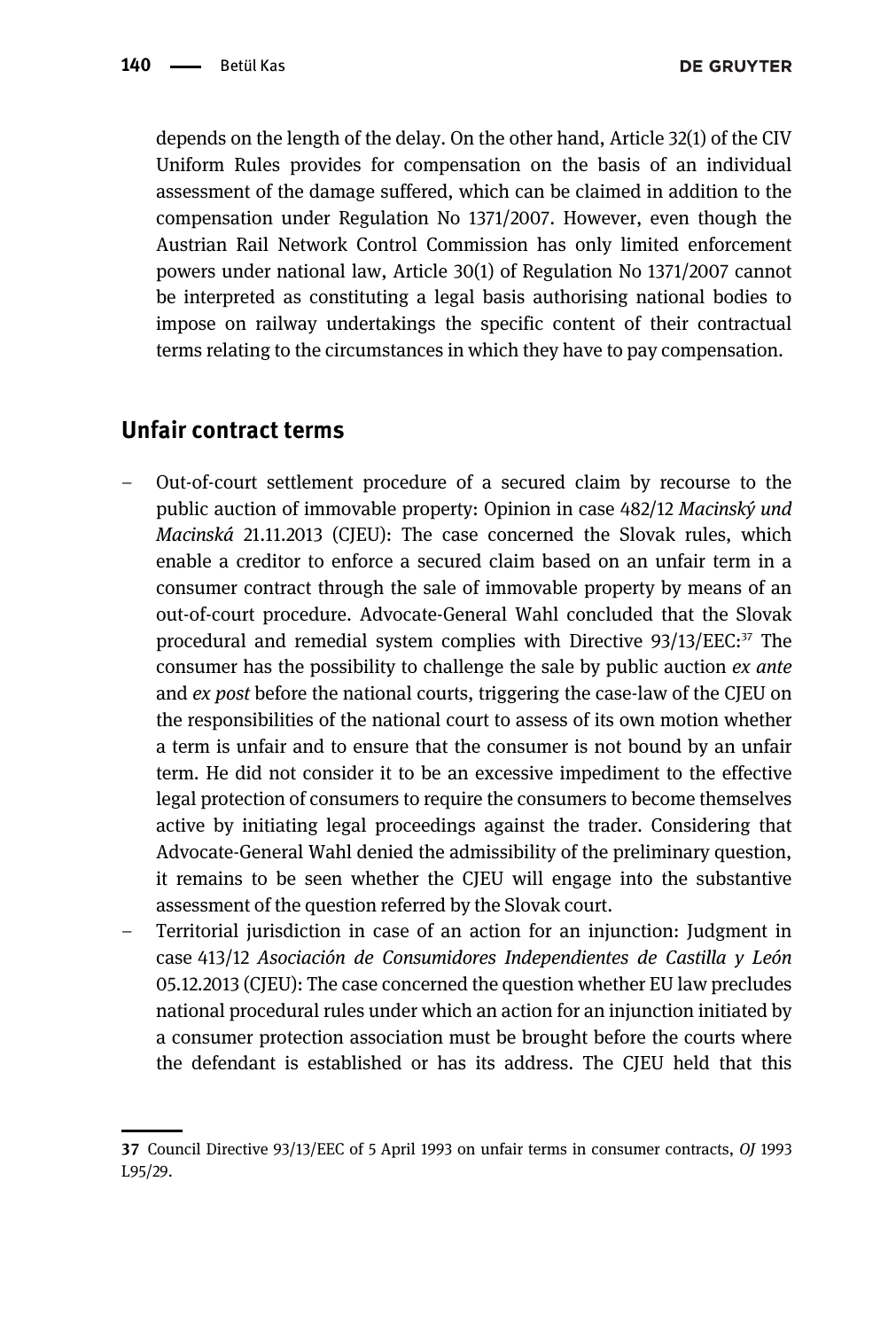question is governed by the principle of procedural autonomy, subject to the principles of equivalence and effectiveness. In line with the opinion of Advocate-General Mengozzi, delivered on 5 September 2013, the CJEU did not find any evidence for a breach of the principles of equivalence and effectiveness by the Spanish rules, which confer territorial jurisdiction to the courts where the defendant is established. The limited territorial remit and the restricted financial situation of the consumer protection association in the dispute at hand cannot prevail over the general interest in the sound administration of justice and foreseeability. On the basis of the different nature of an action for an injunction and an individual action, the preferential procedural treatment granted to individual consumers cannot be extended to consumer protection associations.

– Right of consumer protection associations to intervene in enforcement proceedings: Opinion in case 470/12 Photovosť 12.12.2013 (CJEU): The Slovak court raised the question whether Directive 93/13 and Articles 47 and 38 of the Charter of Fundamental Rights of the European Union require or preclude granting consumer protection associations leave to intervene in enforcement proceedings. Advocate-General Wahl confirmed the admissibility of the preliminary reference and concluded that the procedural rules of the Member States are not required to grant consumer protection associations leave to intervene into legal proceedings between an individual consumer and a seller or supplier. However, in line with the minimum harmonization nature of Directive 93/13, they are not precluded to grant this right to consumer protection associations.

### Miscellaneous

– Purchase price reduction of a defective product where rescission of the contract is excluded: Judgment in case 32/12 Duarte Hueros 03.10.2013 (CJEU): The CJEU held that where a consumer is entitled to a reduction of the purchase price but claims only the rescission of the contract, which is, however, excluded by the minor nature of the defect, and the consumer is not entitled to refine his initial application or to initiate new legal proceedings to that end, Directive 1999/44/EC<sup>38</sup> precludes national legislation which does not allow the national court to grant of its own motion an appropriate

<sup>38</sup> Directive 1999/44/EC of the European Parliament and of the Council of 25 May 1999 on certain aspects of the sale of consumer goods and associated guarantees, OJ 1999 L171/12.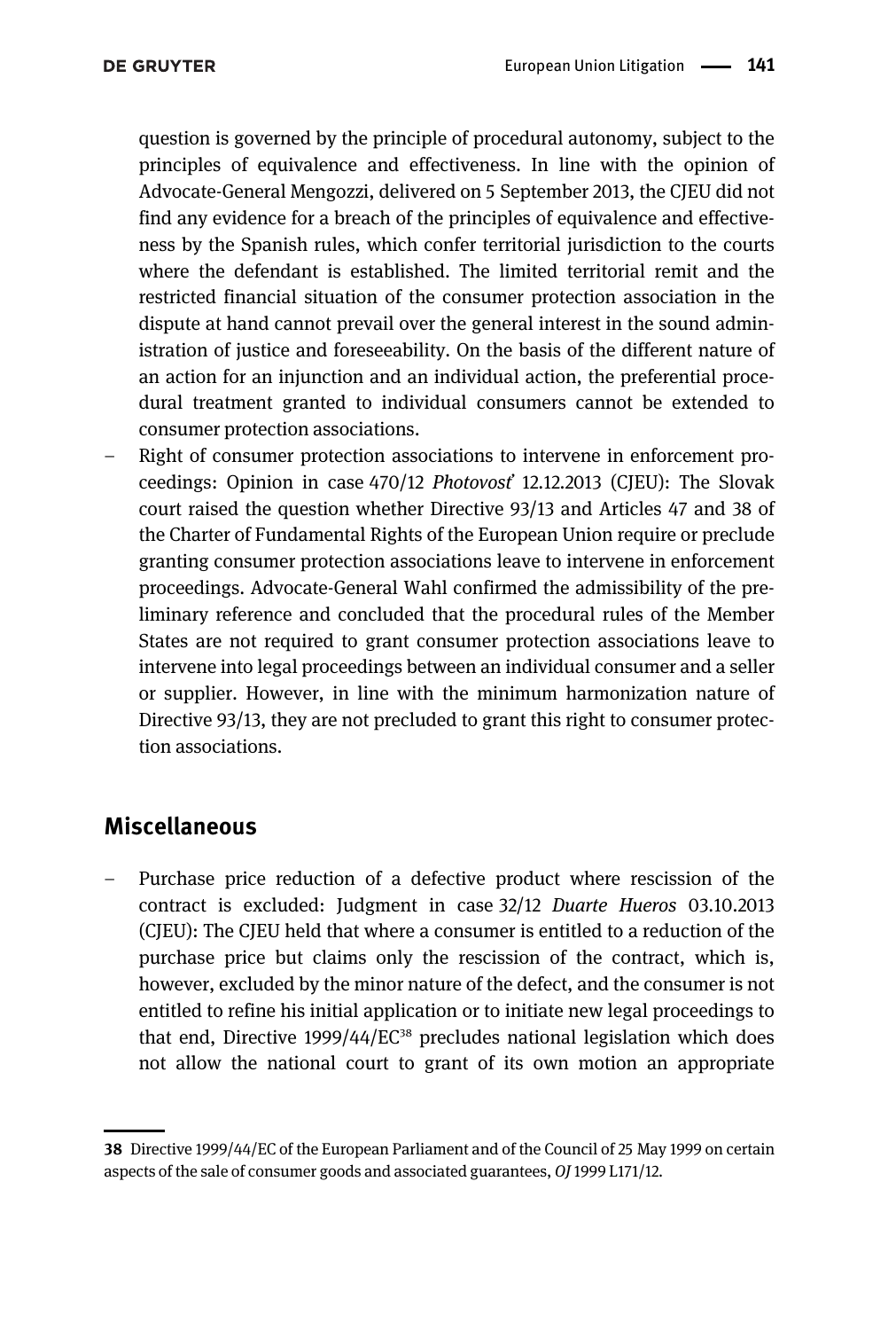reduction of the purchase price. In the case at hand, the Spanish court refused to rescind the contract of sale of a convertible car as it considered the defect of a non-waterproof roof to be of minor nature. Spanish procedural law precluded the award of a price reduction as the consumer did not, at least in the alternative, request a price reduction in its application, and as the claim could not be deferred to later proceedings under the principle of res judicata. In line with the opinion of Advocate-General Kokott, delivered on 28 February 2013, the CJEU concluded that the Spanish procedural rules are in breach with the principle of effectiveness as they deprive the consumer of the possibility of benefitting from the right to seek an appropriate price reduction pursuant to Article 3(5) of Directive 1999/44.

– Surcharging clause in contract between a mobile phone operator and its customers: Opinion in case 616/11 T-Mobile Austria 24.10.2013 (CJEU): In the case at hand, the Austrian Consumers' Association initiated an action for an injunction against the mobile phone operator, T-Mobile Austria. According to the general terms and conditions of T-Mobile Austria, the customer has to pay a surcharge if he decides to not pay by direct debit or credit card but instead by a signed cash payment form or through online banking (telebanking). The question arose whether Article 52(3) of Directive 2007/64/EC<sup>39</sup> is applicable in this context. Advocate General Wathelet affirmed that the provision is applicable to the contractual relationship between a mobile phone operator, as payee, and that operator's private customer (consumer), as payer. Moreover, the notion of 'payment instruments' includes the credit transfer by a signed cash payment form or through online banking. Finally, Advocate General Wathelet concluded that the Austrian legislation, which prohibits a payee from levying charges in general and from levying different charges for different payment instruments in particular, is not precluded by Article 52(3) of Directive 2007/64/EC.

<sup>39</sup> Directive 2007/64/EC of the European Parliament and of the Council of 13 November 2007 on payment services in the internal market amending Directives 97/7/EC, 2002/65/EC, 2005/60/EC and 2006/48/EC and repealing Directive 97/5/EC, OJ 2007 L319/1.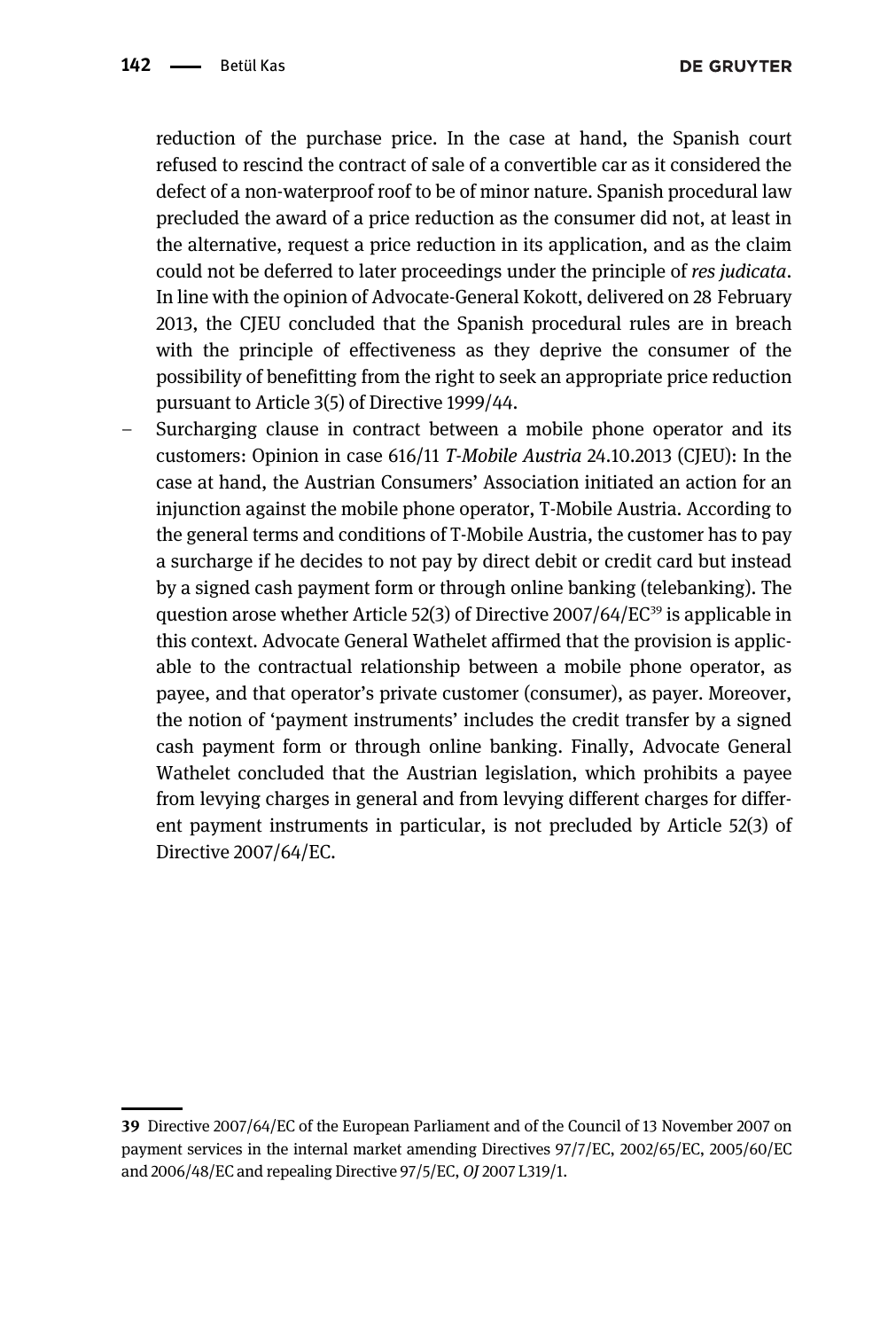# Competition Law, Public procurement and State Regulation

- Concepts of 'body governed by public law' under Article 1(9), second subparagraph, point (c) of Directive  $2004/18/EC$ :<sup>40</sup> Judgment in case 526/11 *IVD* 12.09.2013 (CJEU): The doctors' association in Westphalia-Lippe initiated a procedure for the award of a public contract for the printing and distribution of its newsletter and the placement of advertising and the sale of subscriptions. One of the candidates challenged the final award, claiming that the successful tenderer had not submitted some of the references required by the contracting authority. The national court decided of its own motion to make a reference to the CJEU on the issue of the doctors' association's status as a contracting authority, an issue on which the admissibility of the application for review brought by the candidate depends. Although the doctors' association is mentioned in Annex III to Directive 2004/18, the CJEU clarified that the inclusion of a body in that Annex is only the application of the substantive rule laid down in Article 1(9), second subparagraph of Directive 2004/18, which does not give rise to an irrebuttable presumption that that body is a 'body governed by public law' within the meaning of that provision. The CJEU held that although the national law determines the tasks of the doctors' association and the manner in which the greater part of its financing must be organised, and provides that the decision by which it fixes the amount of the contributions payable by its members must be approved by a supervisory authority, that body has in fact organisational and budgetary independence. Therefore, it cannot be considered to be closely dependent on the public authorities.
- Right of the contracting authority to ask candidates applying to take part in a tendering procedure to provide copies of balance sheets: Judgment in case 336/12 Manova 10.10.2013 (CJEU): The Danish Education Ministry launched a call for tenders in respect of services required for the operation of seven occupational guidance and advice centres. During the preliminary screening stage, the Ministry asked two candidates to forward a copy of their balance sheets, as it was required in the contract notice. Upon complaint by one of the candidates, the Complaints Board found a breach of the principle of equal

<sup>40</sup> Directive 2004/18/EC of the European Parliament and of the Council of 31 March 2004 on the coordination of procedures for the award of public works contracts, public supply contracts and public service contracts, OJ 2004 L134/114.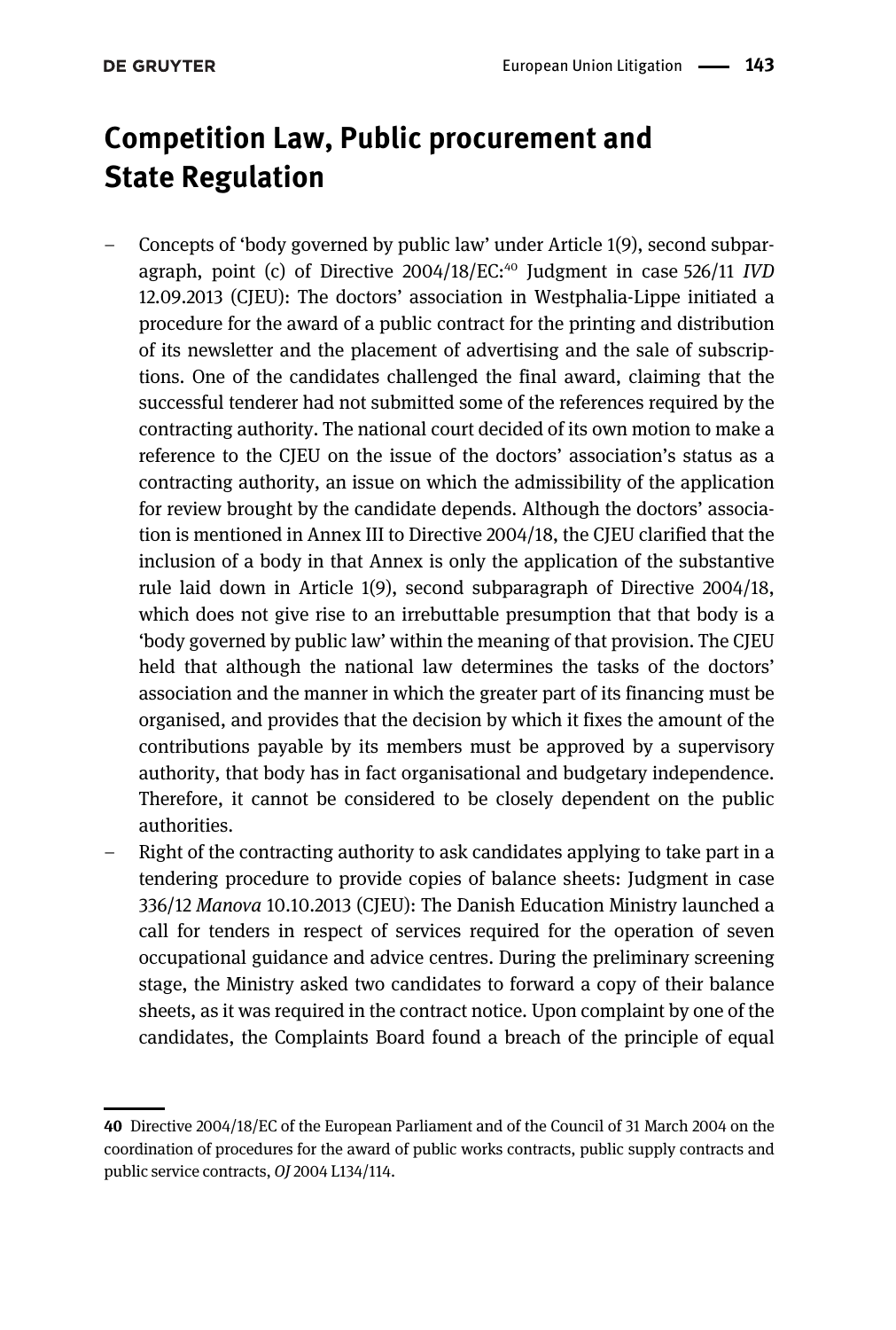treatment, since the Ministry did not reject the applications of the two candidates, which failed to provide copies of their most recent balance sheets at the same time as their applications for admission to the screening stage. On the basis of its judgment in SAG ELV Slovensko and Others, <sup>41</sup> the CJEU held that the principle of equal treatment does not preclude a contracting authority from asking a candidate, after the deadline for applying to take part in a tendering procedure, to provide documents describing that candidate's situation – such as a copy of its published balance sheet – which can be objectively shown to pre-date that deadline, so long as it was not expressly laid down in the contract documents that, unless such documents were provided, the application would be rejected. That request must not unduly favour or disadvantage the candidate or candidates to which it is addressed.

– Reliance on the capacities of more than one auxiliary undertaking to meet tender requirements: Judgment in case 94/12 Swm Costruzioni 2 and Mannocchi Luigino 10.10.2013 (CJEU): The Provincia di Fermo initiated a tendering procedure for a works contract for the modernisation and extension of a road. Under that procedure, tenderers were required to demonstrate their technical and professional ability by presenting an SOA certificate corresponding to the nature and value of the works covered by the contract. One of the candidates was excluded from the tendering procedure, as it relied on the SOA certificates of two auxiliary undertakings. The CJEU held that Articles 47(2) and 48(3) of Directive 2004/18/EC read in conjunction with Article 44(2) of that directive preclude a national provision which prohibits, as a general rule, economic operators participating in a tendering procedure for a public works contract from relying on the capacities of more than one undertaking for the same qualification category. Directive 2004/18 permits the combining of the capacities of more than one economic operator for the purpose of satisfying the minimum capacity requirements set by the contracting authority, provided that the candidate or tenderer relying on the capacities of one or more other entities proves to that authority that it will actually have at its disposal the resources necessary for the execution of the contract. If the special requirements of a work necessitate a certain capacity which cannot be obtained by combining the capacities of more than one operator, the contracting authority would be justified in requiring that the minimum capacity level concerned be achieved by a single economic operator or, where appropriate, by relying on a limited number of economic operators. However,

<sup>41</sup> Case 599/10 SAG ELV Slovensko a.s. and Others v Úrad pre verejné obstarávanie 29.3.2012 (CJEU).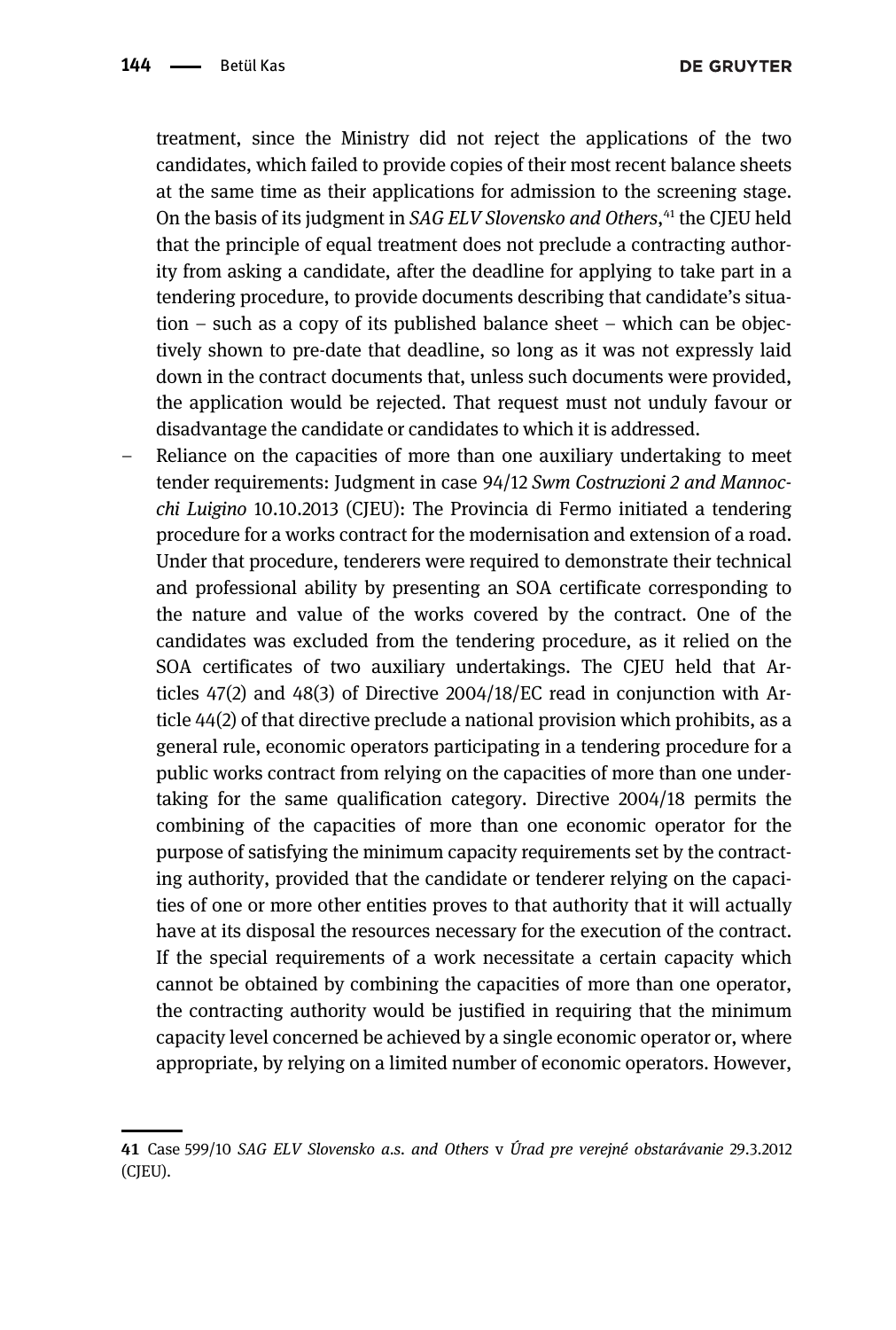since those circumstances constitute an exception, Directive 2004/18 precludes that requirement from being made a general rule under national law.

– Sale by a municipality of its cable network to a private undertaking; Contract clause limiting the tariff for the basic service: Judgment in case 518/11 UPC Nederland 07.11.2013 (CJEU): In this case, the municipality of Hilversum sold its cable television network and the municipal undertaking which operated it to UPC. Under their agreement, Hilversum undertook to assist the purchaser in obtaining authorisation to install, maintain and operate a cable broadcasting facility in the territory of the municipality. UPC undertook to make the investments necessary for the provision of a cable network capable of offering an improved service to average subscribers, and to offer, in addition to radio and television channels, an attractive package of telecommunications services to private individuals and businesses. Additionally, the agreement contained a clause that fixed the monthly tariff for the basic cable package and allowed UPC to adjust that tariff only in line with the consumer price index and 'external cost increases'. In this context, UPC brought a legal action seeking the annulment of the tariff limitation clause and an injunction requiring the municipality to authorise the tariff increases. The CJEU determined on the basis of the different relevant directives, particularly the Framework Directive, $42$  the Competition Directive<sup>43</sup> and the Audiovisual Media Services Directive,<sup>44</sup> that a clear distinction has to be drawn between the production of content, which involves editorial responsibility, and the transmission of content, which does not entail any editorial responsibility. Both content and transmission are covered by different measures which pursue their own specific objectives. As UPC's principal business is the transmission of radio and television programmes via cable to its subscriber customers, its service falls within the definition of an 'electronic communications service' in Article 2(c) of the Framework Directive and, therefore, the substantive scope of the NRF.45 Although UPC's customers take out a subscription in order to

<sup>42</sup> Directive 2002/21/EC of the European Parliament and of the Council of 7 March 2002 on a common regulatory framework for electronic communications networks and services (Framework Directive), OJ 2002 L108/33.

<sup>43</sup> Commission Directive 2002/77/EC of 16 September 2002 on competition in the markets for electronic communications networks and services, OJ 2002 L249/21.

<sup>44</sup> Directive 2010/13/EU of the European Parliament and of the Council of 10 March 2010 on the coordination of certain provisions laid down by law, regulation or administrative action in Member States concerning the provision of audiovisual media services (Audiovisual Media Services Directive), OJ 2010 L95/1.

<sup>45</sup> 'The new regulatory framework for electronic communications networks' refers to the following measures: Directive 2002/21/EC of the European Parliament and of the Council of 7 March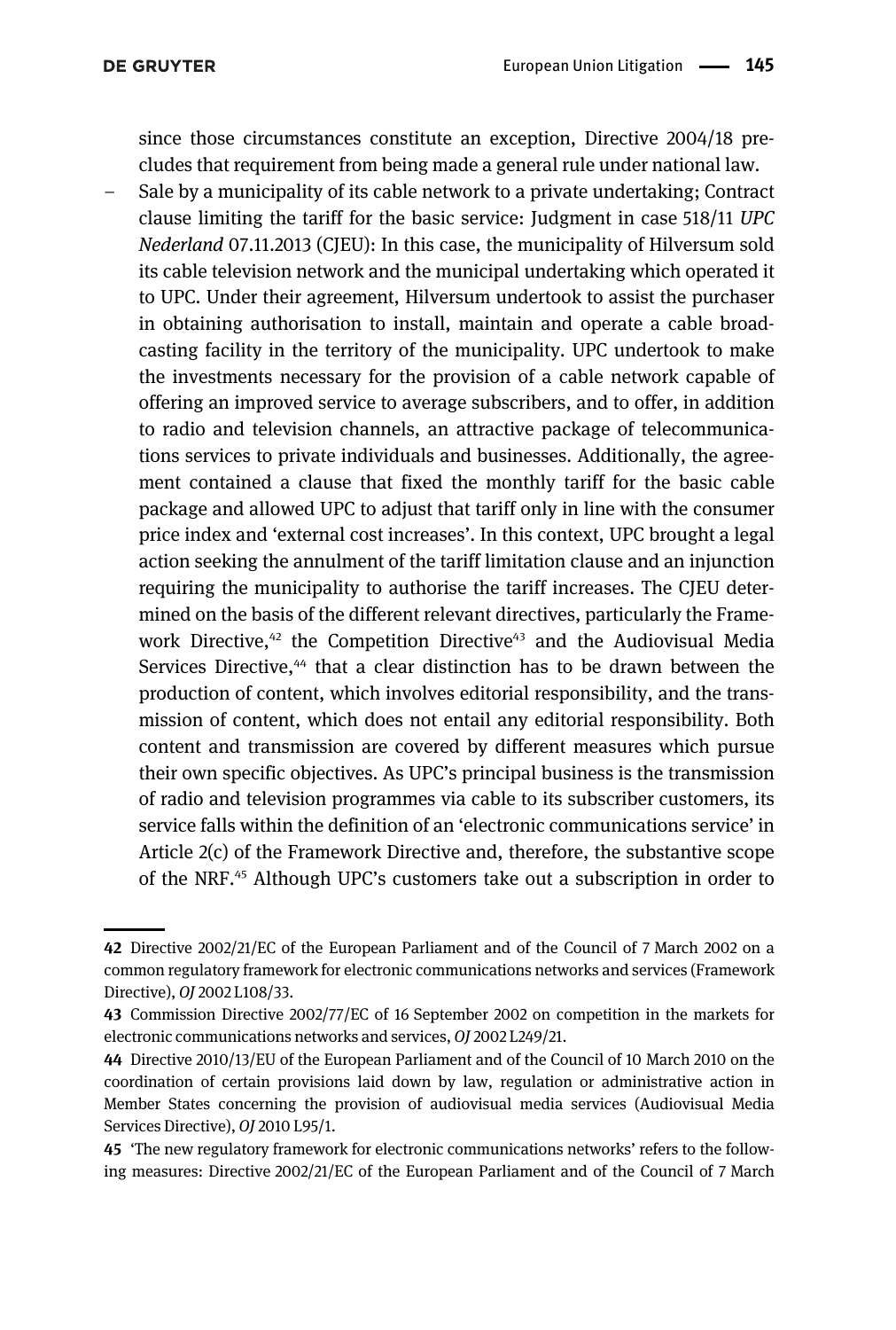gain access to the basic cable package offered by that company, UPC's business consists in broadcasting programmes produced by the content editors by transmitting those programmes to the connection point of its cable network in its subscribers' homes. The fact that the transmission costs charged to subscribers incorporate the payments made to broadcasting channels and the royalties paid to copyright collecting societies in connection with the transmission of programme content cannot preclude this conclusion. According to the NRF, it is the NRAs (national regulatory authorities) which have power to define the relevant market for the purposes of the application of the rules and instruments of regulatory intervention provided for by the NRF. To that end, the NRAs are responsible for carrying out market analysis and, in particular, where they find that undertakings have significant power on that market, they may impose on them certain obligations, including tariff obligations. However, Hilversum is not an NRA and therefore does not have power to intervene directly in the retail tariffs in respect of services falling within the NRF but can only request the NRA to adopt adequate measures. Hilversum may also not rely on a clause stipulated in an agreement concluded prior to the adoption of the new regulatory framework applicable to electronic communications services which restricts that supplier's freedom to set tariffs.

– Transfer by public entities of their television provision activities and the exclusive right to use their cable networks to an undertaking in the same Member State: Judgment in case 221/12 Belgacom 14.11.2013 (CJEU): The dispute at hand arose between Belgacom and four inter-municipal associations, concerning various decisions by which they approved, without organising a call for tenders, the conclusion of agreements providing for the transfer to Telenet of its television broadcasting service activities and television subscription contracts signed by their clients and, for a fixed period, ancillary rights on their cable networks and the grant of long-term leasehold rights on

<sup>2002</sup> on a common regulatory framework for electronic communications networks and services (Framework Directive), OJ 2002 L108/33, Directive 97/66/EC of the European Parliament and of the Council of 15 December 1997 concerning the processing of personal data and the protection of privacy in the telecommunications sector, OJ 1998 L24/1, Directive 2002/19/EC of the European Parliament and of the Council of 7 March 2002 on access to, and interconnection of, electronic communications networks and associated facilities (Access Directive), OJ 2002 L108/7, Directive 2002/20/EC of the European Parliament and of the Council of 7 March 2002 on the authorisation of electronic communications networks and services (Authorisation Directive), OJ 2002 L108/21, and Directive 2002/22/EC of the European Parliament and of the Council of 7 March 2002 on universal service and users' rights relating to electronic communications networks and services (Universal Service Directive), OJ 2002 L108/51.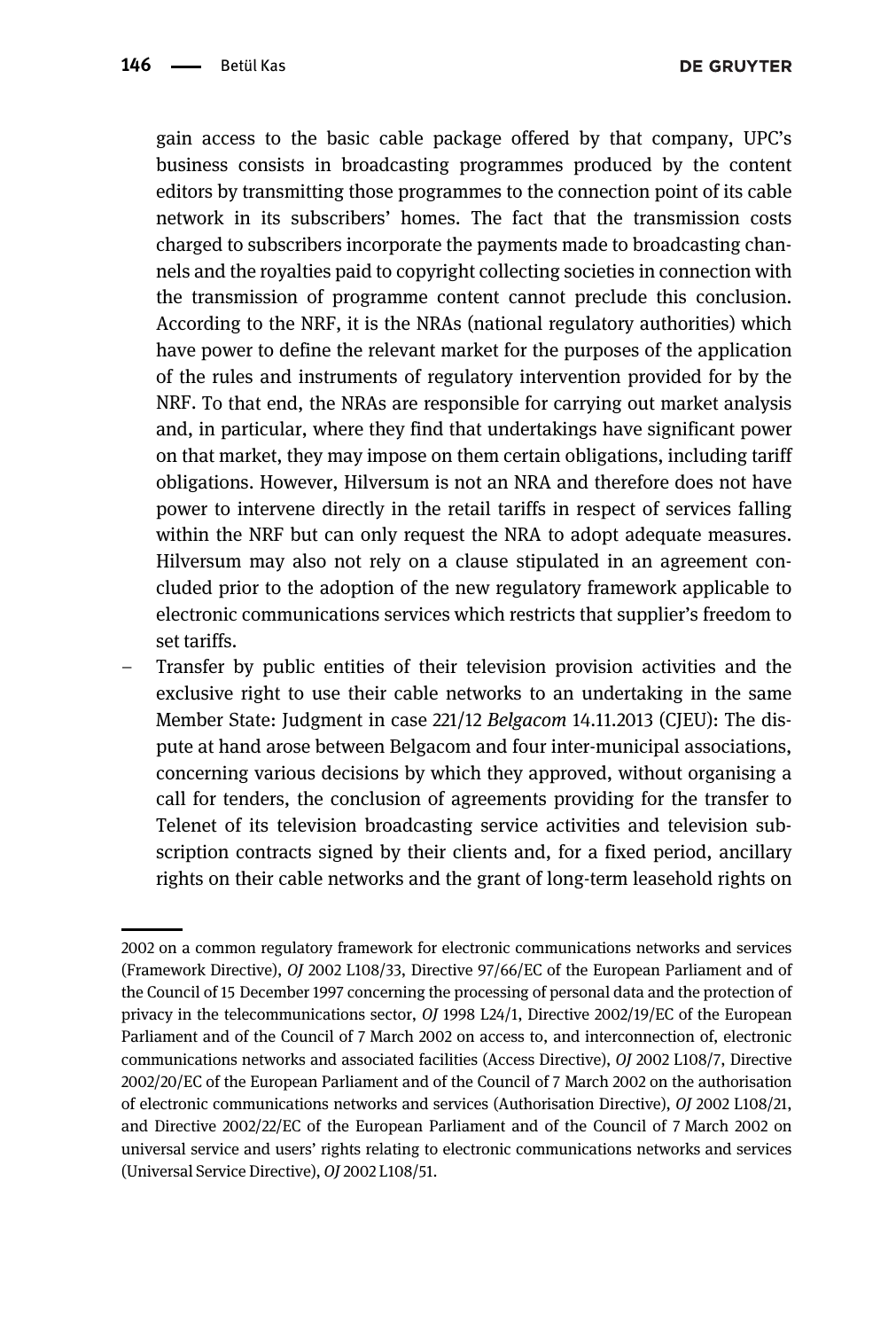those networks. The CJEU held that an agreement transferring to Telenet the inter-municipal associations' provision of television services and conferring on it the exclusive right to operate their cable networks, constituted a service concession within the meaning of Article 1(4) of Directive 2004/18. Even though service concessions do not come within the scope of Directive 2004/ 18 by virtue of Article 17, the public authorities which grant such a concession are required to comply with the fundamental rules of the TFEU, since that concession is of certain cross-border interest. Consequently, according to Articles 49 TFEU and 56 TFEU, an economic operator in a Member State may, before the courts of that Member State, allege an infringement of the obligation of transparency occurring at the time of conclusion of an agreement whereby one or more public entities of that Member State have either granted to an economic operator of that same Member State a licence for services of certain cross-border interest or granted an economic operator the exclusive right to engage in an economic activity of cross-border interest. In case of a lack of transparency, the cross-border interest is given, as economic operators established in other Member States do not have a genuine opportunity to manifest their interest in obtaining that concession. This amounts to a difference in treatment to the detriment of undertakings which might be interested in that concession but which are located in other Member States. This indirectly discriminatory treatment cannot be justified by the wish not to disregard certain rights which the public entities have granted to the economic operator under a pre-existing agreement concerning the use of cable networks belonging to them, including when it is for the purpose of putting an end to a dispute which has arisen as to the scope of that agreement. Grounds of an economic nature, such as the wish to avoid the depreciation of an economic activity, cannot be considered to be overriding reasons in the public interest.

– Negotiations on tenders which do not comply with the mandatory requirements of the technical specifications relating to the contract: Judgment in case 561/12 Nordecon and Ramboll Eesti 05.12.2013 (CJEU): The Estonian Highways Office launched a negotiated procedure with the publication of a contract notice for the planning and construction of a road section. The Estonian Highway Office declared that the four tenders submitted were admissible, even though the tender from one of the consortiums proposed a different width of the central reservation than provided for in the contract notice. During the negotiations which followed the submission of those tenders, the Estonian Highways Office invited the other tenderers to alter the width of the central reservation in their original tenders accordingly. The CJEU held that Article 30(2) of Directive 2004/18 does not allow the contracting authority to negotiate with tenderers that do not comply with the manda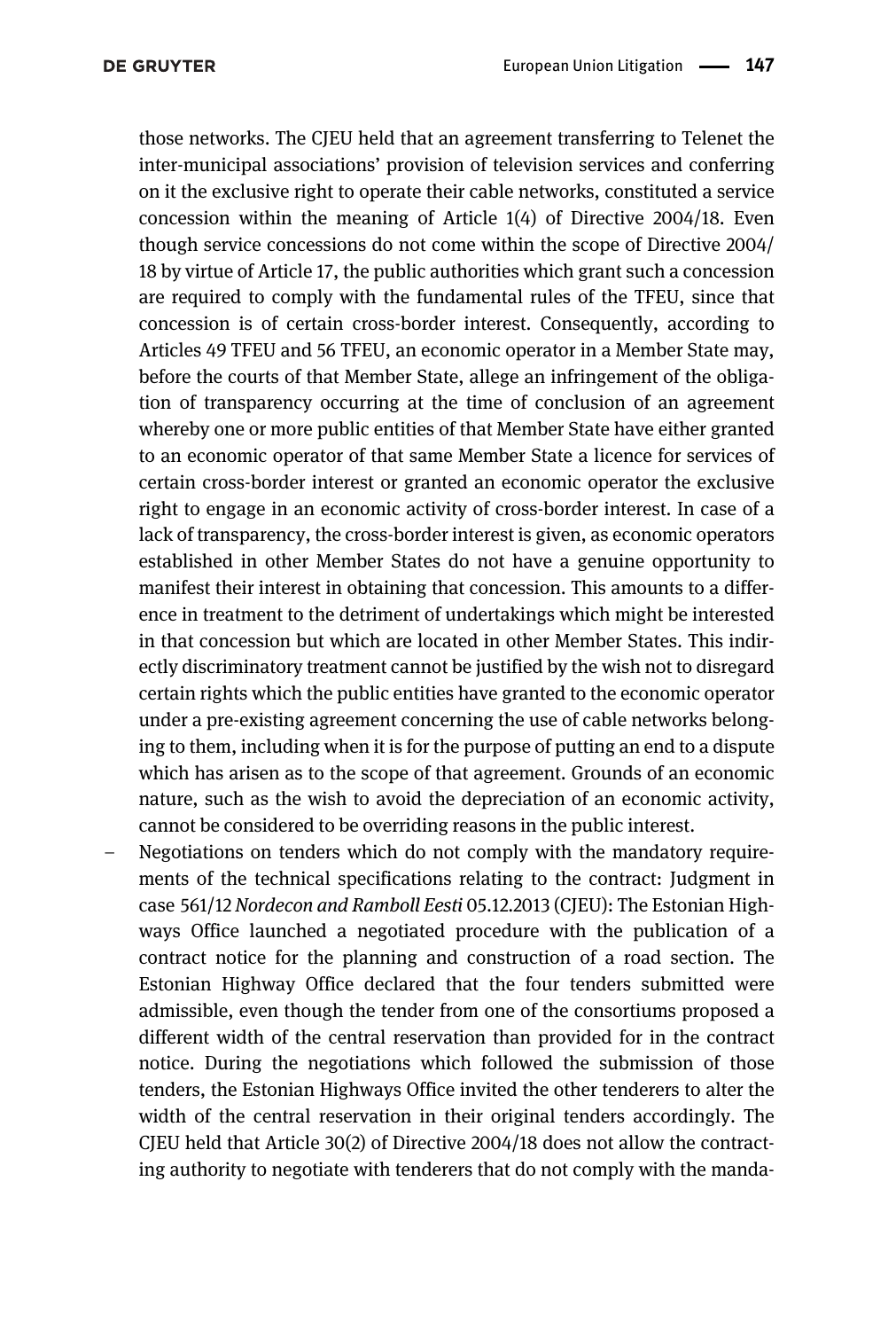tory requirements laid down in the technical specifications of the contract. Even though the contracting authority has the power to negotiate in the context of a negotiated procedure, it is still bound to see that the mandatory requirements of the contract are complied with. This is necessary to ensure compliance with the obligation of transparency, which is essentially intended to preclude any risk of favouritism or arbitrariness on the part of the contracting authority. Moreover, allowing a tender that does not comply with the mandatory requirements to be admissible would deprive the fixing of mandatory conditions in the call for tenders of any useful effect and would not allow the contracting authority to negotiate with the tenderers on a common basis, enabling it to treat them equally.

– Possibility for a State authority to rely on certain provisions of Directive 93/ 38/EEC46 against a body which is a public service concession in the case where that directive has not been transposed into national law: Judgment in case 425/12 Portgás 12.12.2013 (CJEU): Portgás is a limited liability company governed by Portuguese law which is active in the natural gas production and distribution sector. The dispute between Portgás and the Portuguese Ministry concerns a decision ordering the recovery of financial assistance which had been granted to that company in the context of the European Regional Development Fund, on the ground that, at the time when it acquired gas meters from another company, Portgás had not complied with a number of rules of EU law applicable with respect to public contracts. Portgás claimed that the Portuguese State could not require it, as a private undertaking, to comply with the provisions of Directive 93/38, since that directive had not yet been transposed into Portuguese law at the material time. The CJEU held that Articles 4(1), 14(1)(c)(i) and 15 of Directive 93/38 cannot be relied on against a private undertaking solely on the ground that, in its capacity as the exclusive holder of a public-interest service concession, that undertaking comes within the group of persons covered by Directive 93/38, in circumstances where that directive has not yet been transposed into the domestic system of the Member State concerned. However, the situation would be different if that undertaking has been given responsibility, pursuant to a measure adopted by the State, for providing, under the control of the State, a public-interest service and has, for that purpose, special powers going beyond those which result

<sup>46</sup> Council Directive 93/38/EEC of 14 June 1993 coordinating the procurement procedures of entities operating in the water, energy, transport and telecommunications sectors, OJ 1993 L199/ 84.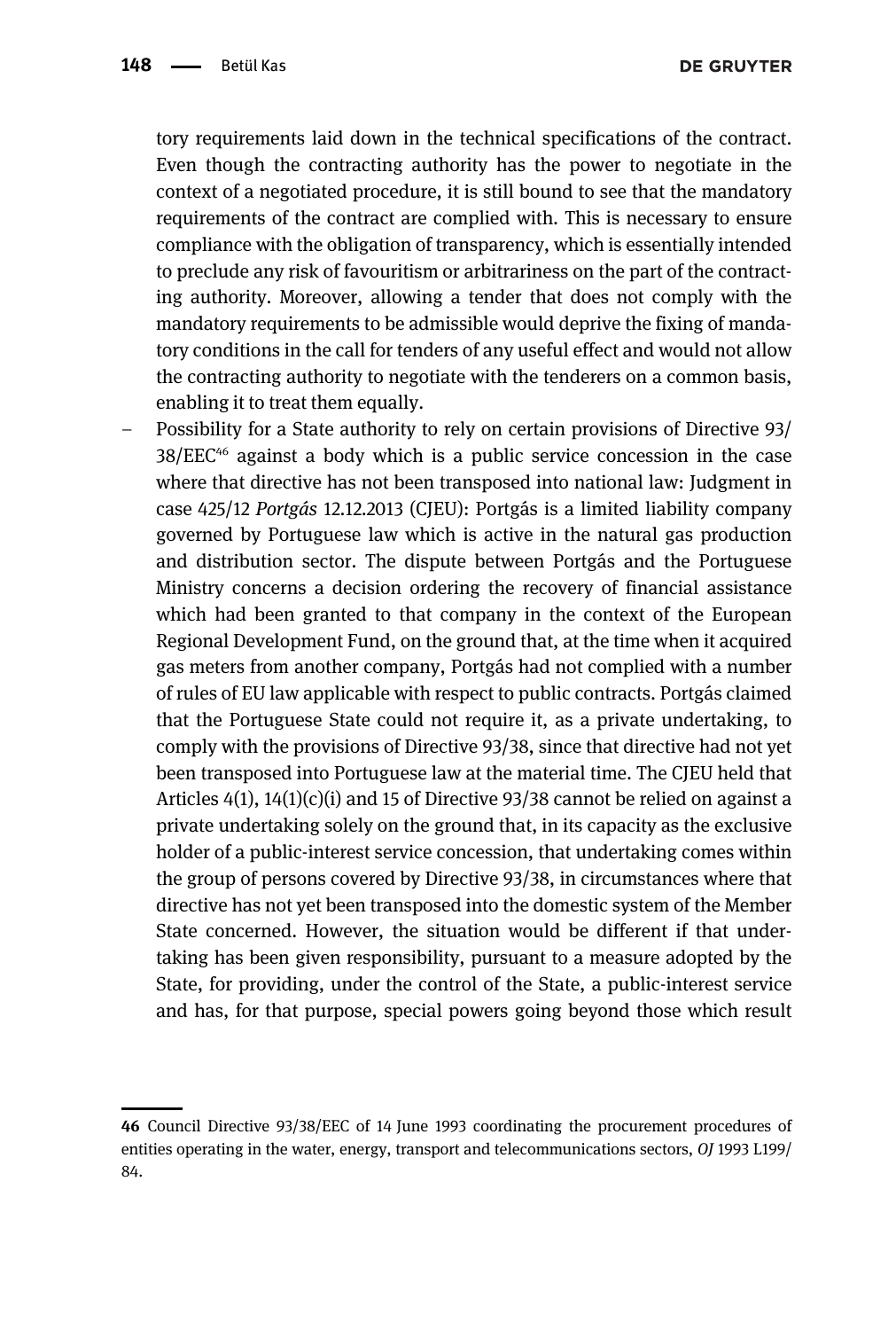from the normal rules applicable in relations between individuals.47 Whether this is the case in the dispute at hand has to be determined by the national court. Assuming that Portgás can be regarded as an 'emanation of the State', those provisions of Directive 93/38 could also be relied on against Portgás by the Portuguese authorities.

– Certification body tasked with checking and certifying compliance by undertakings carrying out public works: Judgment in case 327/12 Soa Nazionale Costruttori 12.12.2013 (CJEU): The Italian legislature introduced, in accordance with Article 52(1) of Directive 2004/18, a certification scheme to be carried out by private bodies (SOAs). They are commercial undertakings entrusted with supplying certification services, the receipt of an appropriate certificate being a necessary condition in order for interested persons to participate in public works contracts. The activities pursued by SOAs have an economic character since the certificates are issued in return for remuneration and exclusively on the basis of actual market demand. SOAs operate under conditions of competition. In this context, the CJEU ruled that Articles 101 TFEU, 102 TFEU and 106 TFEU do not preclude national legislation that imposes on SOAs a scheme of compulsory minimum tariffs for certification services. However, the Italian legislation is liable to make it less attractive for undertakings established in Member States other than Italy to exercise the freedom of establishment on the market for those services within the meaning of Article 49 TFEU. This restriction can be justified in the sense that the setting of minimum tariffs for the supply of such services is intended, in principle, to ensure the quality of those services and it is suitable for attaining the objective of protecting the recipients of those services by ensuring the independence of SOAs.

## Employment law and Discrimination

– Inclusion in the minimum wage of elements of remuneration such as a lump sum payment and a capital formation contribution: Judgment in case 522/12

<sup>47</sup> See also: case 188/89 A. Foster and others v British Gas plc [1990] ECR I-3313 (CJEU), paragraph 20; case 343/98 Renato Collino and Luisella Chiappero v Telecom Italia SpA [2000] ECR I-6659 (CJEU), paragraph 23; case 157/02 Rieser Internationale Transporte GmbH v Autobahnen- und Schnellstraßen-Finanzierungs-AG (Asfinag) [2004] ECR I-1477 (CJEU), paragraph 24; case 356/05 Elaine Farrell v Alan Whitty, Minister for the Environment, Ireland, Attorney General and Motor Insurers Bureau of Ireland (MIBI) [2007] ECR I-3067 (CJEU), paragraph 40; case 282/10 Maribel Dominguez v Centre informatique du Centre Ouest Atlantique and Préfet de la région Centre 24.01.2012 (CJEU), paragraph 39.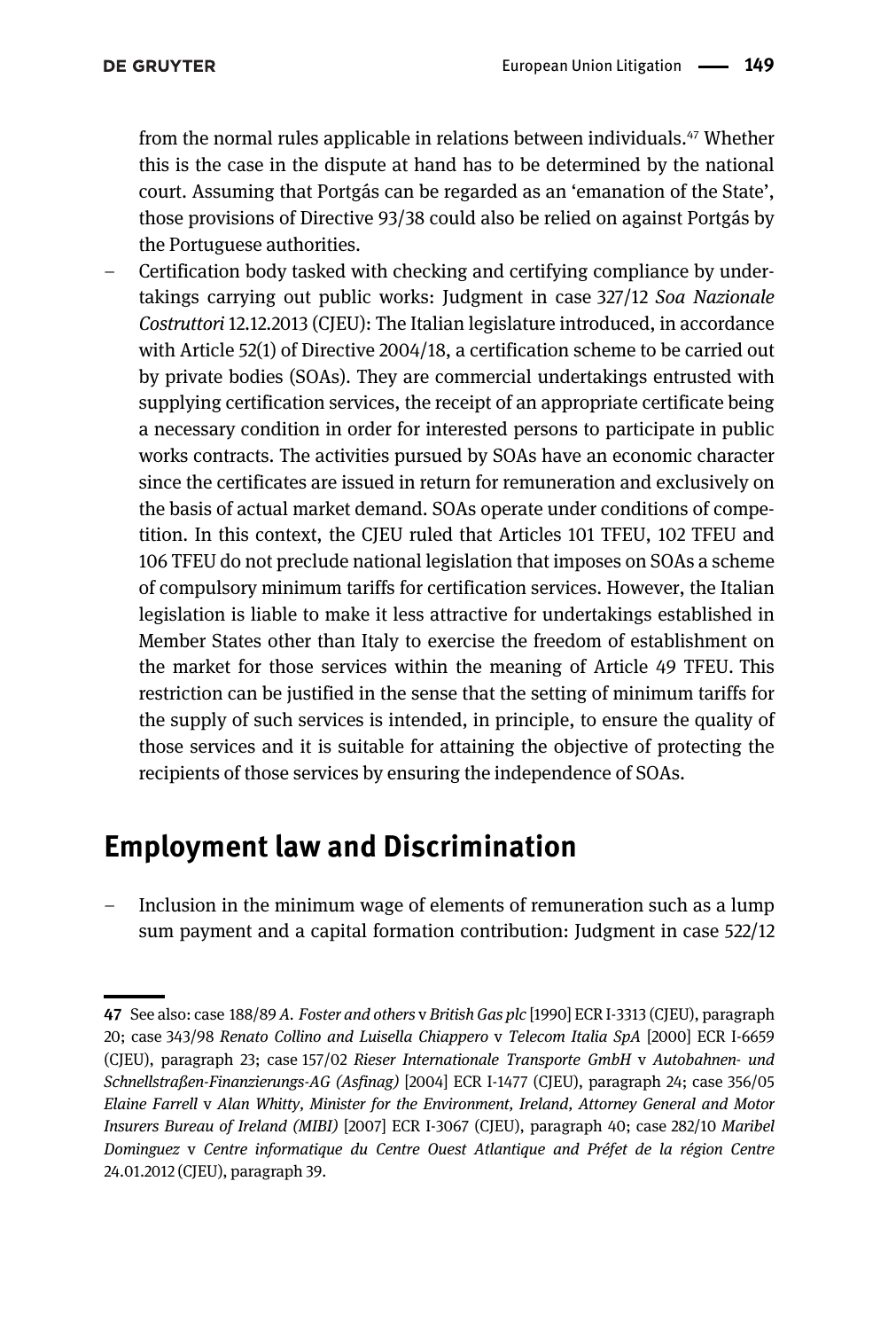**DE GRUYTER** 

Isbir 07.11.2013 (CJEU): Mr Isbir, employed in the industrial cleaning sector, works in Germany for DB Services. He applied for the more favorable provisions establishing the hourly wages of the building cleaning sector under different collective wage agreements, which were made applicable to all employees and employers of that sector, including those of DB Services. Although DB Services did not dispute that it was subject to the collective wage agreements, it considered that Mr Isbir had in fact already received much more than the minimum hourly wage that he claimed, since he had received, for the period in question and under the collective agreements binding the Deutsche Bahn AG group, amounts which, according to it, should be included in that minimum wage, namely two lump sum payments and the contribution to the capital formation. The CJEU clarified that according to Article  $3(1)$  of Directive  $96/71$ ,<sup>48</sup> the Member States are to ensure that, whatever the law applicable to the employment relationship, in the framework of the transnational provision of services, undertakings guarantee workers posted to their territory the terms and conditions of employment covering the matters listed in that provision, inter alia the minimum rates of pay. To determine the minimum rates of pay referred to in the first subparagraph of Article 3(1), the second subparagraph of Article 3(1) of Directive 96/71 expressly refers to the national law or practice of the Member State to whose territory the worker is posted. In the absence of any substantive definition of the minimum wage, the task of defining what the constituent elements of the minimum wage are therefore comes within the scope of the law of the Member State concerned, in so far as that definition does not have the effect of impeding the free movement of services between Member States. According to the ruling of the CJEU in Commission v Germany,<sup>49</sup> only the elements of remuneration which do not alter the relationship between the service provided by the worker, on the one hand, and the consideration that he receives in return, on the other, can be taken into account in determining the minimum wage within the meaning of Directive 96/71. While it is for the national court to verify whether that is the case as regards the elements of remuneration at hand, the CJEU held that the lump sum payments appear to be consideration for the usual work of the workers, as provided for in a collective agreement of universal application. On the other hand, since the aim of the capital formation contribution appears to be an objective of social policy

<sup>48</sup> Directive 96/71/EC of the European Parliament and of the Council of 16 December 1996 concerning the posting of workers in the framework of the provision of services, OJ 1997 L18/1. 49 Case 341/02 Commission v Germany [2005] ECR I-2733 (CJEU).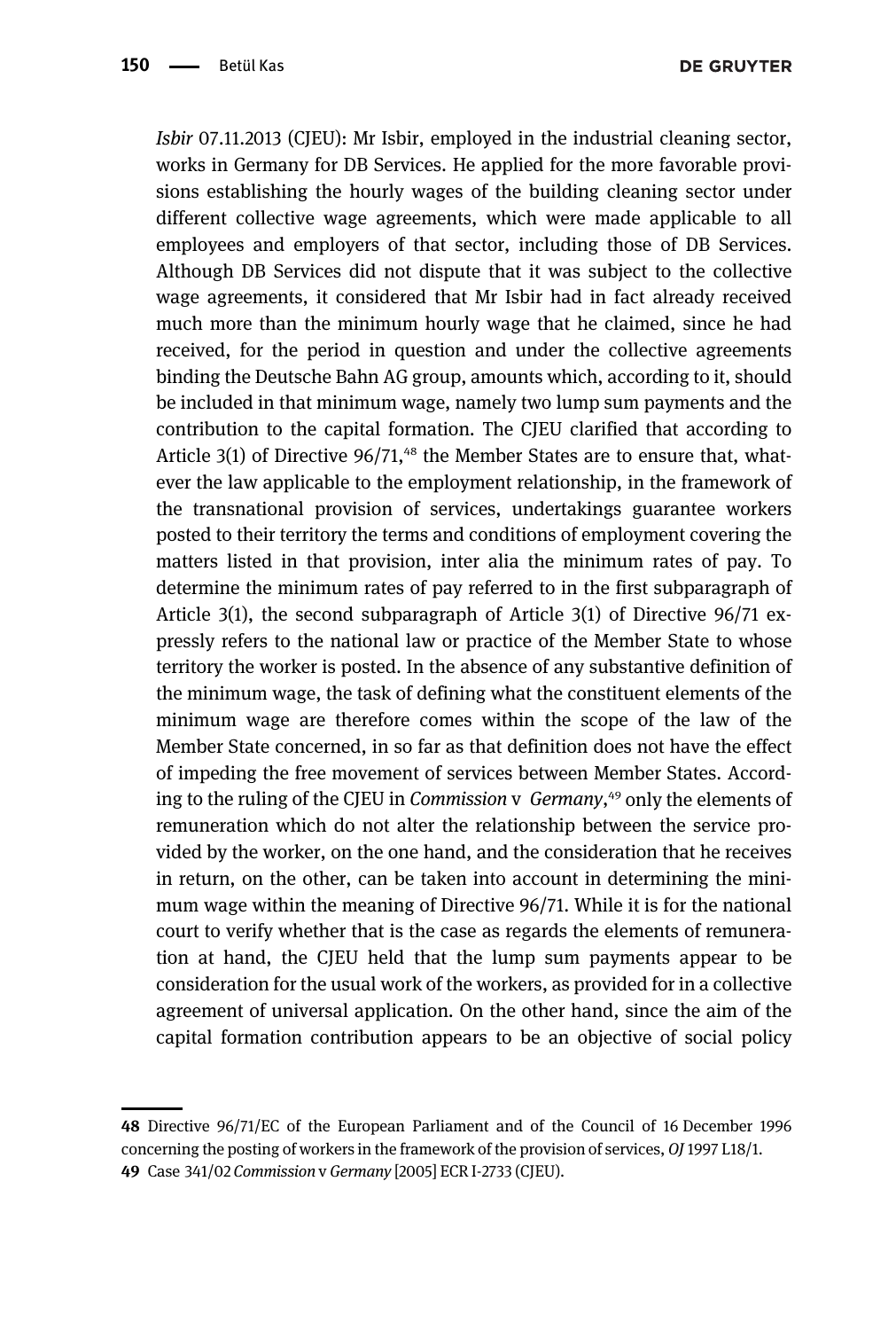supported by a financial contribution from the public authorities, it cannot be regarded as forming part of the usual relationship between the work done and the financial consideration for that work from the employer.

- Advancement of an employee of a local or regional authority to the next pay step in his grade: Judgment in case 514/12 Zentralbetriebsrat der gemeinnützigen Salzburger Landeskliniken Betriebs GmbH 05.12.2013 (CJEU): SALK is a holding company for three hospitals and further establishments situated in the Province of Salzburg. The defendant, Land Salzburg, is the sole shareholder in SALK. Under Austrian law, SALK employees are regarded as officials or contractual agents of Land Salzburg. The Zentralbetriebsrat der gemeinnützigen Salzburger Landeskliniken Betriebs GmbH sought a declaration before court, that SALK employees have the right to have all periods of relevant professional service completed in the European Union or the European Economic Area with employers other than Land Salzburg taken into account in determining the reference date for the purposes of advancement to the next pay step in their grade. As clarified by the referring court, if the employee has only ever worked for Land Salzburg, full account is to be taken of the entire period of service, but, if not, account is to be taken of only 60% of the periods of service completed before recruitment by Land Salzburg. Consequently, an employee who has worked for Land Salzburg from the very beginning of his career will be placed on a higher pay step than an employee who has accumulated comparable professional experience of equal length with other employers. The CJEU held that Article 45 TFEU and Article 7(1) of Regulation No 492/2011<sup>50</sup> preclude national legislation under which, in determining the reference date for the purposes of the advancement of an employee of a local or regional authority to the next pay step in his grade, account is to be taken of all uninterrupted periods of service completed with that authority, but of only a proportion of any other periods of service.
- Compensation for the unlawful insertion of a fixed-term clause in an employment contract: Judgment in case 361/12 Carratù 12.12.2013 (CJEU): In this case, Ms Carratù brought legal proceedings against Poste Italiane as she considered that there were no lawful reasons for placing a time limit on her employment contract. The national court found the fixed-term clause to be unlawful and held that an employment relationship of indefinite duration had commenced. The outstanding issue is the amount of compensation owed to Ms Carratù. According to the Italian rules, the compensation payable for the

<sup>50</sup> Regulation (EU) No 492/2011 of the European Parliament and of the Council of 5 April 2011 on freedom of movement for workers within the Union Text with EEA relevance, OJ 2011 L141/1.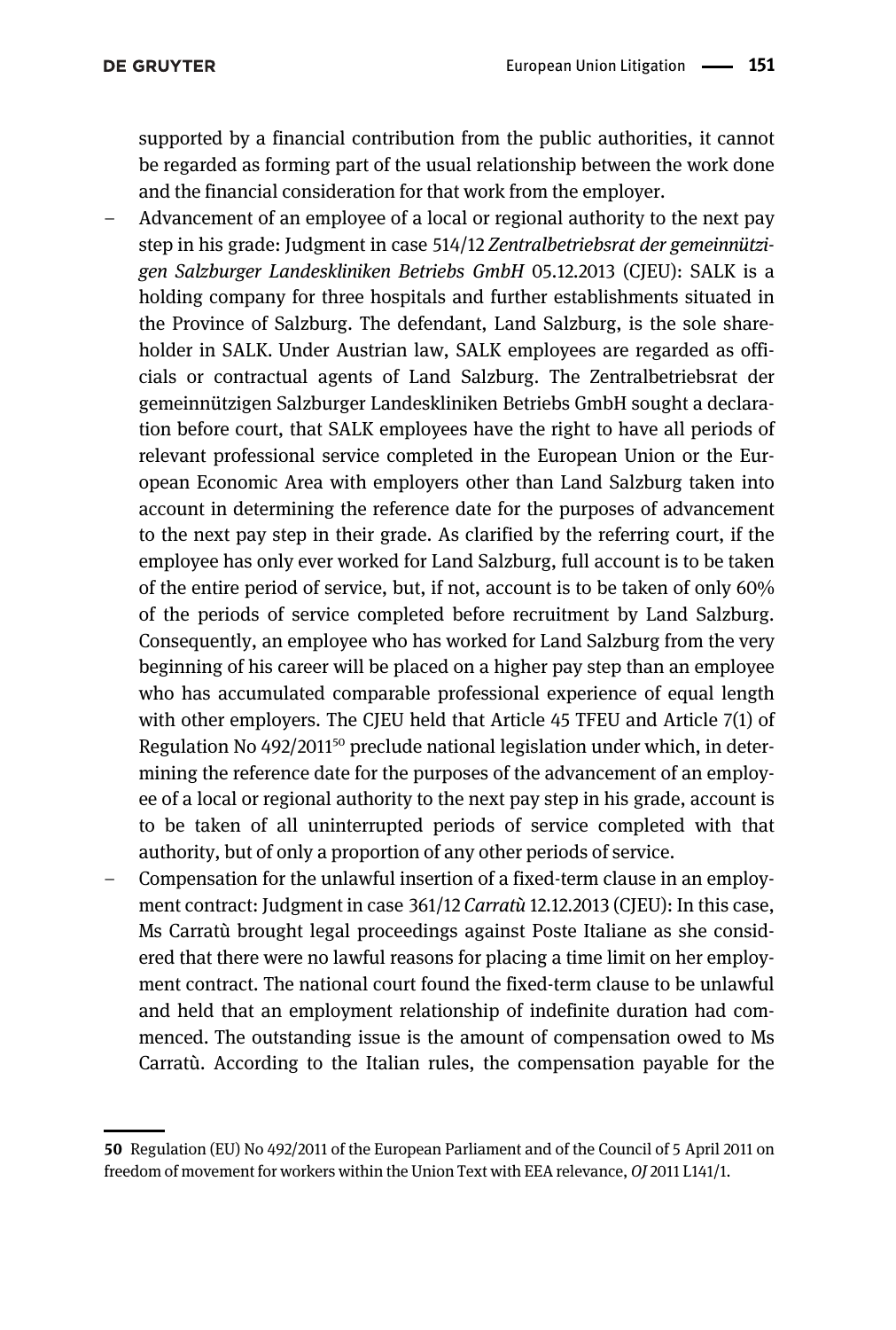**DE GRUYTER** 

unlawful insertion of a fixed-term clause in a contract of employment is limited to a bracket ranging from 2.5 to 12 months' pay. If, instead, Ms Carratù had been unlawfully dismissed under a contract of indefinite duration, she would have had a right to a higher amount of compensation. The CJEU clarified firstly that clause 4(1) of the framework agreement on fixed-term work $51$  must be interpreted as meaning that it may be relied on directly against a State body such as Poste Italiane. Secondly, the concept of 'employment conditions' in that clause covers the compensation that the employer must pay to an employee on account of the unlawful insertion of a fixed-term clause into his employment contract. Thirdly, the CJEU held that the equal treatment between workers with a fixed-term contract and comparable permanent workers, as laid down by clause 4(1) of the framework agreement, does not apply to the dispute at hand. For the compensation paid in respect of the unlawful insertion of a fixed-term clause into an employment relationship to be determined in the same way as that paid in respect of the unlawful termination of a permanent employment relationship, the persons concerned must be regarded as being in a comparable situation. However, the situation in which one of those types of compensation is paid is significantly different from that in which the other is paid. The first type of compensation relates to workers whose employment contract was concluded unlawfully, whereas the second relates to employees who have been dismissed. Nevertheless, it is apparent from a reading of clause 4(1) in conjunction with clause 8(1) that they enable Member States that so wish to introduce more favourable provisions for fixed-term workers and, therefore, to treat the economic consequences of the unlawful insertion of a fixed-term clause into an employment contract in the same way as those of the unlawful termination of an employment contract of indefinite duration.

#### Leave

– Right to receive maternity leave in case of surrogacy: Opinion in case 167/12 CD 26.09.2013 (CJEU): The situation at hand deals with the right to paid maternity leave of an intended mother, who received her child with the assistance of a surrogate mother and began mothering and breastfeeding the

<sup>51</sup> Framework agreement on fixed-term work of 18 March 1999 ('the framework agreement'), which can be found in the Annex to Council Directive 1999/70/EC of 28 June 1999 concerning the framework agreement on fixed-term work concluded by ETUC, UNICE and CEEP, OJ 1999 L175/43.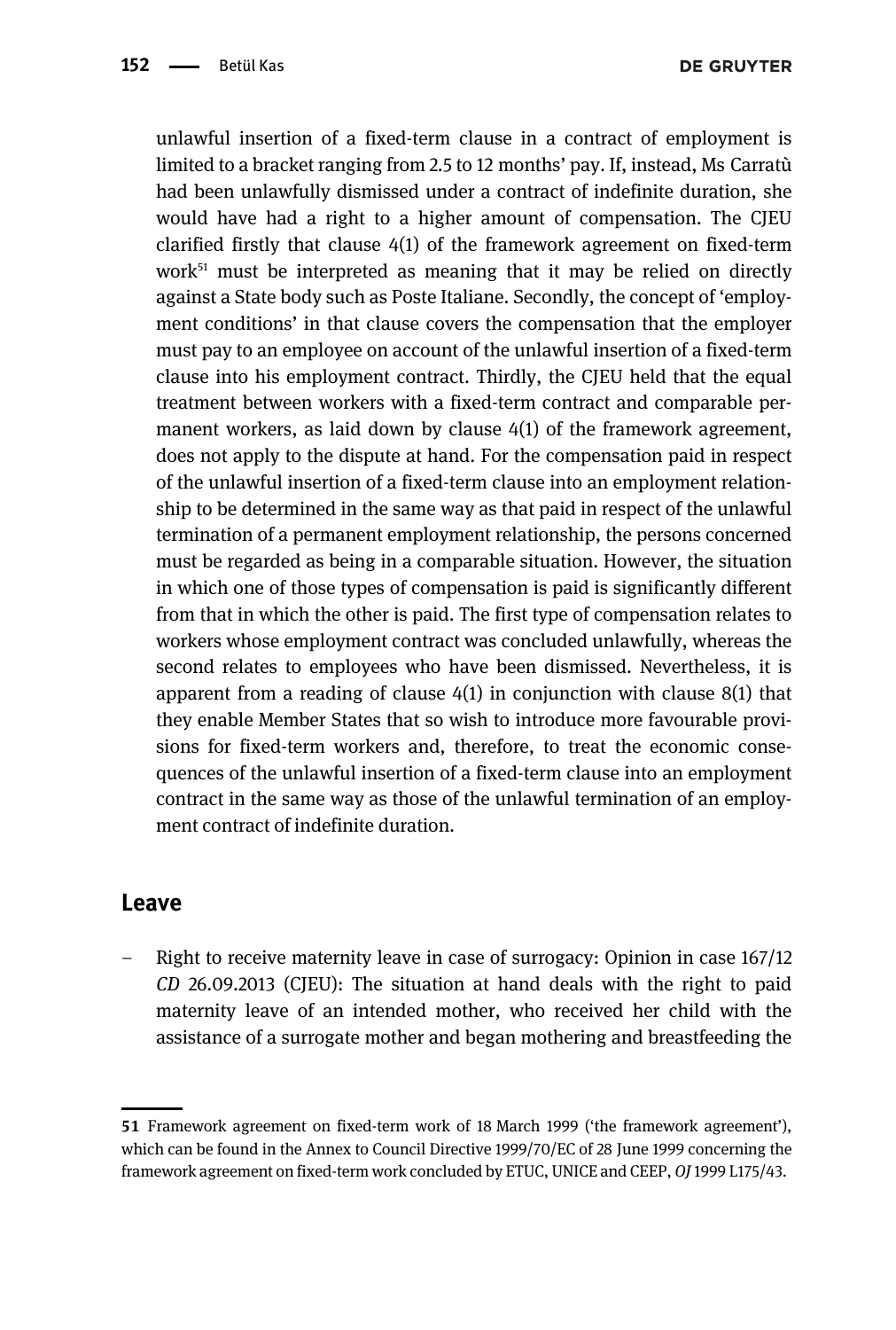child within an hour of the birth. Advocate-General Kokott clarifies that Directive  $92/85/EEC^{52}$  takes biological motherhood as the norm, since the practice of surrogacy was not as widespread in the early 1990s as it is today. However, in view of the possibilities created by medical advances, the objectives pursued by Directive 92/85 must be understood in functional rather than monistic biological terms. Maternity leave is intended to protect the special relationship between a woman and her child over the period which follows pregnancy and childbirth, a position which is also consistent with Articles 24(3) and 7 of the Charter of Fundamental Rights of the European Union. In the initial stage this relationship should not suffer from the mother simultaneously pursuing employment. Consequently, according to Advocate-General Kokott, an intended mother who has a baby through a surrogacy arrangement has the right to receive maternity leave under Articles 2 and 8 of Directive 92/85 where she takes the child into her care following birth. In this regard, it is irrelevant whether the intended mother is breastfeeding the child following birth. However, the right to maternity leave depends on the Member State, in which rights under Directive 92/85 are being asserted, recognizing the legal relationship of the intended mother and the child in the specific case. The leave must amount to at least two weeks and any other maternity leave taken by the surrogate mother must be deducted. Advocate-General Kokott found no breach of Article 14 of Directive 2006/54/EC.<sup>53</sup>

– Right to receive paid leave of absence from employment equivalent to maternity leave or adoption leave in case of surrogacy: Opinion in case 363/12 Z 26.09.2013 (CJEU): The case deals with the right to receive paid leave of absence from employment equivalent to maternity leave or adoption leave of an intended mother, who received her child through a surrogacy arrangement, as she has no uterus and therefore cannot support a pregnancy. Contrary to Advocate-General Kokott in CD, Advocate-General Wahl concluded that a woman undertaking surrogacy cannot be compared to a woman who, after being pregnant and having endured the physical and mental constraints of pregnancy, gives birth to a child. Because of the clearly enunciated objective of protecting the health and safety of workers in a vulnerable condition, Directive 92/85 cannot be read as protecting a right to paid leave

<sup>52</sup> Council Directive 92/85/EEC of 19 October 1992 on the introduction of measures to encourage improvements in the safety and health at work of pregnant workers and workers who have recently given birth or are breastfeeding, OJ 1992 L348/1.

<sup>53</sup> Directive 2006/54/EC of the European Parliament and of the Council of 5 July 2006 on the implementation of the principle of equal opportunities and equal treatment of men and women in matters of employment and occupation, OJ 2006 L204/23.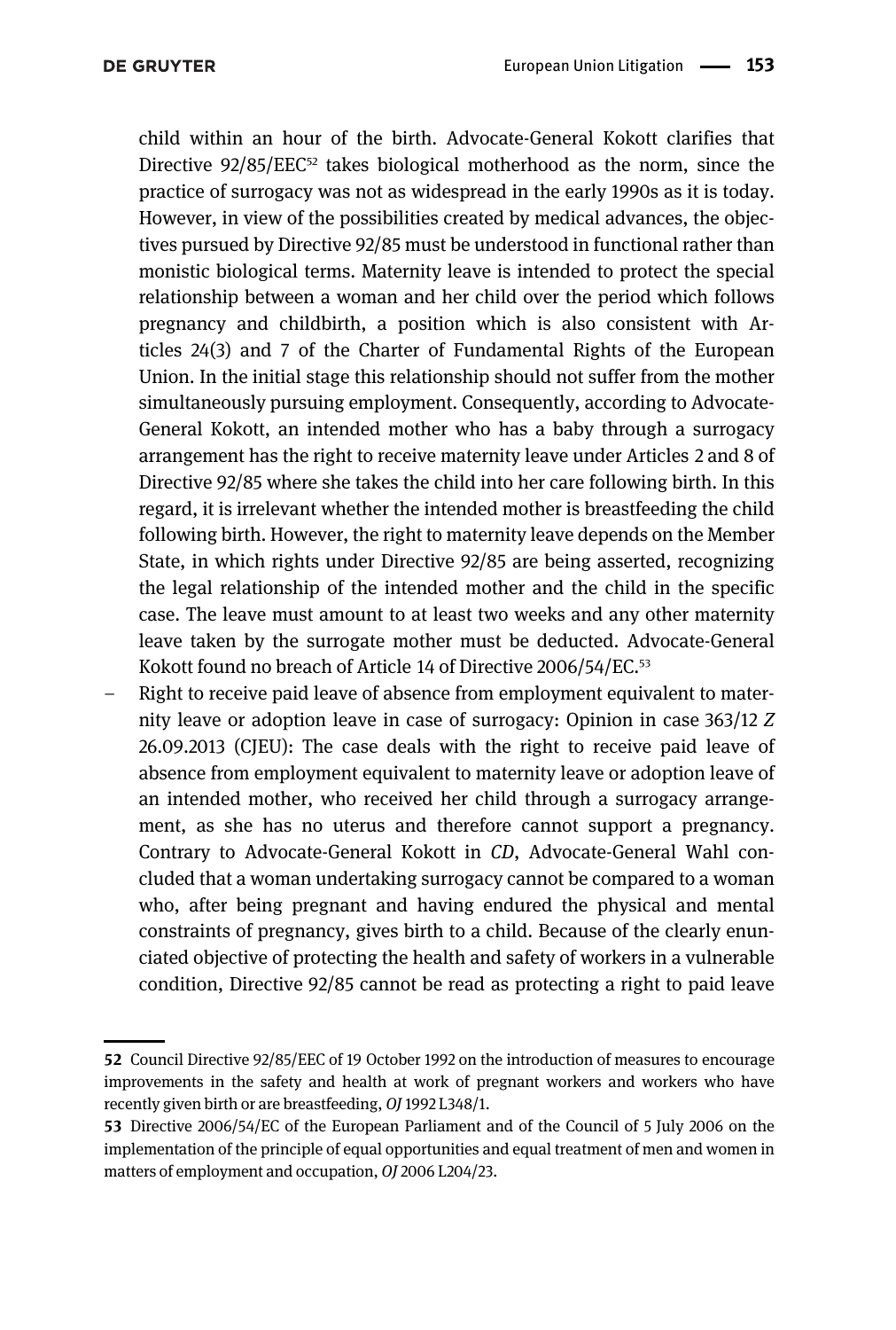of absence equivalent to maternity leave in the case of a mother who has had her genetic child through a surrogacy arrangement. Moreover, because the different treatment of which the intended mother complains does not constitute discrimination on grounds of sex, Directive 2006/54 cannot be construed as precluding national legislation which does not provide for paid leave of absence from employment, equivalent to maternity or adoption leave, for a woman who is the genetic mother of a child born through a surrogacy arrangement. A more appropriate point of comparison for a woman, who becomes a mother through a surrogacy arrangement, would be an adoptive mother. However, no provision is made under EU law which would entail an obligation for Member States to grant paid leave of absence for adoptive parents. Finally, Advocate-General Bot concluded that Directive 2000/78/  $EC<sup>54</sup>$  does not apply in circumstances in which a woman who suffers from a condition that makes her unable to support a pregnancy and whose genetic child has been born through a surrogacy arrangement is refused paid leave of absence from employment equivalent to maternity leave and/or adoption leave. The concept of 'disability' is to be understood in relation to the possibilities for that person to work, and to exercise a professional activity. The interrelationship between the limitation to support pregnancy and the capacity to work appears to be missing in the circumstances at hand.

– Entitlement to payment of commission during annual leave: Opinion in case 539/12 Lock 05.12.2013 (CJEU): In the situation at hand, the worker's annual pay comprises of basic pay and commission payments made under a contractual right to commission. The commission is paid by reference to sales made and contracts entered into by the employer in consequence of the worker's work. The worker receives the commission in arrears and the amount in a given reference period fluctuates according to the value of sales achieved and contracts entered into and the time of such sales. During the period of annual leave, the worker is entitled to basic pay and continues to receive commission payments based on commission earned earlier. However, during the annual leave, the worker does not undertake any work that would entitle him to commission payments and accordingly the average commission earnings over the course of the year will be lower than they would be if the worker had not taken leave. According to the opinion of Advocate-General Bot, Article 7 of Directive 2003/88/EC<sup>55</sup> requires such commission to be

<sup>54</sup> Council Directive 2000/78/EC of 27 November 2000 establishing a general framework for equal treatment in employment and occupation, OJ 2000 L303/16.

<sup>55</sup> Directive 2003/88/EC of the European Parliament and of the Council of 4 November 2003 concerning certain aspects of the organisation of working time, OJ 2003 L299/9.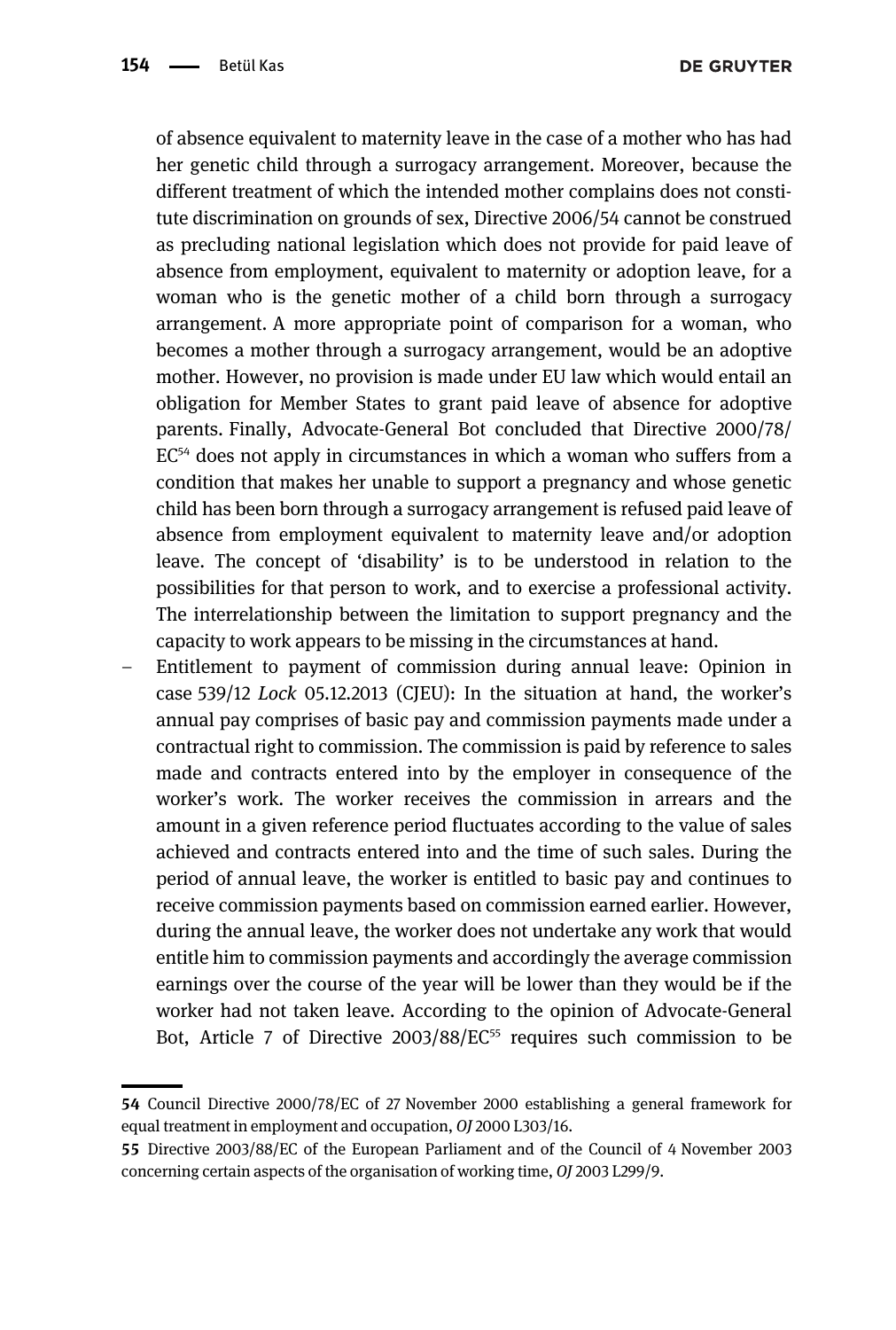included in the basis for calculating the remuneration that is payable to that worker in respect of his period of paid annual leave. Failure to take commission into account in the remuneration that is payable to a worker in respect of his paid annual leave is capable of deterring him from exercising his right to such leave. Advocate-General Bot left it to the national tribunal to determine the method and rules enabling commission to be included in the basis for calculating the remuneration that an employee must receive during his paid annual leave. Taking into account the average amount of commission received by the worker over a representative period, 12 months for example, appears to be an appropriate solution to Advocate-General Bot.

### Discrimination

- Sex discrimination by different retirement age for men and women: Judgment in case 614/11 Kuso 12.09.2013 (CJEU): Ms Kuso, who was born in 1948, worked for her employer since 1967 under a permanent employment contract. In 1980 she obtained status of 'employee who cannot be dismissed' and agreed to be placed under a fixed-term employment contract governed by the rules on employment and remuneration laid down in the Niederösterreichische Landes-Landwirtschaftskammer (Dienst- und Besoldungsordnung der Niederösterreichischen Landes-Landwirtschaftskammer). The termination of employment depends on the age of the employee and varies according to whether the employee is a man (65 years) or a woman (60 years). In 2008, the request of Ms Kuso for an extension of her contract beyond age 60 was denied. The CJEU held that the national legislation under which the employment relationship is to come to an end upon attainment of the fixed retirement age, which differs depending on whether the employee is a man or a woman, constitutes direct discrimination prohibited by Article 3(1)(c) of Directive 76/207/EEC.<sup>56</sup> The applicability of the Directive to the termination of the employment contract could not be ruled out by the fact that the contract was concluded before the accession of Austria to the European Union.
- Right of the father to take part in the maternity leave: Judgment in case 5/12 Betriu Montull 19.09.2013 (CJEU): The preliminary reference concerns the Spanish employment legislation according to which the first 6 weeks of

<sup>56</sup> Council Directive 76/207/EEC of 9 February 1976 on the implementation of the principle of equal treatment for men and women as regards access to employment, vocational training and promotion, and working conditions, OJ 1976 L39/40.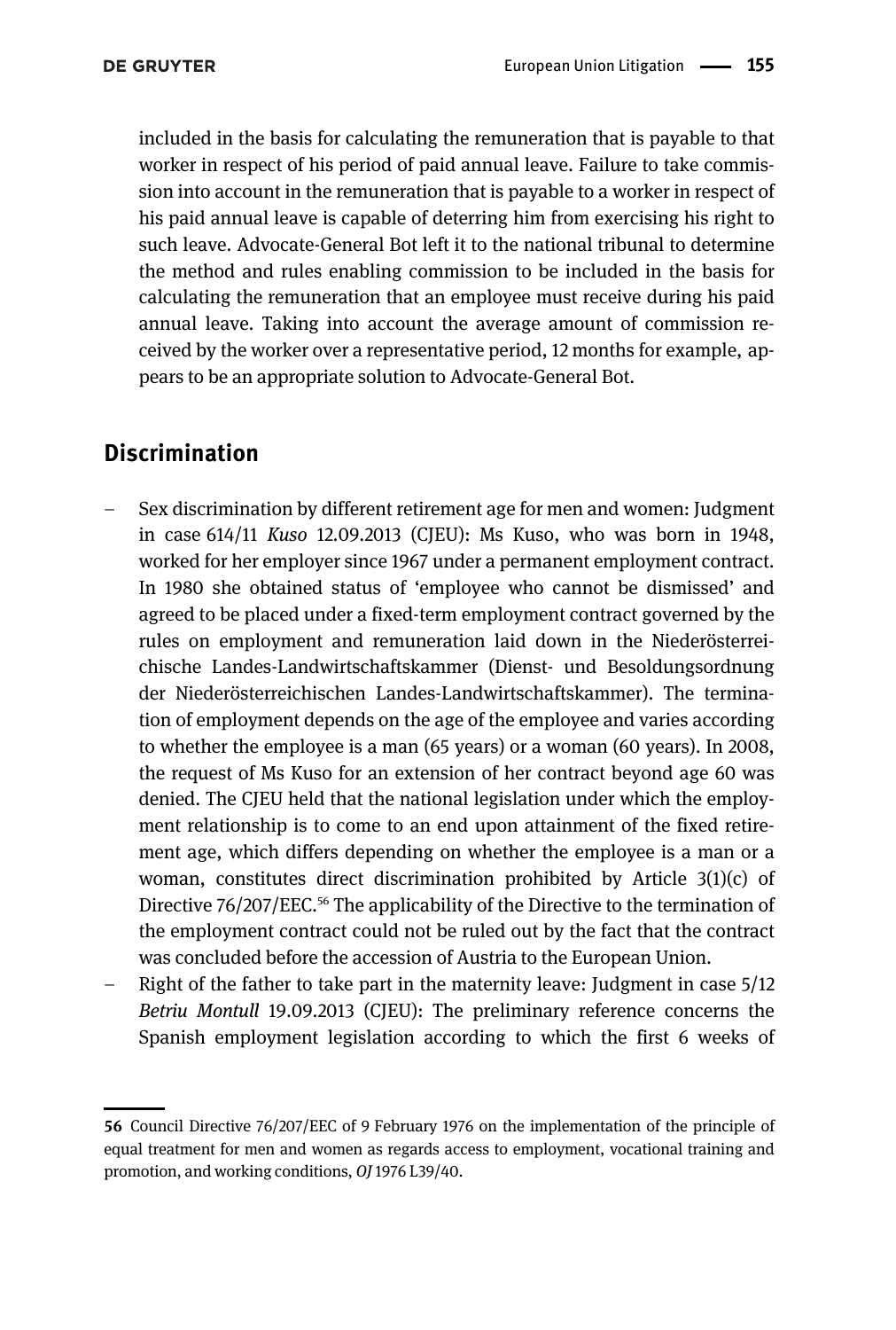**DE GRUYTER** 

maternity leave following the birth must be taken by the child's mother and the mother may then elect for the father to take all or part of the remainder of the maternity leave. Mr Betriu Montull applied for maternity benefit for the period following the six weeks of compulsory leave which the mother must take immediately following the birth. That application was rejected by the Spanish National Social Security Agency on the grounds that the mother was not a member of a State social security scheme and, therefore, had no primary right to the leave and the social security cover. Moreover, it was submitted that the father does not have his own individual, autonomous and independent right to leave, but only a right derived from that of the mother. The CJEU firstly clarified that while the Spanish legislation is in compliance with Directive 92/85/EEC, the directive is not applicable to the situation at hand, in which the mother is not an employed but self-employed person, who has chosen not to be covered by a State social security scheme which guarantees her such leave. With regard to Directive 76/207, the Spanish legislation establishes a difference on grounds of sex as the right to maternity leave is reserved to employed mothers, while the employed father is entitled to that leave only on the condition that the mother confers on him all or part of the available leave. However, the Spanish legislation intended to protect a woman's biological condition during and after pregnancy is justified by Article 2 (3) of Directive 76/207. In contrast, Advocate-General Wathelet concluded in her opinion of 11 April 2013, on the basis of the judgments of the CJEU in Roca  $\hat{A}$ *lvarez* $57$  and *Hofmann*,  $58$  that the 10 weeks' leave in the present case is accorded to workers solely in their capacity as parents of the child and is not linked to the protection of the biological condition of the woman following pregnancy or the protection of the special relationship between a mother and her child.

– Increase of the contribution to the occupational pension scheme on the basis of age: Judgment in case 476/11 HK Danmark 26.09.2013 (CJEU): The CJEU held that an occupational pension scheme under which an employer pays, as part of pay, pension contributions which increase with age complies with the principle of non-discrimination on grounds of age, $59$  provided that the difference in treatment is appropriate and necessary to achieve a legitimate aim. This outcome corresponds with the opinion of Advcoate-General Kokott,

<sup>57</sup> Case 104/09Pedro Manuel Roca Álvarez v Sesa Start España ETT SA [2010] ECR I-08661 (CJEU).

<sup>58</sup> Case 184/83 Ulrich Hofmann v Barmer Ersatzkasse [1984] ECR 03047 (CJEU).

<sup>59</sup> As enshrined in Article 21 of the Charter of Fundamental Rights of the European Union and given specific expression by Council Directive 2000/78/EC, and, in particular, Articles 2 and 6(1) of that directive.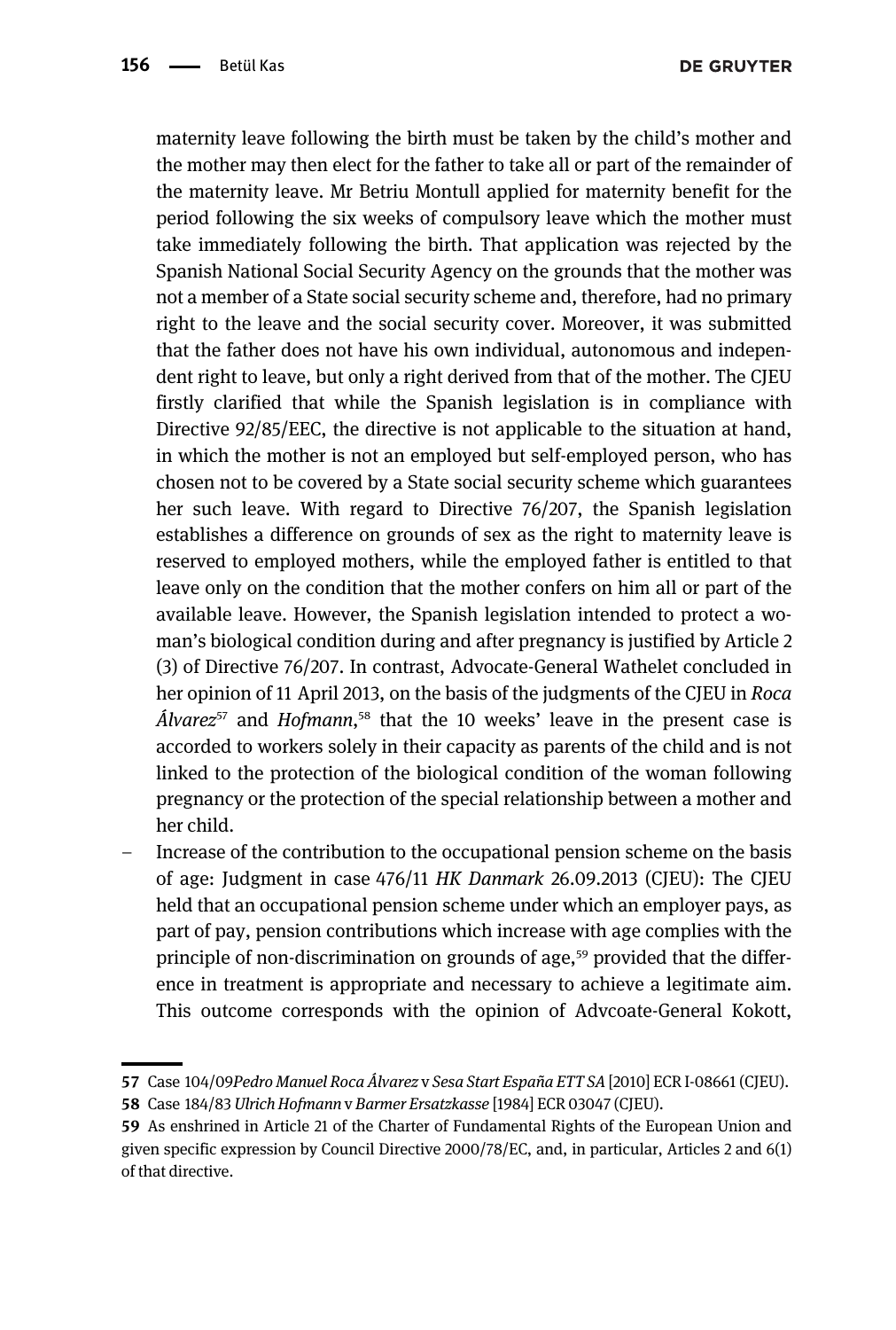delivered on 7 February 2013. The dispute at hand arose between two private parties, Ms Kristensen and Experian, concerning alleged discrimination on grounds of age. Experian has a mandatory occupational pension scheme, which is not based on statute or a collective agreement, but on the employment contract entered into between Experian and its employee. The scheme provides for Experian to pay two thirds of the contributions and the employee to pay the remaining third. The amount of the contributions is determined by a percentage of the basic salary and is graduated according to the age of the employee. After clarifying that the contributions paid under the scheme fall within the scope of Directive 2007/78/EC as they constitute an immediate cash benefit within the meaning of 'pay' in Article 157(2) TFEU, the CJEU found that the occupational pension scheme establishes a difference in treatment based directly on the criterion of age. Even if the basic salary is equal, the overall monthly pay, made up of the basic salary plus the employer's contributions, varies with the age of the employee. The difference in treatment cannot be justified on the basis of Article 6(2) of Directive 2000/78, because the disputed occupational pension scheme does not set any age for admission to retirement benefits, given that Experian's employees automatically join the scheme after nine months' service in the undertaking. However, the difference in treatment on grounds of age is capable of being justified under Article 6(1) of that directive. The occupational scheme reflects a legitimate aim as it enables all of Experian's employees to build up reasonable retirement savings, which they will have at their disposal when they retire and cover the risks of death, incapacity and serious illness. The age-related increases in contributions appear to be appropriate to the pursuit of those aims. As a result of the application of higher pension contribution rates to older workers, it is possible for those workers to build up a reasonable retirement capital, even where their affiliation to the scheme is relatively recent. Those increases also make it possible for younger workers to join that scheme, while imposing on those persons a lighter financial burden. Additionally, the risks of death, incapacity and serious illness are statistically more likely for older workers. However, it is for the national court to determine whether the age-related increases in contributions attain their aim in a consistent and systematic manner, while ensuring that they do not go beyond that which is necessary for achieving the aims pursued.

– Availability pay for civil servants, who have reached the age of retirement: Judgment in case 546/11 Dansk Jurist- og Økonomforbund 26.09.2013 (CJEU): The CJEU held that Articles 2 and 6(1) of Directive 2000/78 preclude a national provision under which a civil servant who has reached the age at which he is able to receive a retirement pension is denied, solely for that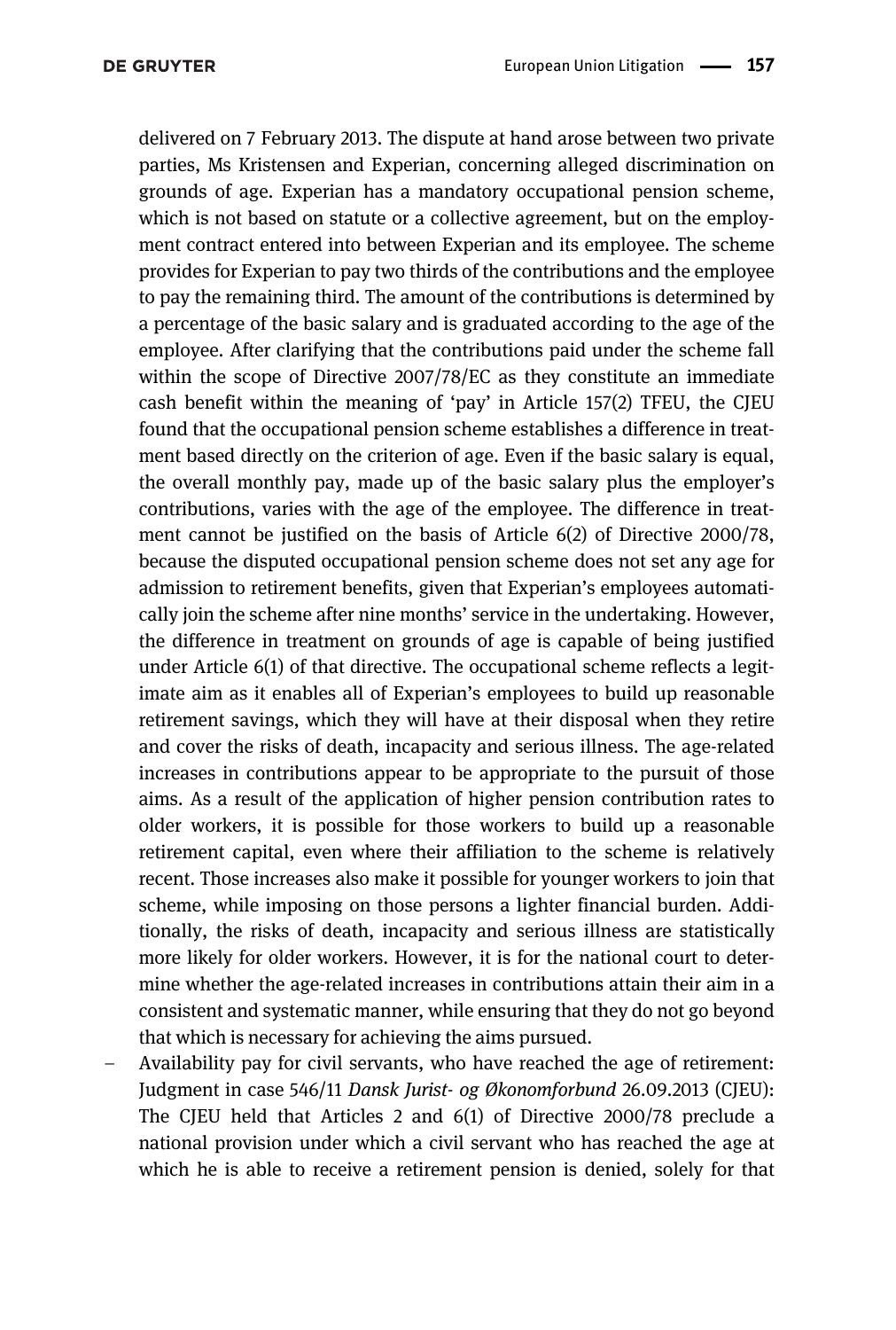**DE GRUYTER** 

reason, entitlement to availability pay intended for civil servants dismissed on grounds of redundancy. In Denmark, civil servants who have been dismissed on grounds of redundancy continue to receive their original salary for three years. However, civil servants who have reached the age of 65 – and are therefore able, but are not obliged, to retire – have no entitlement to that availability pay. The CJEU determined first whether the alleged discriminatory national legislation falls within the scope of Directive 2000/78. The scope of the directive excludes social security or social protection schemes, the benefits of which are not equivalent to 'pay' within the meaning of Article 157(2) TFEU. The availability pay is paid monthly for three years by the State, acting in its capacity as a public employer, to a civil servant dismissed on the ground that his post has ceased to exist. In return for the entitlement to availability pay, the civil servant is obliged to remain available to his employer during the period in which he receives that pay and is obliged to take a suitable post offered by his employer. Consequently, it represents immediate consideration in cash, paid by the employer to the civil servant in respect of his employment, and thus constitutes pay within the meaning of Article 157(2) TFEU. Given that the national legislation at stake has the effect of depriving civil servants who have reached the age of 65 of entitlement to availability pay, that provision establishes a difference of treatment directly based on age within the meaning of Article 2(2) of Directive 2000/78. Article 6(2) of Directive 2000/78 does not justify the national legislation as it does not constitute an occupational social security schemes covering the risks of old age and invalidity. While the aim of the national legislation falls within the category of legitimate employment policy and labour market objectives provided for in Article 6(1) of Directive 2000/78, it goes beyond what is necessary. The measure deprives civil servants who wish to remain in the labour market of the entitlement to that pay merely because they could, because of their age, draw a retirement pension, which could be lower than the pension to which they would be entitled if they were to remain in employment for more years. In order to avoid abuse by civil servants, it would be more proportionate to examine individually whether the civil servants are actually available to take up an alternative post. The result reached by the CJEU is in line with the opinion of Advocate-General Kokott, delivered on 7 February 2013.

– Direct discrimination based on sexual orientation by a collective agreement which restricts benefits to employees who marry: Judgment in case 267/12 Hay 12.12.2013 (CJEU): The CJEU held that Article  $2(2)(a)$  of Directive 2000/78/ EC precludes a provision in a collective agreement under which an employee who concludes a civil solidarity pact (PACS) with a person of the same sex is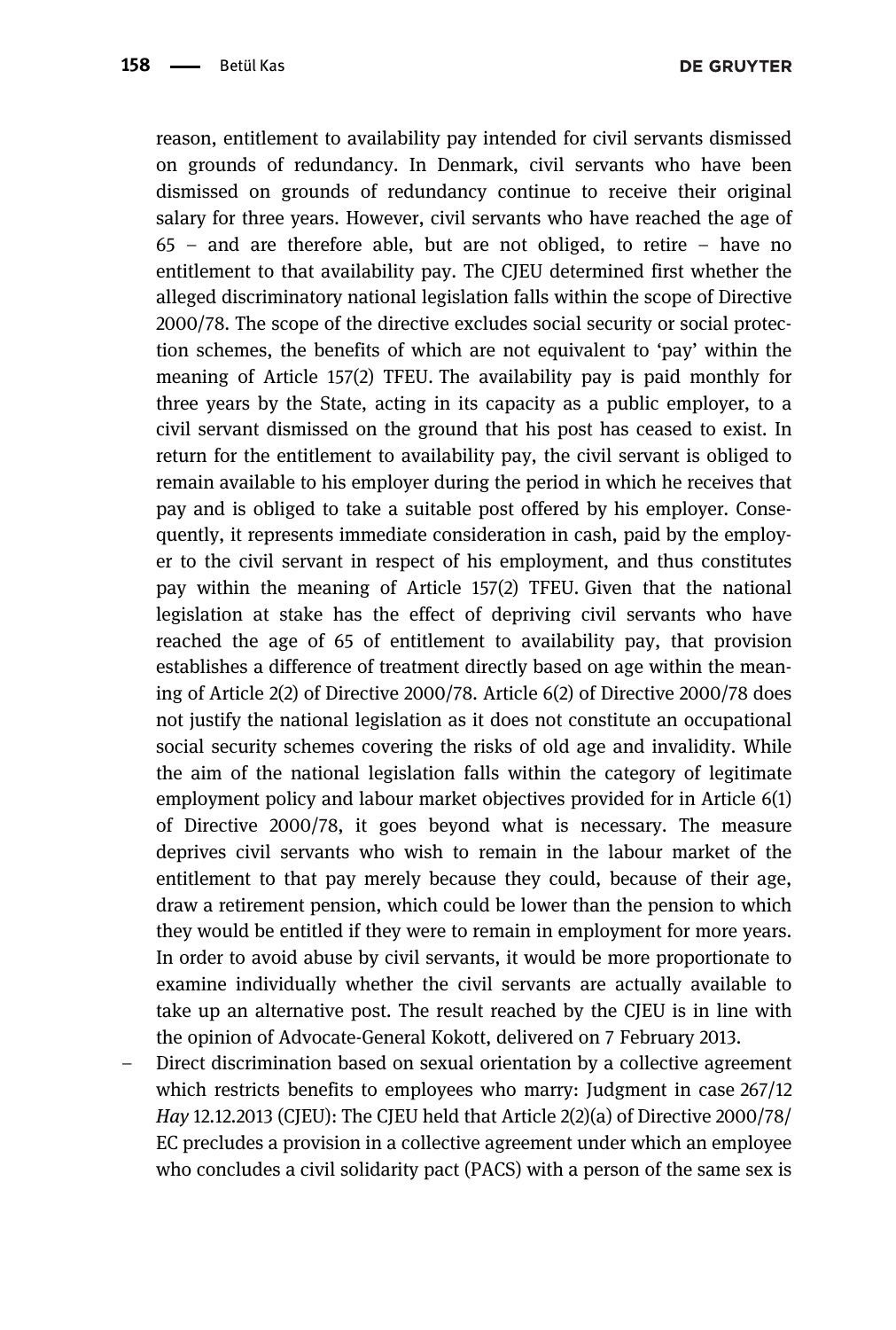not allowed to obtain the same benefits as those granted to employees on the occasion of their marriage, where the national rules of the Member State do not allow persons of the same sex to marry. In the dispute at hand, Mr Hay, an employee of Crédit agricole, concluded a PACS with a person of the same sex. On that occasion, Mr Hay applied for the days of special leave and the marriage bonus granted to employees who marry, in accordance with Crédit agricole's national collective agreement. Crédit agricole refused him those benefits on the ground that, under that collective agreement, they were granted only upon marriage. The CJEU clarified that direct discrimination occurs when a person is treated in a less favourable manner than another person in a comparable situation. As regards benefits in terms of pay or working conditions, such as days of special leave and a bonus granted at the time of an employee's marriage, persons of the same sex who cannot enter into marriage and therefore conclude a PACS are in a situation which is comparable to that of couples who marry. By relying on its case-law in Römer<sup>60</sup> and Maruko,<sup>61</sup> the CJEU concluded that the restriction of benefits in terms of conditions of pay or working conditions to married employees, whereas marriage is legally possible in that Member State only between persons of different sexes, give rise to direct discrimination based on sexual orientation against homosexual employees in a PACS arrangement. A direct discrimination can be only upheld on the grounds referred to in Article 2(5), namely public security, the maintenance of public order and the prevention of criminal offences, the protection of health and the protection of the rights and freedoms of others, which have not been relied on in the dispute at hand.

## Private International and International Procedural Law

– Scope of the concept of 'civil and commercial matter' in Article 1(1) of Regulation No 44/2001:62 Judgment in case 49/12 Sunico 12.09.2013 (CJEU): The CJEU held that the concept of 'civil and commercial matter' covers an action whereby a public authority of one Member State claims, as against natural and legal

<sup>60</sup> Case 147/08 Jürgen Römer v Freie und Hansestadt Hamburg [2011] ECR I-03591 (CJEU).

<sup>61</sup> Case 267/06 Tadao Maruko v Versorgungsanstalt der deutschen Bühnen [2008] ECR I-01757 (CJEU).

<sup>62</sup> Council Regulation (EC) No 44/2001 of 22 December 2000 on jurisdiction and the recognition and enforcement of judgments in civil and commercial matters, OJ 2001 L012/1.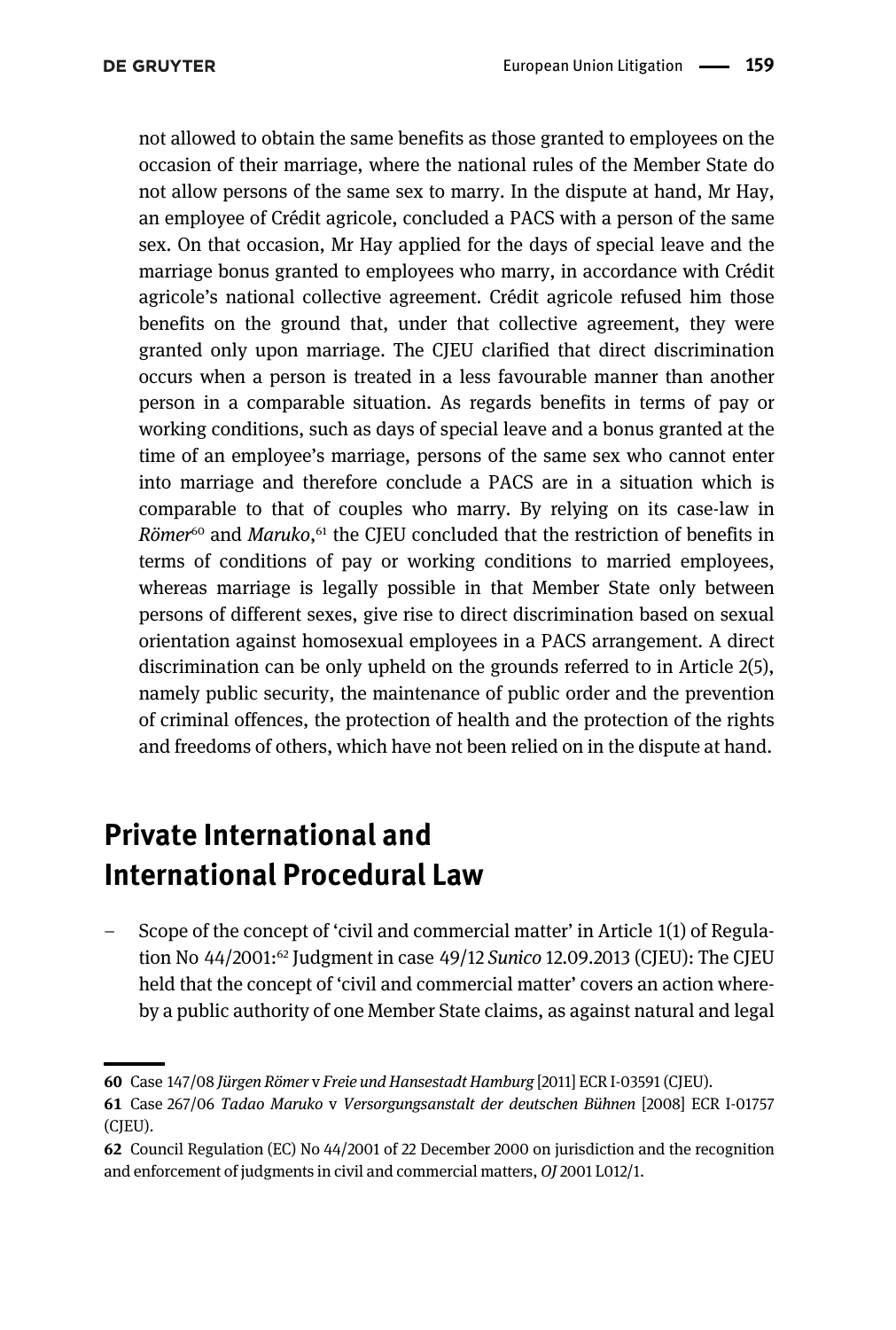persons resident in another Member State, damages for loss caused by a tortious conspiracy to commit value added tax fraud in the first Member State. In the dispute at hand, the UK tax authority brought court proceedings in the UK against a number of natural and legal persons established in Denmark by reason of the fact that the defendants allegedly took part in a tortious conspiracy to defraud. More specifically, it was maintained that those nonresidents were guilty, on the territory of the UK, of a VAT 'carousel' type fraud. The CJEU clarified that although certain actions between a public authority and a person governed by private law may come within the scope of Regulation No 44/2001, it is otherwise where the public authority is acting in the exercise of its public powers. In the case at hand, the CJEU determined that the legal relationship between the UK tax authority and the defendants is not based on public law, involving the exercise of powers of a public authority. This is due to the fact that the authority's claim for damages is not based on UK VAT law, but comes under the law of tort, and that the UK tax authority does not exercise any exceptional powers in comparison with the rules applicable to relationships between persons governed by private law. This outcome is in line with the opinion of Advocate-General Kokott, delivered on 11 April 2013.

– Irreconcilable judgments given by courts of the same Member State: Judgment in case 157/12 Salzgitter Mannesmann Handel 26.09.2013 (CJEU): In the dispute at hand, Laminorul SA, a company established in Romania, brought an action seeking payment for a delivery of steel products against Salzgitter Mannesmann Handel GmbH before the Romanian courts. By its first judgment, the Romanian court dismissed the action on the grounds that it was not directed against the other party to the relevant contract. Laminorul initiated new proceedings against Salzgitter before the same court, involving the same cause of action. The application was served on Salzgitter's former Romanian legal representative, whose authority to act for that company had been limited, according to Salzgitter, to the first proceedings. For this reason, no one appeared on Salzgitter's behalf at the hearing arranged by the Romanian court, which proceeded to hand down a judgment by default against Salzgitter, requiring Salzgitter to pay EUR 188,330. Salzgitter exhausted all legal remedies available in Romania against this judgment. In the context of the proceedings initiated in Germany for a declaration of enforceability of the second judgment, the referring court notes that the first judgment, which dismissed Laminorul's action for payment, and the second judgment, which upheld that action, are irreconcilable. Consequently, the question arose whether a national court must decline to enforce a judgment given in another Member State if it conflicts with a judicial decision from the latter Member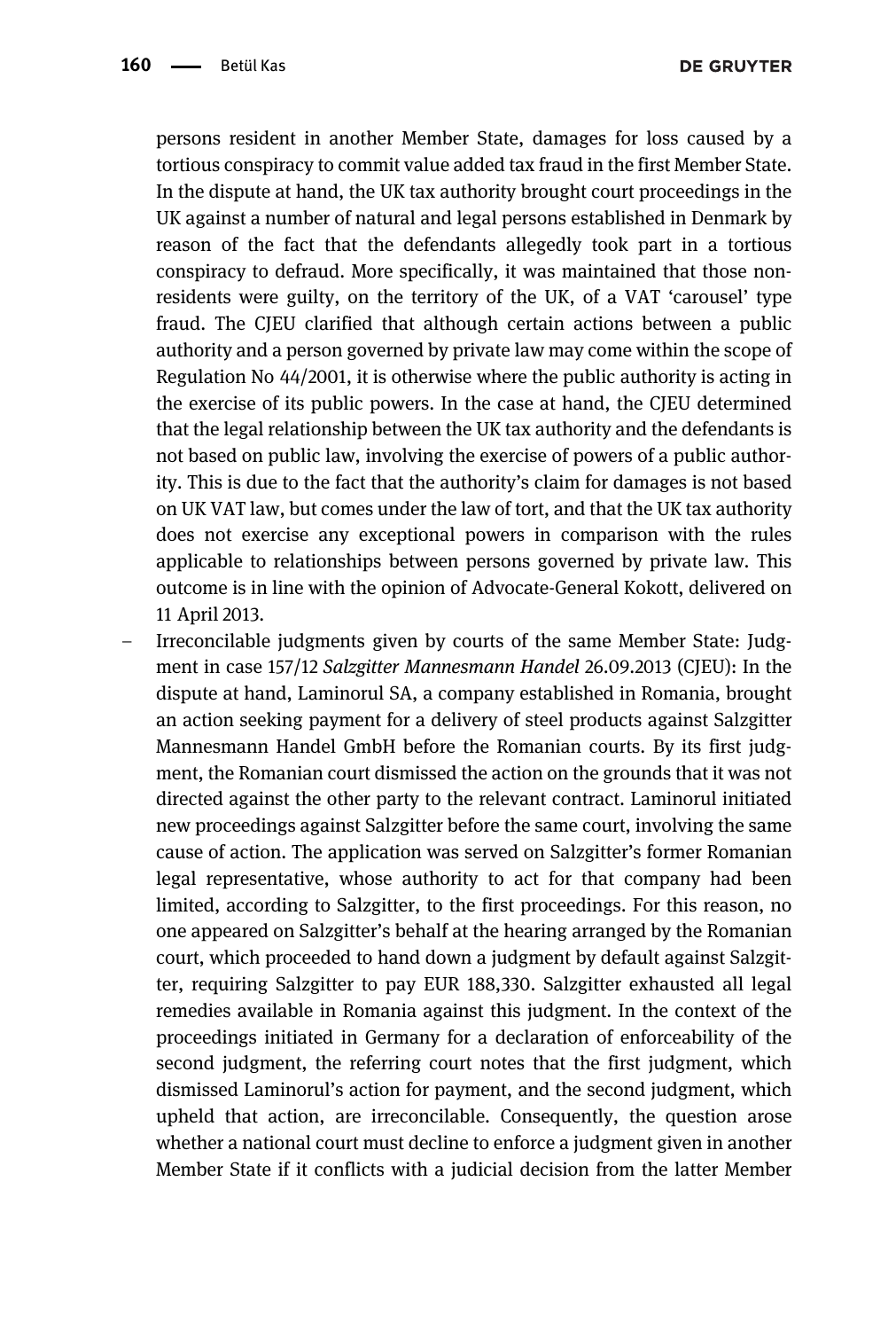State. In line with the principle of mutual trust, the CJEU concluded that 34(4) of Regulation 44/2001 must be interpreted as not covering irreconcilable judgments given by courts of the same Member State but only those given in two different Member States. Otherwise, such a possibility of review as to the substance would de facto constitute an additional means of redress against a judgment which has become final in the Member Sate of origin. It is for the party to the proceedings to avail himself of the legal remedies provided for by the legal system in the Member State in which the proceedings take place. The judgment is in accordance with the opinion of Advocate-General Wahl, delivered on 16 May 2013.

- Applicable law in the absence of a choice made by the parties to an employment contract: Judgment in case 64/12 Schlecker 12.09.2013 (CJEU): In the case at hand, Mrs Boedeker, a German national and resident, who pursued her professional activity without interruption and exclusively in the Netherlands for more than 11 years, brought an action against her employer, Schlecker, which is established in Germany, on the ground that the latter unilaterally decided to change her place of work. In line with the opinion of Advocate General Wahl (delivered on 16 April 2013), the CJEU held that according to Article  $6(2)$  of the Rome Convention,<sup>63</sup> the national court may disregard the law of the country where an employee carries out the work in performance of the contract habitually, for a lengthy period and without interruption, if it appears from the circumstances as a whole that the contract is more closely connected with another country. The national court must take account of all the elements which define the employment relationship and single out one or more as being, in its view, the most significant. In this regard, account should be taken in particular of the country in which the employee pays taxes on the income from his activity and the country in which he is covered by a social security scheme and pension, sickness insurance and invalidity schemes. In addition, the national court must also take account of all the circumstances of the case, such as the parameters relating to salary determination and other working conditions.
- Application by a person who has been placed under guardianship for authorisation to dispose of his immovable property: Judgment in case 386/12 Schneider 03.10.2013 (CJEU): The case deals with non-contentious proceedings brought by Mr Schneider, a Hungarian national who has been placed under guardianship, for authorisation to sell his share of a property situated in

<sup>63</sup> Convention on the law applicable to contractual obligations, opened for signature in Rome on 19 June 1980, OJ 1980 L266/1.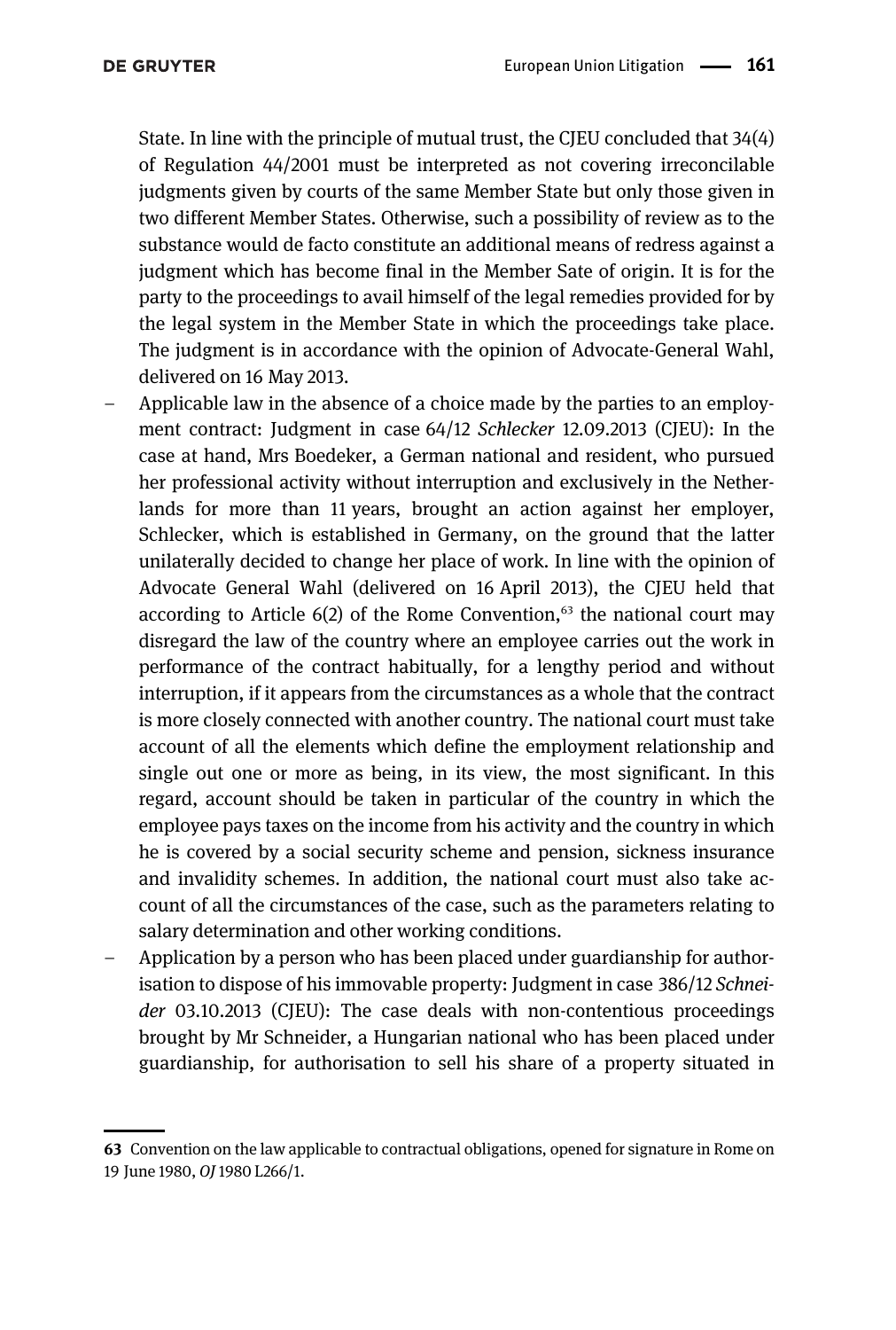Bulgaria. Mr Scheider appealed the decision of the Bulgarian court, which refused that application on the ground that disposal of the property in question was not in the interests of a person declared to be lacking full legal capacity. The CJEU concluded that the Regulation No 44/2001, particularly Article 22(1), does not apply to non-contentious proceedings by which a national of a Member State who has been declared to be lacking full legal capacity and placed under guardianship in accordance with the law of that State applies to a court in another Member State for authorisation to sell his share of a property situated in that other Member State. The Court reached this result due to the fact that the proceedings are concerned with the 'legal capacity of natural persons' in Article 1(2)(a) of Regulation No 44/2001, which falls outside the material scope of that regulation.

- Requirement of a 'causal link' under Article  $15(1)(c)$  of Regulation No  $44/$ 2001: Judgment in case 218/12 Emrek 17.10.2013 (CJEU): In the dispute at hand, the consumer domiciled in Germany travelled to the business premises of the seller in France in order to buy a second-hand car. By an action brought before the German courts, he made claims against the seller under the warranty. The German court referred to the CJEU the question, whether Article 15(1)(c) of Regulation No 44/2001 requires the existence of a causal link between the means used to direct the commercial or professional activity to the Member State in which the consumer is domiciled, namely an Internet site, and the conclusion of the contract with that consumer. The CJEU negated the question but pointed out that a causal link must be regarded as constituting evidence of 'directed activity'. In order to determine the existence of a 'directed activity' towards the Member State where the consumer is domiciled, the national court has to make an overall assessment of the circumstances in which the consumer contract was concluded, taking also the nonexhaustive list of criteria as established in Pammer and Hotel Alpenhof $64$  and Mühlleitner<sup>65</sup> into account. Advocate-General Cruz Villalón reached the same conclusion in his opinion, delivered on 18 July 2013.
- Concept of 'matters relating to a contract' under Regulation No 44/2001: Judgment in case 519/12 OTP Bank 17.10.2013 (CJEU): In the case at hand, OTP Bank, established in Hungary, has concluded with the debtor company, also established in Hungary, contracts granting credit to the latter. Four years later, over 75% of the capital of the debtor company was acquired by Hoch-

<sup>64</sup> Joined cases 585/08 and 144/09 Peter Pammer v Reederei Karl Schlüter GmbH & Co KG and Hotel Alpenhof GesmbH v Oliver Heller [2010] ECR I-12527 (CJEU), paragraphs 89–91.

<sup>65</sup> Case 190/11 Daniela Mühlleitner v Ahmad Yusufi and Wadat Yusufi 6.9.2012 (CJEU), paragraph 44.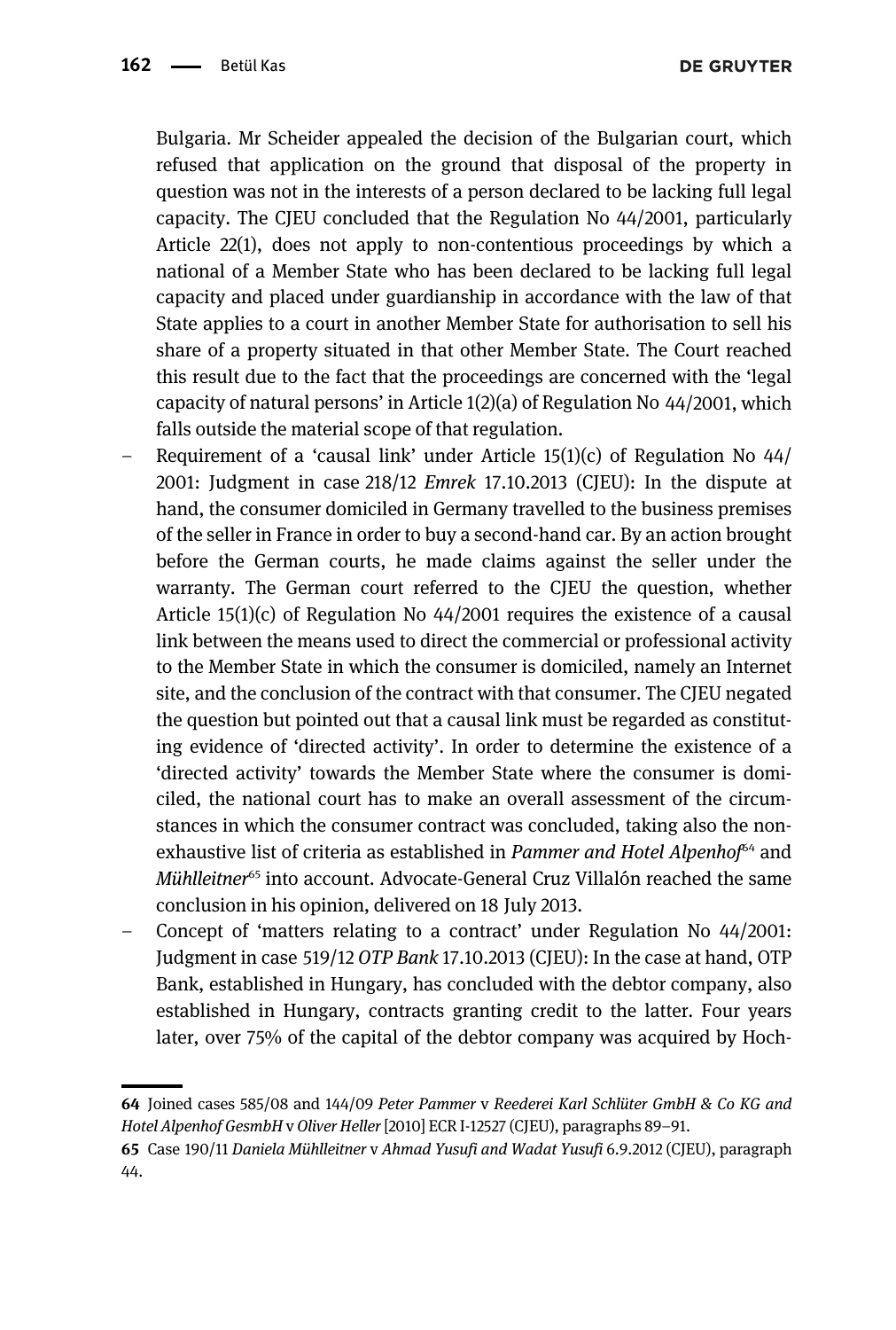tief, established in Germany. Hochtief informed OTP Bank, but did comply with the further reporting requirements under Hungarian company law. The debtor company was subsequently subject to insolvency proceedings in which it was not able to repay the debts owed to OTP Bank. The latter initiated legal proceedings before the Hungarian courts to order Hochtief to repay the debt of the debtor company. The CJEU held that an action based on national legislation, which renders a person liable for the debts of a company which he controls, where that person did not comply with the reporting obligations following the acquisition of that company, cannot be regarded as concerning 'matters relating to a contract' for the purposes of Article 5(1)(a) of Regulation No 44/2001.

- Applicable law to a commercial agency contract: Judgment in case 184/12 Unamar 17.10.2013 (CJEU): The legal proceedings between Unamar, a company incorporated in Belgium, and NMB, a company incorporated in Bulgaria, concern the payment of various forms of compensation owed as a consequence of the termination, by NMB, of the commercial agency contract which until then had bound the two companies. The question was raised whether the Belgian court could apply to the contract the law of the forum on the ground of the mandatory nature of the rules governing the position of selfemployed commercial agents in the legal order of that Member State, despite the contract expressly providing for the application of Bulgarian law, which meets the minimum protection requirements laid down by Directive 86/653.<sup>66</sup> On the basis of Articles 3 and 7(2) of the Rome Convention, the CJEU confirmed this question, provided that the court seized finds, on the basis of a detailed assessment, that, in the course of the transposition of Directive 86/ 653, the legislature of the State of the forum held it to be crucial to grant the commercial agent protection going beyond that provided for by the directive, taking account in that regard of the nature and of the objective of such mandatory provisions.
- Concept of 'other party to the contract' in Article 16(1) of Regulation 44/2001: Judgment in case 478/12 Maletic 14.11.2013 (CJEU): In the dispute at hand, the consumers domiciled in Bludesch (Austria) booked a package holiday on the website of a travel agent established in Munich (Germany), while the trip was to be operated by an Austrian company having its registered office in Vienna (Austria). Because of a booking mistake, the consumers had to pay a surcharge upon arrival at the hotel. In order to recover the surcharge paid and to

<sup>66</sup> Council Directive 86/653/EEC of 18 December 1986 on the coordination of the laws of the Member States relating to self-employed commercial agents, OJ 1986 L382/17.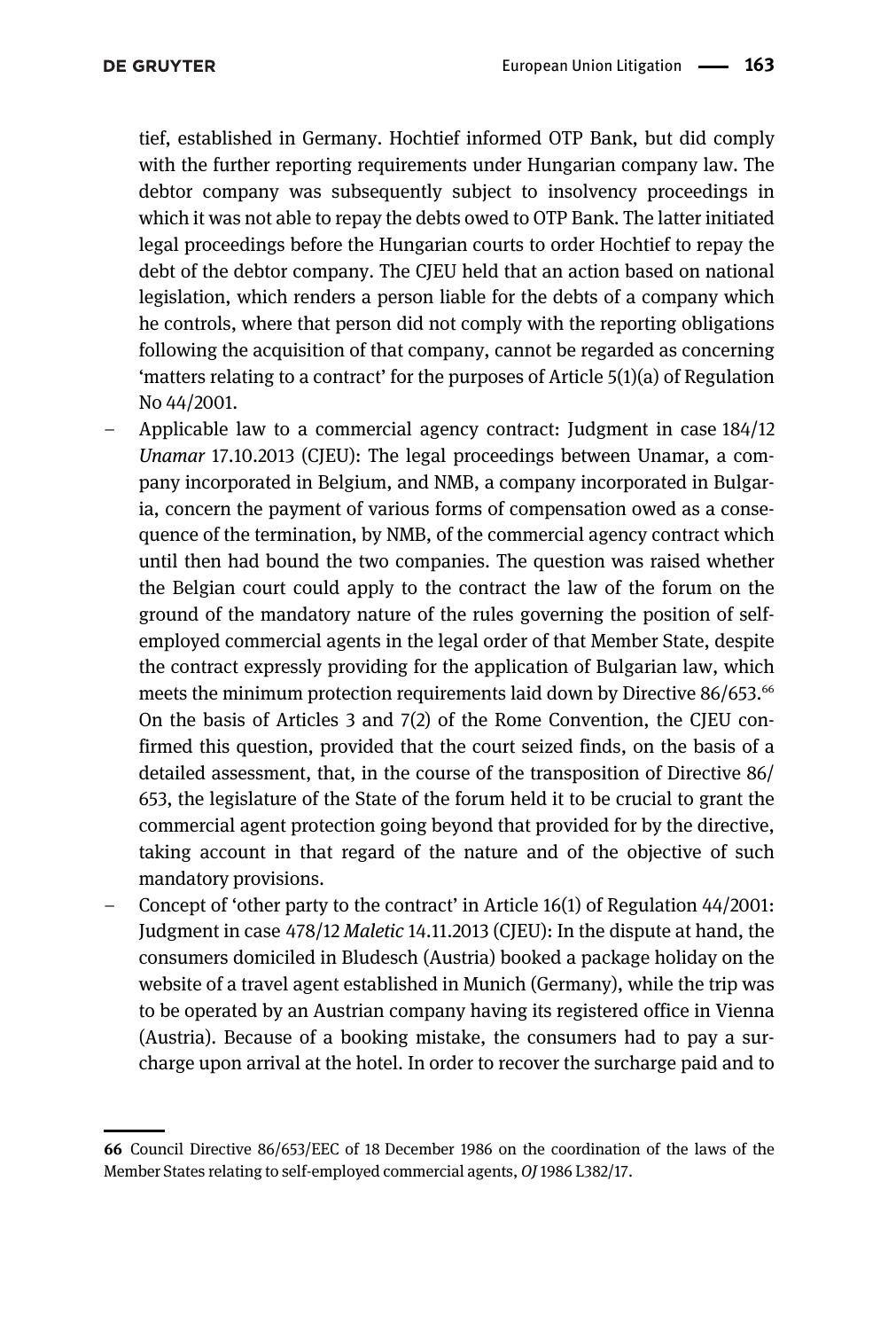be compensated for the inconvenience, they initiated an action before the Bezirksgericht Bludenz seeking payment from the travel agent and the operator. The national court dismissed the action in as far as it was brought against the operator on the ground that it lacked local jurisdiction. It held that Regulation No 44/2001 was not applicable and that according to domestic law, the courts in Vienna have jurisdiction. The CJEU held that the concept of 'other party to the contract' laid down in Article 16(1) of Regulation No 44/ 2001 covers the contracting partner of the operator with which the consumer concluded that contract and which has its registered office in the Member State in which the consumer is domiciled. In line with the objectives of Regulation 44/2001 to protect the consumer and to avoid concurrent proceedings, the second contractual relationship cannot be classified as 'purely' domestic since it was inseparably linked to the first contractual relationship which was made through the travel agency situated in another Member State. – European Enforcement Order in a dispute between two persons not engaged in commercial or professional activities: Judgment in Case 508/12 Vapenik 05.12.2013 (CJEU): The CJEU held that according to Article 6(1)(d) of Regulation No  $805/2004$ ,<sup> $67$ </sup> the Regulation does not apply to contracts concluded between two persons who are not engaged in commercial or professional activities. The dispute at hand concerned the repayment of a loan based on an agreement concluded between two parties none of whom was acting in a professional capacity. The creditor obtained a judgment in his favor from the Austrian courts and subsequently applied for a European Enforcement order in order to facilitate its enforcement in Belgium, where the debtor lives. The Austrian court refused, holding that one of the requirements for issuing such an order against a 'consumer' is that the judgment has been given in the state where he has his domicile. The CJEU clarified that there is no imbalance in a contractual relationship between two persons not engaged in commercial or professional activities. Therefore, that relationship cannot be subject to the

– Jurisdiction to hear an action based on an exclusive distribution agreement: Judgment in case 9/12 Corman-Collins 19.12.2013 (CJEU): In line with the opinion of Advocate-General Jääskinen, delivered on 25 April 2013, the CJEU held that a distribution agreement must be classified as a contract for the supply of services for the purpose of applying the rule of jurisdiction in the

sons engaged in commercial or professional activities.

system of special protection applicable to consumers contracting with per-

<sup>67</sup> Regulation (EC) No 805/2004 of the European Parliament and of the Council of 21 April 2004 creating a European Enforcement Order for uncontested claims, OJ 2004 L143/15.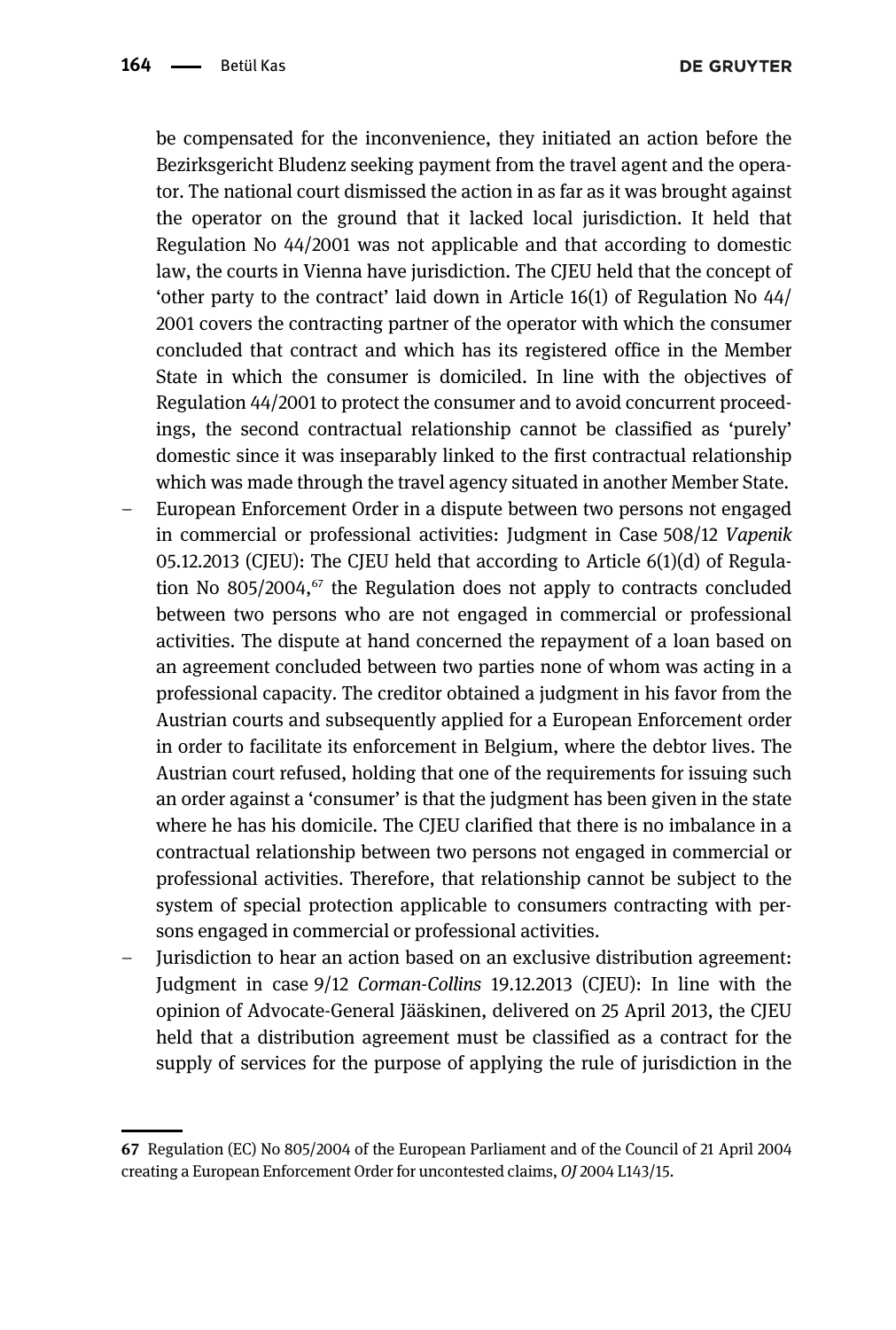second indent of Article 5(1)(b) of Regulation No 44/2001. The characteristic obligation of an exclusive distribution agreement would not correspond to that of a 'sale of goods'. Its general scheme is characterised by a framework agreement, the aim of which is an undertaking for supply and provision concluded for the future by two economic operators, including specific contractual provisions regarding the distribution by the distributor of goods sold by the grantor. An exclusive distribution agreement thereby fulfills the two conditions of the concept of 'service', which is defined by the CJEU as requiring that the party who provides the service carries out a particular activity in return for remuneration. The first criterion of an 'activity' corresponds to the service provided by the distributor, who, as a result of the supply guarantee, is able to offer clients services and benefits that a mere reseller cannot and thereby acquires, for the benefit of the grantor's products, a larger share of the local market. The second criterion of a 'remuneration' is constituted by all the advantages that arise from the selection of the distributor by the grantor, as the right to sell the grantor's products in a particular territory and oftentimes assistance regarding access to advertising, communicating know-how by means of training or yet even payment facilities.

– Relationship between Regulation No 44/2001 and the CMR: Judgment in case 452/12 NIPPONKOA Insurance Co. (Europe) 19.12.2013 (CJEU): In the case at hand, Canon contracted with the Netherlands companies Nippon Nederland and Nippon Euro to transport by road several of its products between the Netherlands and Germany. Nippon Euro contracted Inter-Zuid Transport to carry out that transportation. Due to the fact that some of the consignment was stolen, Canon received compensation from Nippon Euro by way of court settlement. Subsequently, Nipponkoa Insurance brought an action for indemnity before the Second Commercial Chamber of the Landgericht Krefeld against Inter-Zuid Transport. However, one year and a half prior to the indemnity action, Inter-Zuid Transport had already obtained a final negative declaratory judgment against Nippon Nederland and Nippon Euro in the Netherlands in respect of the same facts, according to which Inter-Zuid Transport was responsible for the damage suffered only up to the maximum amount provided for in Article 23 of the CMR.<sup>68</sup> Nipponkoa Insurance takes the view that despite the existence of the negative declaratory judgment, the Landgericht Krefeld has jurisdiction under Article 31(1) of the CMR to adjudicate on the indemnity action as that article must be interpreted autonomously

<sup>68</sup> Convention on the Contract for the International Carriage of Goods by Road ('CMR'), signed in Geneva on 19 May 1956, as amended by the Protocol signed in Geneva on 5 July 1978.